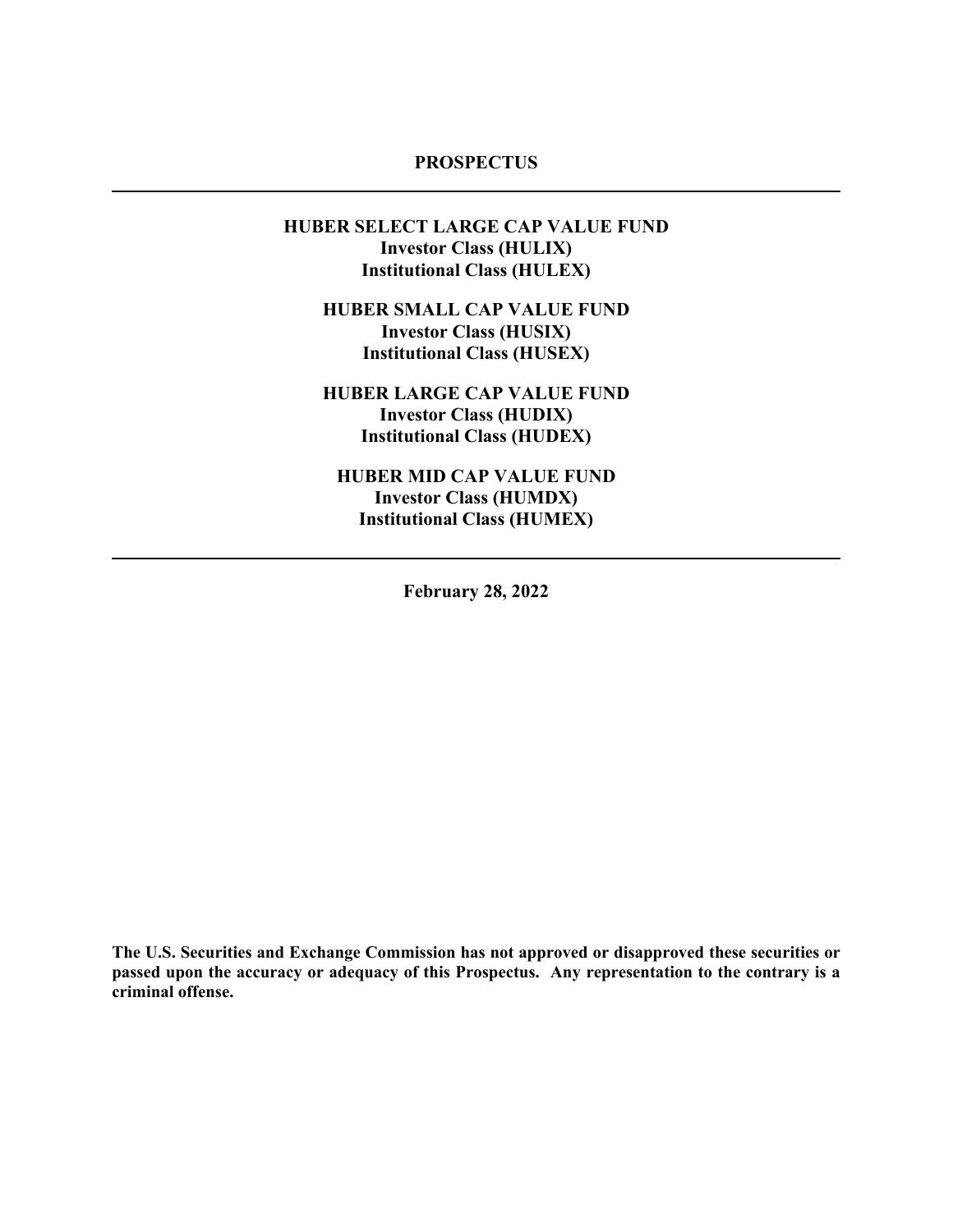# HUBER SELECT LARGE CAP VALUE FUND **HUBER SMALL CAP VALUE FUND HUBER LARGE CAP VALUE FUND HUBER MID CAP VALUE FUND**

# **TABLE OF CONTENTS**

|                                                                                         | $\overline{1}$ |
|-----------------------------------------------------------------------------------------|----------------|
|                                                                                         | 8              |
|                                                                                         | 15             |
| Huber Mid Cap Value Fund manufactured and the State of Table 1.                         | 21             |
| PRINCIPAL INVESTMENT STRATEGIES, RELATED RISKS, AND DISCLOSURE OF<br>PORTFOLIO HOLDINGS | 27             |
|                                                                                         | 33             |
|                                                                                         | 35             |
|                                                                                         | 45             |
|                                                                                         | 48             |
|                                                                                         | 49             |
|                                                                                         | 51             |
|                                                                                         | 52             |
|                                                                                         | 60             |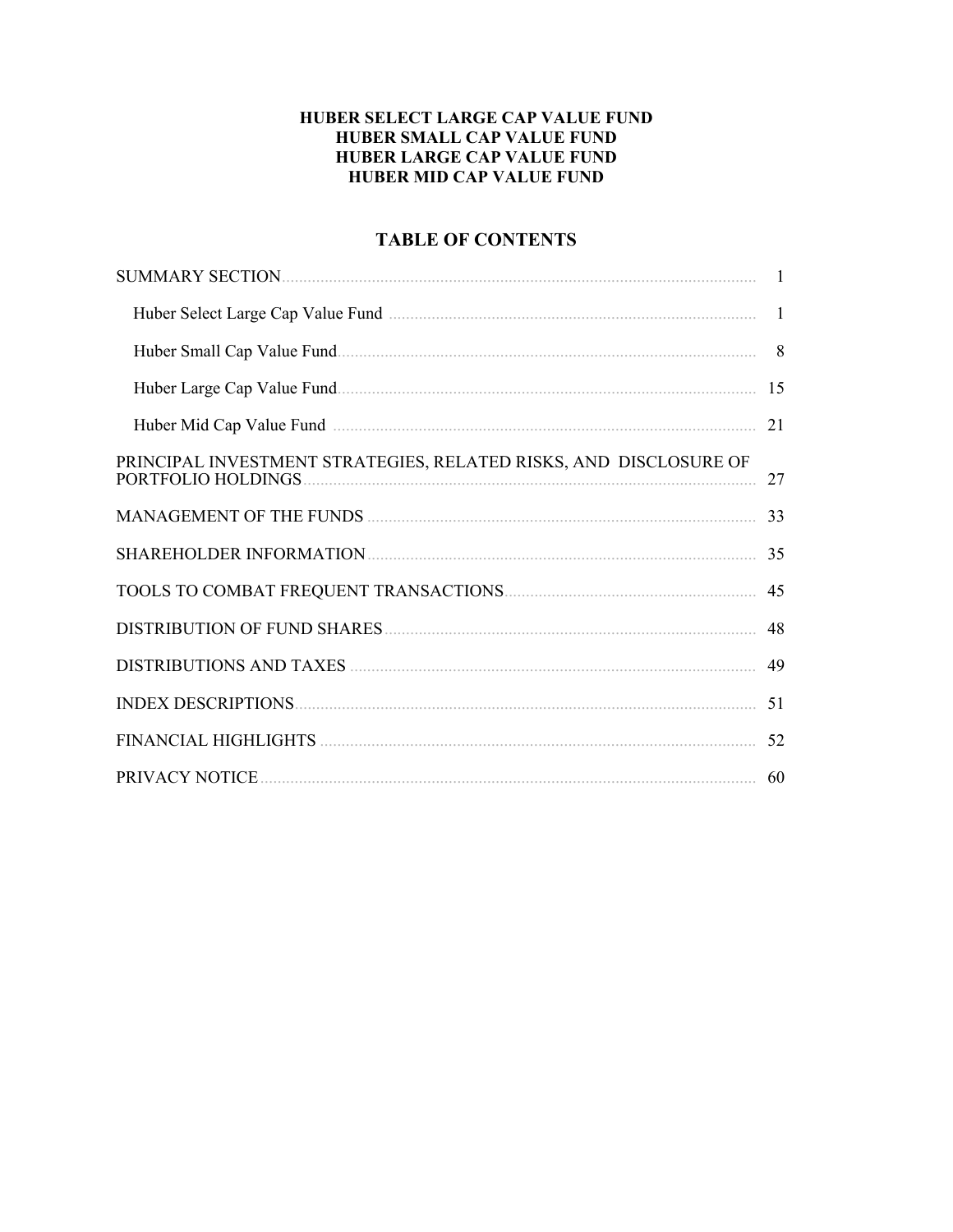# **SUMMARY SECTION**

#### <span id="page-2-0"></span>**Huber Select Large Cap Value Fund**

# **Investment Objective**

The Huber Select Large Cap Value Fund (the "Select Large Cap Value Fund") seeks to achieve current income and capital appreciation.

### **Fees and Expenses of the Fund**

This table describes the fees and expenses that you may pay if you buy, hold, and sell Investor Class shares and Institutional Class shares of the Select Large Cap Value Fund. You may pay other fees, such as brokerage commissions and other fees to financial intermediaries, which are not reflected in the tables and examples below.

|                                                                                                                     | <b>Investor</b><br><b>Class</b> | <b>Institutional</b><br><b>Class</b> |
|---------------------------------------------------------------------------------------------------------------------|---------------------------------|--------------------------------------|
| <b>SHAREHOLDER FEES</b> (fees paid directly from your investment)                                                   |                                 |                                      |
| Redemption Fee (as a percentage of amount redeemed on shares held                                                   |                                 |                                      |
| 60 days or less)                                                                                                    | 1.00%                           | $1.00\%$                             |
| ANNUAL FUND OPERATING EXPENSES (expenses that you pay each year as a percentage of the<br>value of your investment) |                                 |                                      |
| Management Fees <sup>1</sup>                                                                                        | $0.75\%$                        | $0.75\%$                             |
| Distribution and Service (Rule 12b-1) Fees                                                                          | $0.25\%$                        | $0.00\%$ <sup>2</sup>                |
| Other Expenses (includes Shareholder Servicing Plan Fee)                                                            | $0.80\%$                        | $0.65\%$                             |
| Shareholder Servicing Plan Fee                                                                                      | 0.15%                           | $\overline{2}$<br>$0.00\%$           |
| <b>Total Annual Fund Operating Expenses</b>                                                                         | 1.80%                           | 1.40%                                |
| Less: Fee Waiver and/or Expense Reimbursement <sup>3</sup>                                                          | $-0.41%$                        | $-0.41%$                             |
| Total Annual Fund Operating Expenses After Fee Waiver and/or Expense                                                |                                 |                                      |
| Reimbursement                                                                                                       | 1.39%                           | $0.99\%$                             |

<sup>1</sup> Huber Capital Management, LLC (the "Adviser") has voluntarily agreed to reduce the Fund's management fee, from 0.99% to 0.75%, through at least February 28, 2023. The Adviser cannot recoup these amounts.

<sup>2</sup> The Select Large Cap Value Fund may accrue up to 0.25% in "Distribution and Service (Rule 12b-1) Fees" of the average daily net assets of the Institutional Class shares and may accrue up to 0.15% in "Shareholder Servicing Plan Fee" of the average daily net assets of the Institutional Class shares; however, the Fund's accrual of each fee is currently set at 0.00% through at least February 28, 2023, and any accrual increase must first be approved by the Board of Trustees (the "Board").

<sup>3</sup> The Adviser has contractually agreed to waive all or a portion of its management fees and pay expenses of the Select Large Cap Value Fund to ensure that Total Annual Fund Operating Expenses (excluding acquired fund fees and expenses ("AFFE"), interest, taxes, extraordinary expenses, Rule 12b-1 fees, shareholder servicing fees and any other class-specific expenses) do not exceed 0.99% of the average daily net assets of the Fund (the "Expense Cap"). The Expense Cap will remain in effect through at least February 28, 2023, and may be terminated only by the Trust's Board. The Adviser may request recoupment of previously waived fees and paid expenses pursuant to the contract from the Fund for 36 months from the date they were waived or paid, subject to the Expense Cap at the time such amounts were waived or at the time of recoupment, whichever is lower.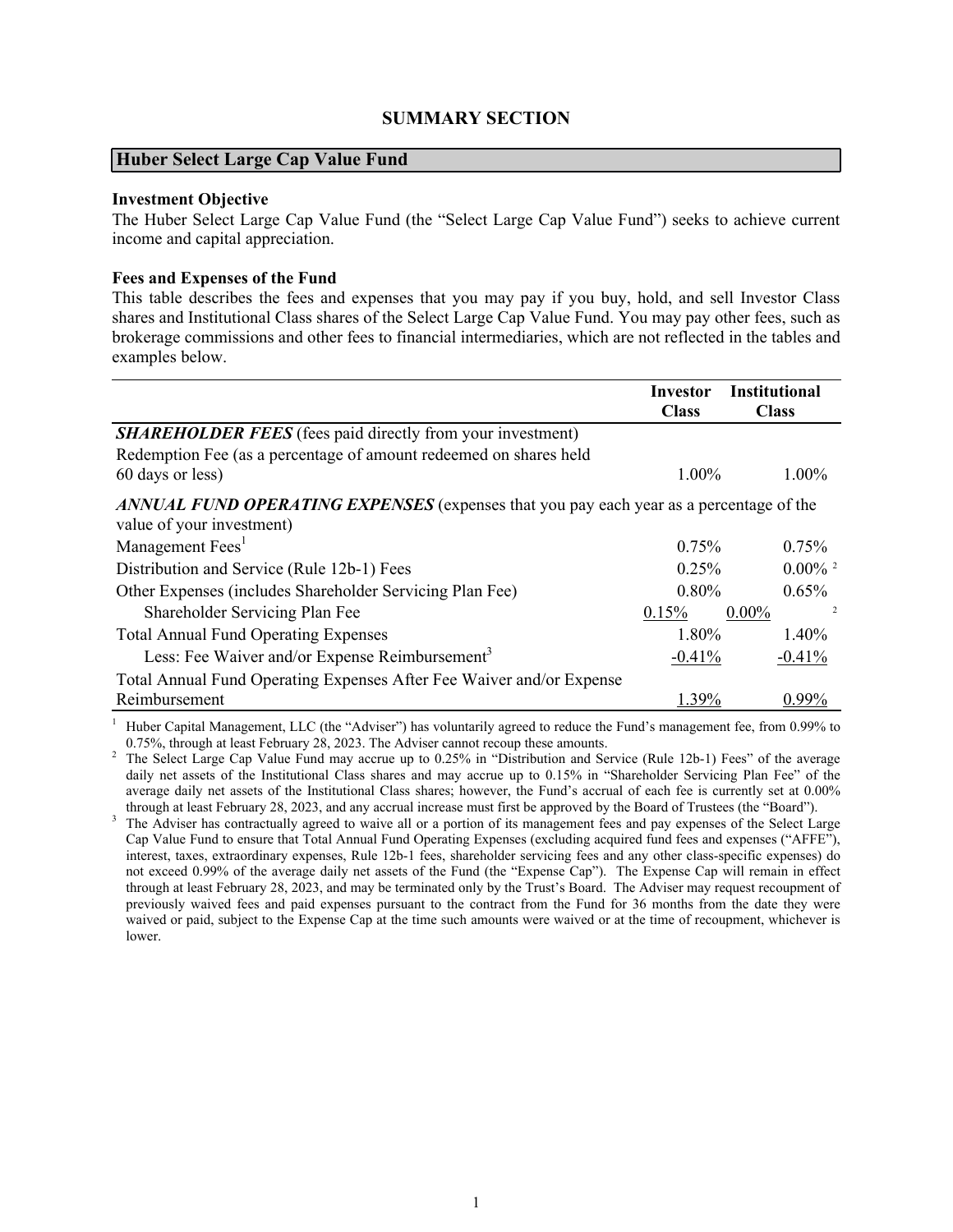*Example.* This Example is intended to help you compare the cost of investing in the Select Large Cap Value Fund with the cost of investing in other mutual funds. The Example assumes that you invest \$10,000 in the Fund for the time periods indicated and then redeem all of your shares at the end of those periods. The Example also assumes that your investment has a 5% return each year and that the Fund's operating expenses remain the same (taking into account the Expense Cap only in the first year). Although your actual costs may be higher or lower, based on these assumptions your costs would be:

|                            | 1 Year | 3 Years | 5 Years | 10 Years |
|----------------------------|--------|---------|---------|----------|
| <b>Investor Class</b>      | \$142  | \$527   | \$937   | \$2,082  |
| <b>Institutional Class</b> | \$101  | \$403   | \$727   | \$1,644  |

*Portfolio Turnover.* The Select Large Cap Value Fund pays transaction costs, such as commissions, when it buys and sells securities (or "turns over" its portfolio). A higher portfolio turnover rate may indicate higher transaction costs and may result in higher taxes when Fund shares are held in a taxable account. These costs, which are not reflected in annual fund operating expenses or in the example, affect the Fund's performance. During the most recent fiscal year, the Fund's portfolio turnover rate was 48.63% of the average value of its portfolio.

# **Principal Investment Strategies**

The Select Large Cap Value Fund invests primarily in a diversified portfolio of common stocks, normally investing at least 80% of its net assets (plus borrowings for investment purposes) in large capitalization U.S. companies ("large cap companies") whose stocks are considered by the Adviser to be undervalued. The Adviser currently considers large cap companies to be those with market capitalizations in the range of those found in the Bloomberg US 1000 Value Index, although the portfolio will generally consist of stocks with a market capitalization of \$1 billion or above at time of initial purchase. The market capitalization range of the Bloomberg US 1000 Value Index changes constantly, but as of January 31, 2022, the market capitalization range was between \$572.2 million and \$535.8 billion. Market capitalization is measured at the time of initial purchase. The Fund also normally invests in stocks with high cash dividends or payout yields relative to the market. Payout yield refers to dividend yield (the yield from dividends paid) plus buyback yield (the yield associated with a company buying back its own shares to reduce the number of shares on the market, thereby increasing the earnings per share for the remaining shares). While the Select Large Cap Value Fund is diversified, the Fund may hold a higher concentration on certain issuers.

The Select Large Cap Value Fund may make significant investments in securities of non-U.S. issuers ("foreign securities"), including issuers in emerging markets. The Fund will invest primarily in domestic U.S. securities but reserves the right to invest up to 20% of its net assets in American Depositary Receipts ("ADRs"), dollar-denominated foreign securities, or directly in foreign securities. Should appropriate investment opportunities be available, the Fund may invest in initial public offerings ("IPOs") but not in an amount that exceeds 50% of the Fund's total assets. Additionally, the Fund may invest in Rule 144A and other restricted equity securities but not in an amount that exceeds 15% of the Fund's total assets. From time to time, the Fund may be invested in securities of companies in the same economic sector. As of October 31, 2021, 32.2% of the Fund's total investments were invested in the technology, hardware and services sector.

The Adviser employs a value investing style, investing in stocks which, in the Adviser's opinion, trade at a significant discount to the present value of future cash flows. The Adviser attempts to identify out-offavor stocks that represent solid fundamental value. The Adviser identifies these investment opportunities by employing a disciplined, bottom-up investment process that emphasizes internally generated fundamental research. The process includes an initial review, in-depth analysis, and employment of the Adviser's proprietary valuation methodology.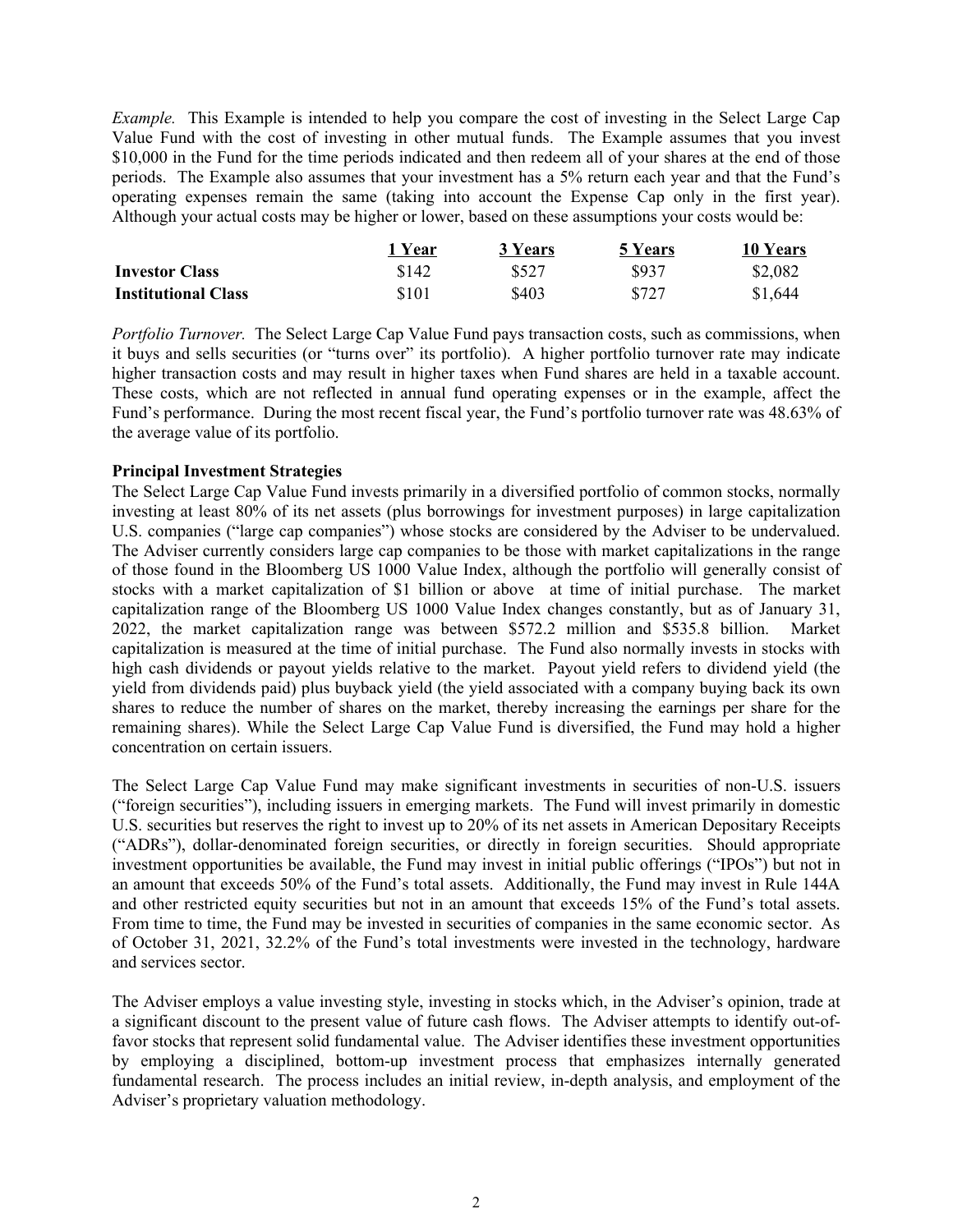# **Principal Risks**

Losing all or a portion of your investment is a risk of investing in the Select Large Cap Value Fund. The following additional risks could affect the value of your investment:

- *General Market Risk.* Economies and financial markets throughout the world are becoming increasingly interconnected, which increases the likelihood that events or conditions in one country or region will adversely impact markets or issuers in other countries or regions. Securities in the Fund's portfolio may underperform in comparison to securities in general financial markets, a particular financial market or other asset classes due to a number of factors, including inflation (or expectations for inflation), deflation (or expectations for deflation), interest rates, global demand for particular products or resources, market instability, debt crises and downgrades, embargoes, tariffs, sanctions and other trade barriers, regulatory events, other governmental trade or market control programs and related geopolitical events. In addition, the value of the Fund's investments may be negatively affected by the occurrence of global events such as war, terrorism, environmental disasters, natural disasters or events, country instability, and infectious disease epidemics or pandemics. For example, the outbreak of COVID-19, a novel coronavirus disease, has negatively affected economies, markets and individual companies throughout the world, including those in which the Fund invests. The effects of this pandemic to public health and business and market conditions, including exchange trading suspensions and closures, may continue to have a significant negative impact on the performance of the Fund's investments, increase the Fund's volatility, negatively impact the Fund's arbitrage and pricing mechanisms, exacerbate pre-existing political, social and economic risks to the Fund, and negatively impact broad segments of businesses and populations. The Fund's operations may be interrupted as a result, which may contribute to the negative impact on investment performance. In addition, governments, their regulatory agencies, or self-regulatory organizations may take actions in response to the pandemic that affect the instruments in which the Fund invests, or the issuers of such instruments, in ways that could have a significant negative impact on the Fund's investment performance. The full impact of the COVID-19 pandemic, or other future epidemics or pandemics, is currently unknown.
- *Equity Securities Risk.* The price of equity securities may rise or fall because of economic or political changes or changes in a company's financial condition, sometimes rapidly or unpredictably. These price movements may result from factors affecting individual companies, sectors or industries selected for the Select Large Cap Value Fund's portfolio or the securities market as a whole, such as changes in economic or political conditions.
- *Foreign and Emerging Market Securities Risk.* Investments in foreign currencies and foreign issuers are subject to additional risks, including political and economic risks, greater volatility, civil conflicts and war, sanctions or other measures by the United States or other governments, liquidity risks, currency fluctuations, higher transaction costs, delayed settlement, possible foreign controls on investment, expropriation and nationalization risks, and less stringent investor protection and disclosure standards of foreign markets. Events and evolving conditions in certain economies or markets may alter the risks associated with investments tied to countries or regions that historically were perceived as comparatively stable becoming riskier and more volatile. These risks are magnified in countries in "emerging markets." Emerging market countries typically have lessestablished market economies than developed countries and may face greater social, economic, regulatory and political uncertainties. In addition, emerging markets typically present greater illiquidity and price volatility concerns due to smaller or limited local capital markets and greater difficulty in determining market valuations of securities due to limited public information on issuers.
- *ADR Risk.* Investments in ADRs are subject to many of the same risks that are associated with direct investments in foreign securities. In addition, ADRs may not track the price of the underlying foreign securities, and their value may change materially at times when the U.S. markets are not open for trading.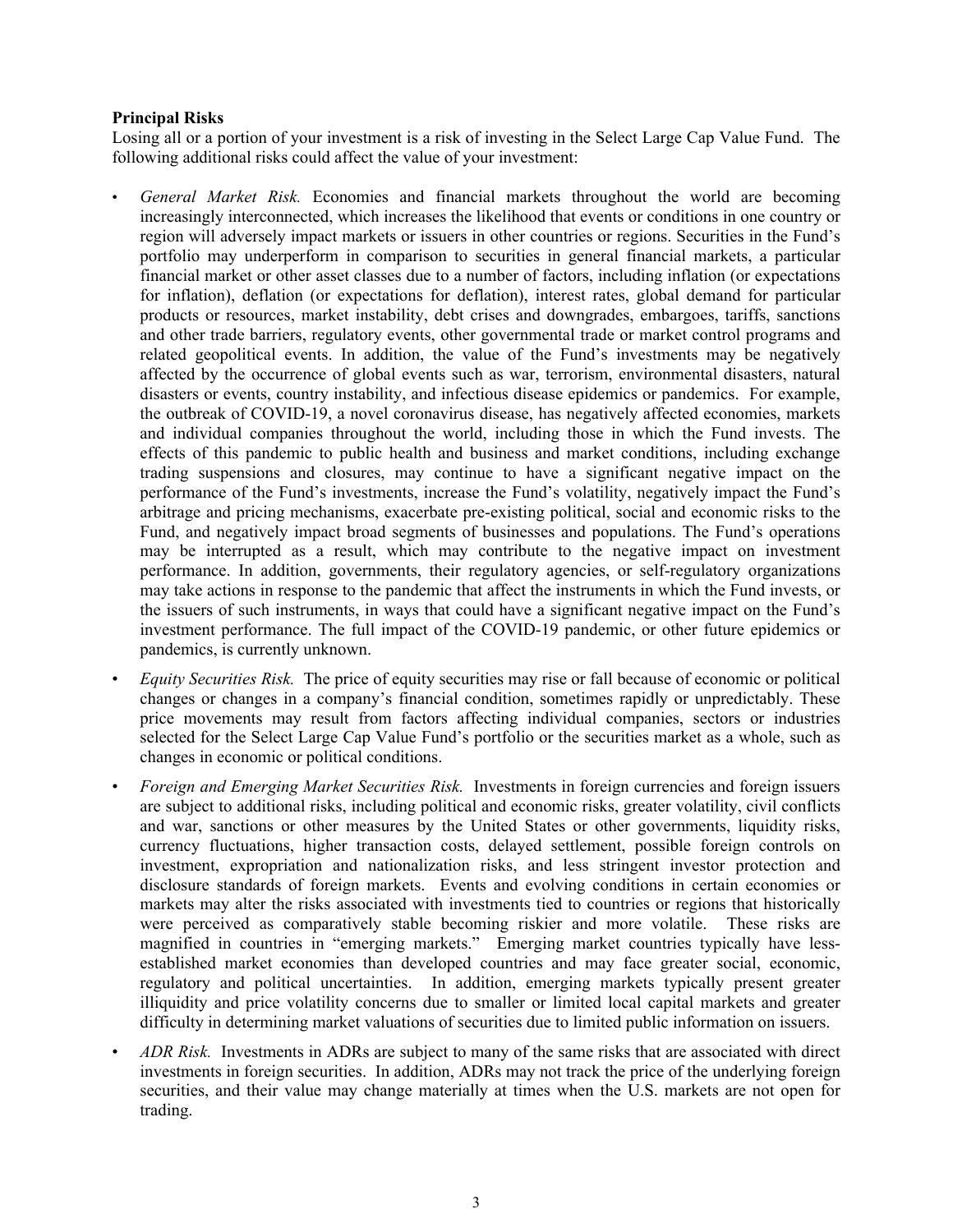- *Large-Sized Company Risk.* Larger, more established companies may be unable to respond quickly to new competitive challenges like changes in consumer tastes or innovative smaller competitors. In addition, large-cap companies are sometimes unable to attain the high growth rates of successful, smaller companies, especially during extended periods of economic expansion.
- *Initial Public Offering Risk.* The risk exists that the market value of IPO shares will fluctuate considerably due to factors such as the absence of a prior public market, unseasoned trading, the small number of shares available for trading and limited information about the issuer. The purchase of IPO shares may involve high transaction costs. IPO shares are subject to market risk and liquidity risk. When the Select Large Cap Value Fund's asset base is small, a significant portion of the Fund's performance could be attributable to investments in IPOs, because such investments would have a magnified impact on the Fund. As the Fund's assets grow, the effect of the Fund's investments in IPOs on the Fund's performance probably will decline, which could reduce the Fund's performance.
- *Management Risk.* The Select Large Cap Value Fund is an actively managed investment portfolio and the Fund relies on the Adviser's ability to pursue the Fund's goal. The Adviser will apply its investment techniques and risk analyses in making investment decisions for the Fund, but there can be no guarantee that its decisions will produce the desired results.
- *Value Style Investing Risk.* The Select Large Cap Value Fund emphasizes a "value" style of investing, which targets undervalued companies with characteristics for improved valuations. This style of investing is subject to the risk that the valuations never improve or that the returns on "value" securities may not move in tandem with the returns on other styles of investing or the stock market in general.
- *Sector Emphasis Risk.* Securities of companies in the same or related businesses, if comprising a significant portion of the Select Large Cap Value Fund's portfolio, could react in some circumstances negatively to market conditions, interest rates and economic, regulatory or financial developments and adversely affect the value of the portfolio to a greater extent than if such business comprised a lesser portion of the Fund's portfolio.
	- *Technology, Hardware and Services Sector Risk.* Technology, hardware and services companies can be significantly affected by competitive pressures, aggressive pricing, technological developments, changing domestic demand, the ability to attract and retain skilled employees and availability and price of components. The market for products produced by these companies is characterized by rapidly changing technology, rapid product obsolescence, cyclical market patterns, evolving industry standards and frequent new product introductions. The success of technology hardware companies depends in substantial part on the timely and successful introduction of new products. An unexpected change in one or more of the technologies affecting an issuer's products or in the market for products based on a particular technology could have a material adverse effect on a participant's operating results.

Many of these companies rely on a combination of patents, copyrights, trademarks and trade secret laws to establish and protect their proprietary rights in their products and technologies. There can be no assurance that the steps taken by the companies to protect their proprietary rights will be adequate to prevent misappropriation of their technology or that competitors will not independently develop technologies that are substantially equivalent or superior to such companies' technology.

*• Rule 144A Securities Risk.* The market for Rule 144A securities typically is less active than the market for publicly-traded securities. Rule 144A securities carry the risk that the liquidity of these securities may become impaired, making it more difficult for the Select Large Cap Value Fund to sell these securities.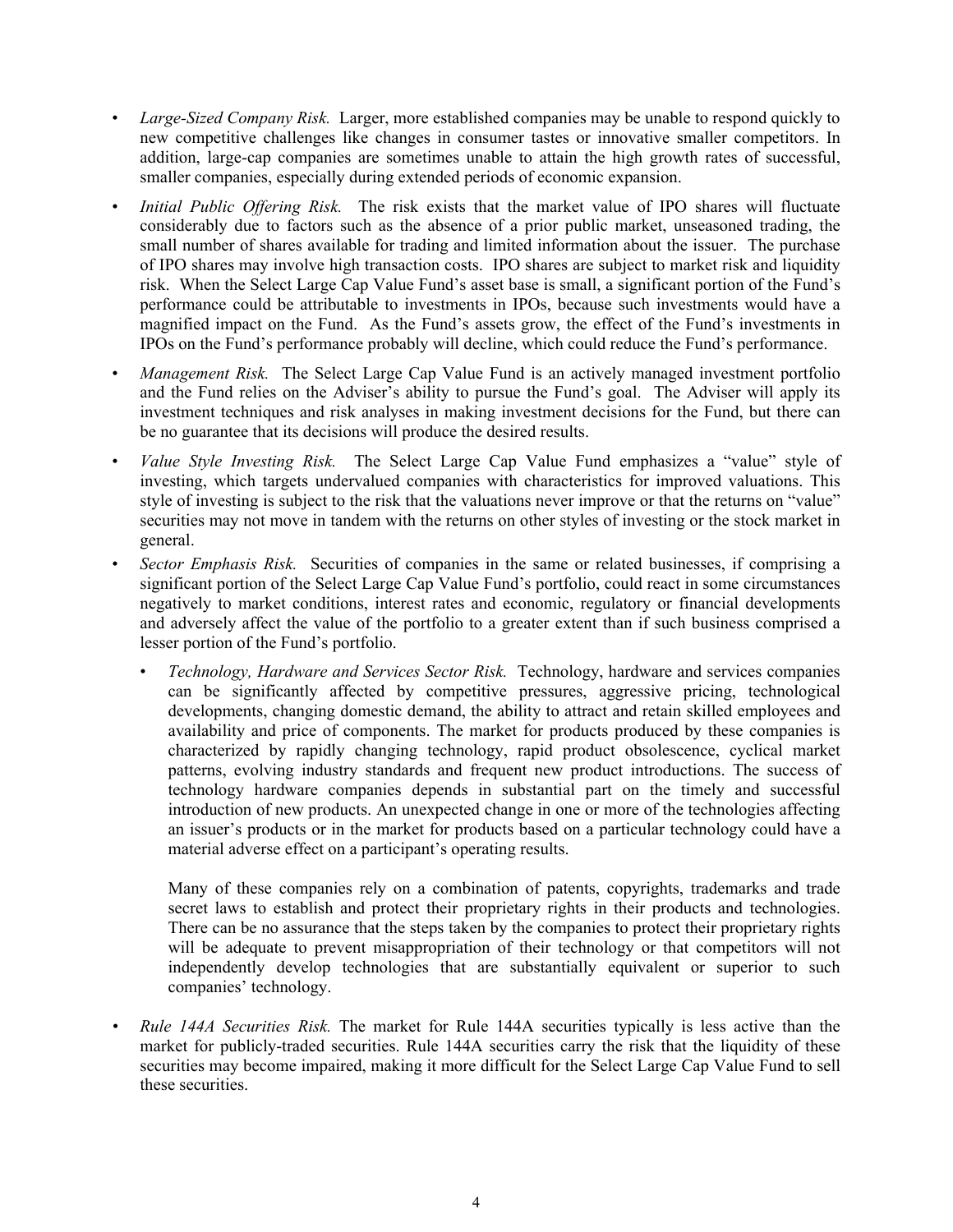• *Focus Risk.* At such times the Select Large Cap Value Fund holds the securities of a small number of issuers, it may be more exposed to the risks associated with and developments affecting an individual issuer or a smaller number of issuers than a fund that invests more widely. This may increase the Select Large Cap Value Fund's volatility and cause the performance of a relatively smaller number of issuers to have a greater impact on the Fund's performance.

# **Who May Want to Invest in the Fund?**

The Select Large Cap Value Fund may be appropriate for investors who:

- Have a long-term investment horizon;
- Want to add an investment with potential for capital appreciation to diversify their investment portfolio; and
- Can accept the greater risks of investing in a portfolio with common stock holdings.

#### **Performance**

The following performance information indicates some of the risks of investing in the Select Large Cap Value Fund. The bar chart shows the annual returns for the Fund's Investor Class shares from year to year. The table shows how the Fund's average annual returns for the 1-year, 5-years, 10-years and since inception periods compare with those of broad measures of market performance. The Fund's past performance, before and after taxes, does not necessarily indicate how it will perform in the future. The Fund's past performance benefited from IPOs of certain issuers. To the extent the Fund's historical performance resulted from gains derived from participation in IPOs and secondary offerings, there is no guarantee that these results can be replicated or that the Fund will be able to participate to the same degree in IPO and secondary offerings in the future. Updated performance information is available on the Fund's website at **www.hubercap.com** or by calling the Fund toll-free at 888-HUBERCM (888-482-3726).



# **Select Large Cap Value Fund, Investor Class Calendar Year Total Returns as of December 31**

During the period of time shown in the bar chart, the Select Large Cap Value Fund's highest quarterly return was 14.19% for the quarter ended March 31, 2019, and the lowest quarterly return was -21.11% for the quarter ended March 31, 2020.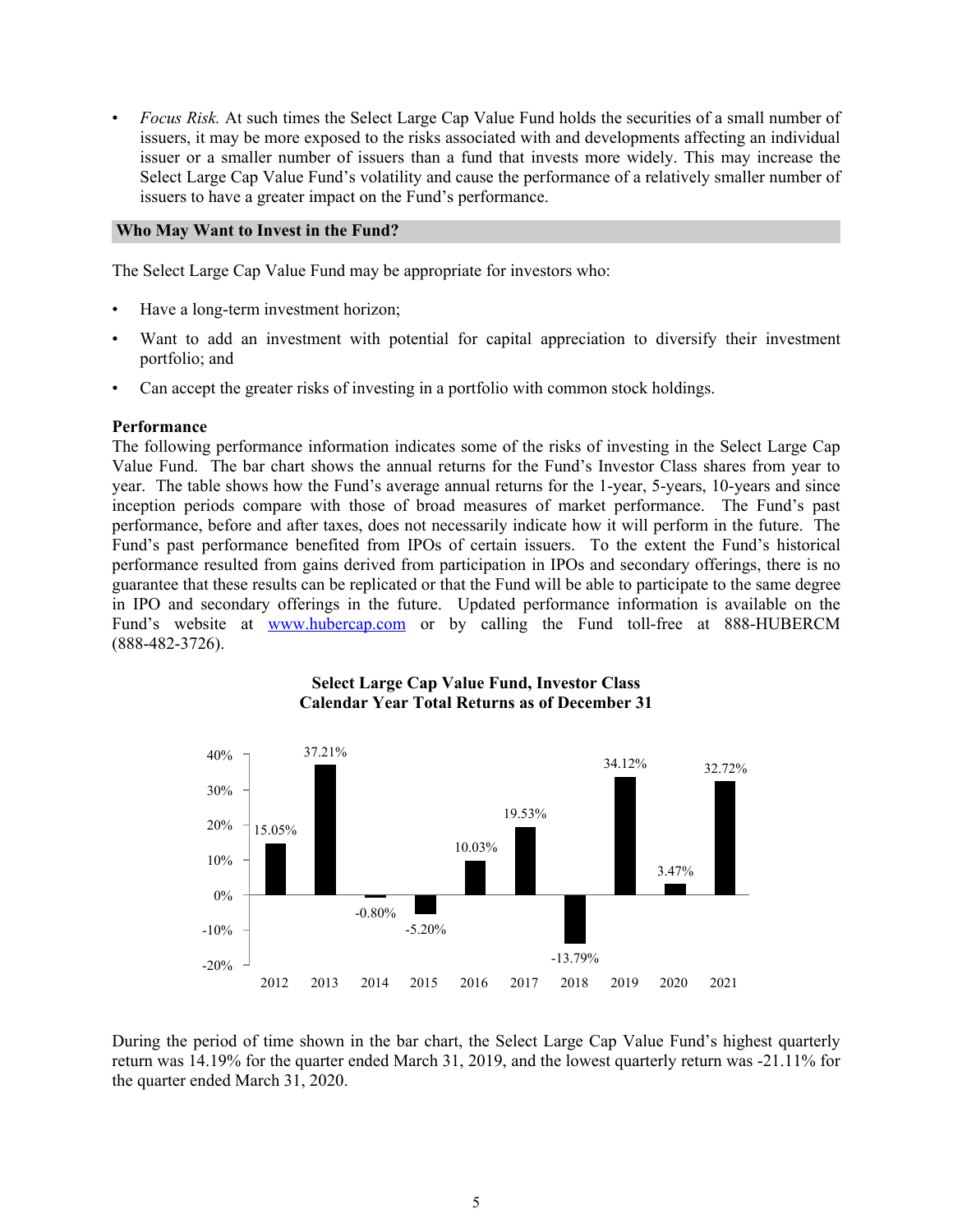# **Average Annual Total Returns**

| <b>Average Annual Total Returns</b><br>(For the periods ended December 31, 2021) |        |           |                 | <b>Since</b><br>Inception |
|----------------------------------------------------------------------------------|--------|-----------|-----------------|---------------------------|
|                                                                                  | 1 Year | 5 Years   | <b>10 Years</b> | (6/29/2007)               |
| Investor Class <sup>1</sup>                                                      |        |           |                 |                           |
| Return Before Taxes                                                              | 32.72% | 13.68%    | 11.98%          | 7.82%                     |
| Return After Taxes on Distributions                                              | 32.62% | $13.42\%$ | 11.72%          | 7.50%                     |
| Return After Taxes on Distributions and Sale of Fund                             | 19.44% | 10.92%    | 9.94%           | 6.39%                     |
| <b>Shares</b>                                                                    |        |           |                 |                           |
| <b>Institutional Class</b> <sup>1</sup>                                          |        |           |                 |                           |
| Return Before Taxes                                                              | 33.08% | $14.03\%$ | $12.40\%$       | 8.10%                     |
| <b>Bloomberg US 1000 Value Index</b>                                             | 28.55% | $11.44\%$ | 13.07%          | 7.83%                     |
| (reflects no deduction for fees, expenses or taxes)                              |        |           |                 |                           |
| $S\&P 500^{\circ}$ Index                                                         | 28.71% | $18.47\%$ | $16.55\%$       | 10.53%                    |
| (reflects no deduction for fees, expenses or taxes)                              |        |           |                 |                           |

<sup>1</sup> The former Institutional Class shares were re-designated as Investor Class shares on October 25, 2011. The Investor Class incepted on June 29, 2007, and the current Institutional Class incepted on October 25, 2011. Performance shown prior to the inception of the current Institutional Class reflects the performance of the Investor Class and includes expenses that are not applicable to and are higher than those of the Institutional Class.

After-tax returns are calculated using the historical highest individual federal marginal income tax rates and do not reflect the impact of state and local taxes. Actual after-tax returns depend on your situation and may differ from those shown. Furthermore, the after-tax returns shown are not relevant to those who hold their shares through tax-deferred arrangements such as  $401(k)$  plans or individual retirement accounts ("IRAs"). After-tax returns are shown only for the Investor Class; after-tax returns for the Institutional Class will vary to the extent it has different expenses.

#### **Management**

*Investment Adviser.* Huber Capital Management, LLC is the Select Large Cap Value Fund's investment adviser.

*Portfolio Manager.* **Joseph Huber,** Chief Executive Officer and Chief Investment Officer of the Adviser, is primarily responsible for the day-to-day management of the Select Large Cap Value Fund's portfolio. Mr. Huber has managed the Fund since its inception in 2007.

#### **Purchase and Sale of Fund Shares**

You may purchase, exchange or redeem Select Large Cap Value Fund shares on any business day by written request via mail (Huber Select Large Cap Value Fund, c/o U.S. Bank Global Fund Services, P.O. Box 701, Milwaukee, Wisconsin 53201-0701), by telephone at 888-HUBERCM (888-482-3726), or through a financial intermediary. You may also purchase or redeem Fund shares by wire transfer. Investors who wish to purchase, exchange or redeem Fund shares through a financial intermediary should contact the financial intermediary directly. An investor transacting in Institutional Shares through a broker acting as an agent for the investor may be required to pay a commission and/or other forms of compensation to the broker. The minimum initial and subsequent investment amounts are shown below.

| <b>Type of Account</b>     | <b>To Open Your Account</b> | <b>To Add to Your Account</b> |
|----------------------------|-----------------------------|-------------------------------|
| Investor Class             |                             |                               |
| Regular                    | \$5,000                     | \$100                         |
| <b>Retirement Accounts</b> | \$2,500                     | \$100                         |
| <b>Institutional Class</b> | \$1,000,000                 | \$5,000                       |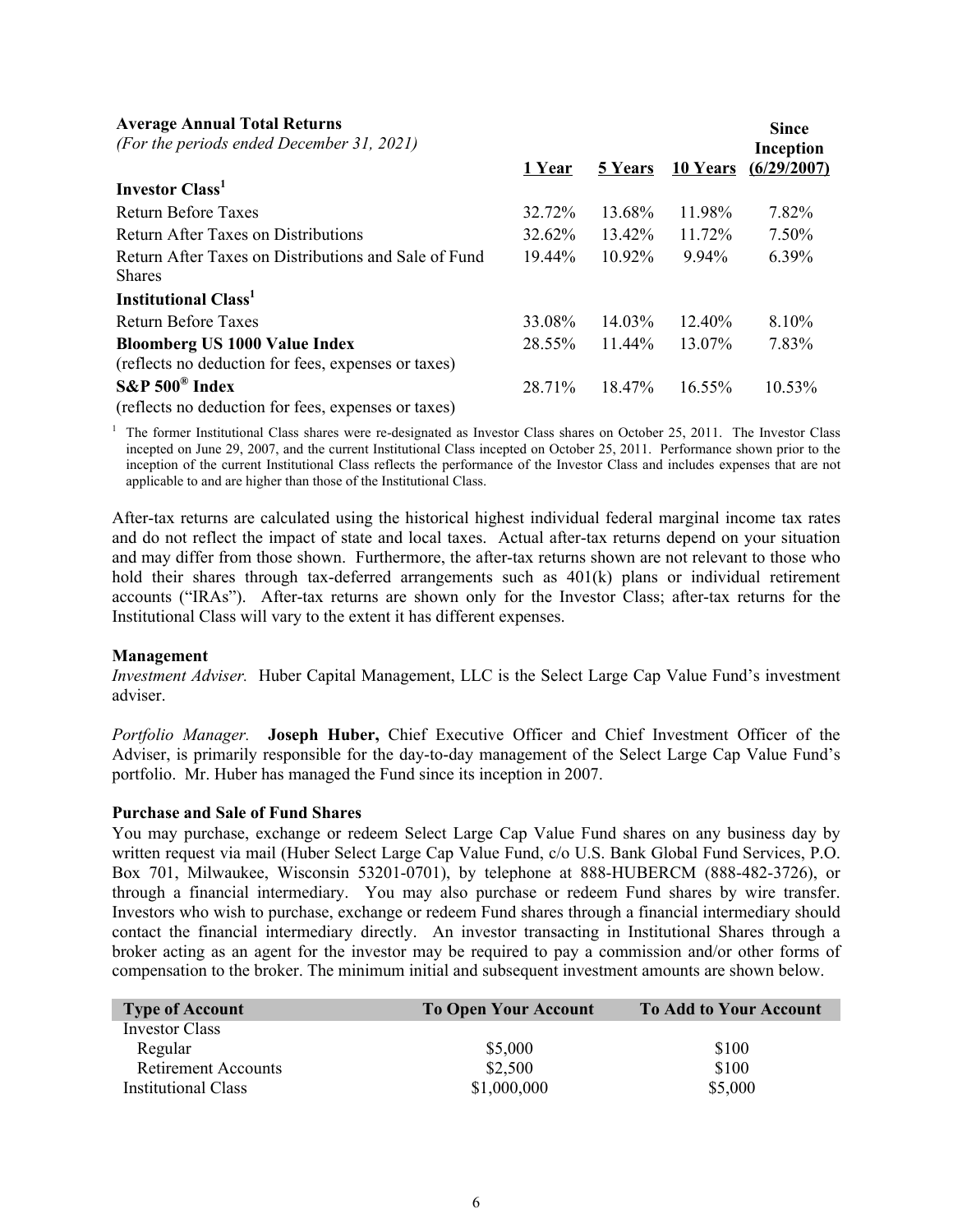# **Tax Information**

Select Large Cap Value Fund distributions are taxable, and will be taxed as ordinary income or capital gains, unless you are investing through a tax-deferred arrangement, such as a 401(k) plan or an IRA. Distributions on investments made through tax-deferred arrangements may be taxed later upon withdrawal of assets from those accounts.

# **Payments to Broker-Dealers and Other Financial Intermediaries**

If you purchase Select Large Cap Value Fund shares through a broker-dealer or other financial intermediary, the Fund and/or the Adviser may pay the intermediary for the sale of Fund shares and related services. These payments may create conflicts of interest by influencing the broker-dealer or other intermediary and your salesperson to recommend the Fund over another investment. Ask your adviser or visit your financial intermediary's website for more information.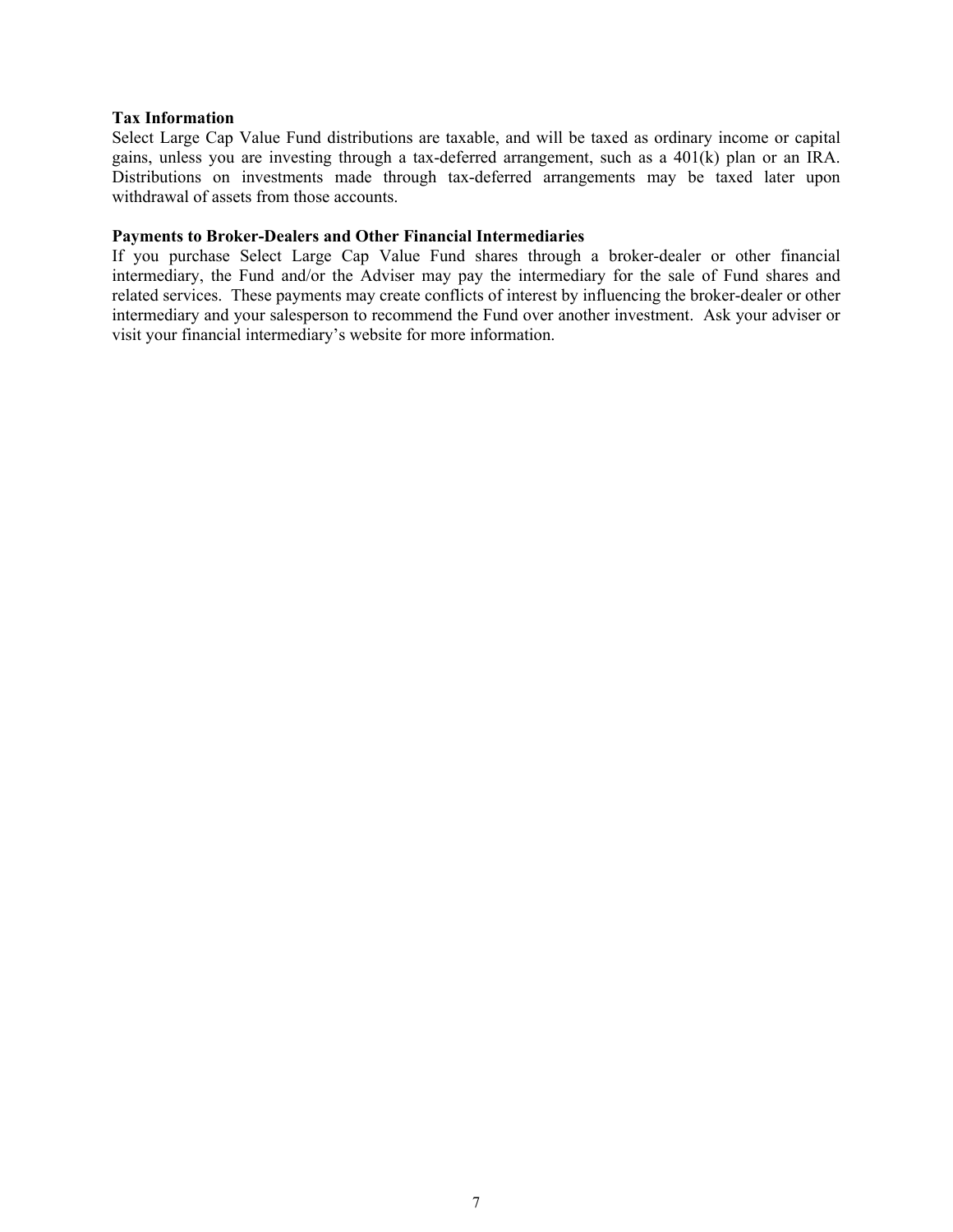# **SUMMARY SECTION**

# <span id="page-9-0"></span>**Huber Small Cap Value Fund**

# **Investment Objective**

The Huber Small Cap Value Fund (the "Small Cap Value Fund") seeks to achieve capital appreciation.

#### **Fees and Expenses of the Fund**

This table describes the fees and expenses that you may pay if you buy, hold, and sell Investor Class shares and Institutional Class shares of the Small Cap Value Fund. You may pay other fees, such as brokerage commissions and other fees to financial intermediaries, which are not reflected in the tables and examples below.

|                                                                                                                     | Investor     | <b>Institutional</b>       |
|---------------------------------------------------------------------------------------------------------------------|--------------|----------------------------|
|                                                                                                                     | <b>Class</b> | <b>Class</b>               |
| <b>SHAREHOLDER FEES</b> (fees paid directly from your investment)                                                   |              |                            |
| Redemption Fee (as a percentage of amount redeemed on shares held                                                   |              |                            |
| 60 days or less)                                                                                                    | 1.00%        | $1.00\%$                   |
| ANNUAL FUND OPERATING EXPENSES (expenses that you pay each<br>year as a percentage of the value of your investment) |              |                            |
| Management Fees <sup>1</sup>                                                                                        | $0.99\%$     | $0.99\%$                   |
| Distribution and Service (Rule 12b-1) Fees                                                                          | 0.25%        | $0.00\%$ <sup>2</sup>      |
| Other Expenses (includes Shareholder Servicing Plan Fee)                                                            | 0.81%        | $0.66\%$                   |
| Shareholder Servicing Plan Fee                                                                                      | 0.15%        | $\overline{c}$<br>$0.00\%$ |
| <b>Total Annual Fund Operating Expenses</b>                                                                         | 2.05%        | 1.65%                      |
| Less: Fee Waiver and/or Expense Reimbursement <sup>3</sup>                                                          | $-0.30%$     | $-0.30%$                   |
| Total Annual Fund Operating Expenses After Fee Waiver and/or Expense                                                |              |                            |
| Reimbursement                                                                                                       | 1.75%        | 1.35%                      |

<sup>1</sup> Huber Capital Management, LLC (the "Adviser") has voluntarily agreed to reduce the Fund's management fee, from 1.35% to 0.99%, through at least February 28, 2023. The Adviser cannot recoup these amounts.

<sup>2</sup> The Small Cap Value Fund may accrue up to 0.25% in "Distribution and Service (Rule 12b-1) Fees" of the average daily net assets of the Institutional Class shares and may accrue up to 0.15% in "Shareholder Servicing Plan Fee" of the average daily net assets of the Institutional Class shares; however, the Fund's accrual of each fee is currently set at 0.00% through at least February 28, 2023, and any accrual increase must first be approved by the Advisors Series Trust's (the "Trust") Board of Trustees (the "Board").

<sup>3</sup> The Adviser has contractually agreed to waive all or a portion of its management fees and pay expenses of the Small Cap Value Fund to ensure that Total Annual Fund Operating Expenses (excluding acquired fund fees and expenses ("AFFE"), interest, taxes, extraordinary expenses, Rule 12b-1 fees, shareholder servicing fees and any other class-specific expenses) do not exceed 1.35% of the average daily net assets of the Fund (the "Expense Cap"). The Expense Cap will remain in effect through at least February 28, 2023, and may be terminated only by the Trust's Board. The Adviser may request recoupment of previously waived fees and paid expenses pursuant to the contract from the Fund for 36 months from the date they were waived or paid, subject to the Expense Cap at the time such amounts were waived or at the time of recoupment, whichever is lower.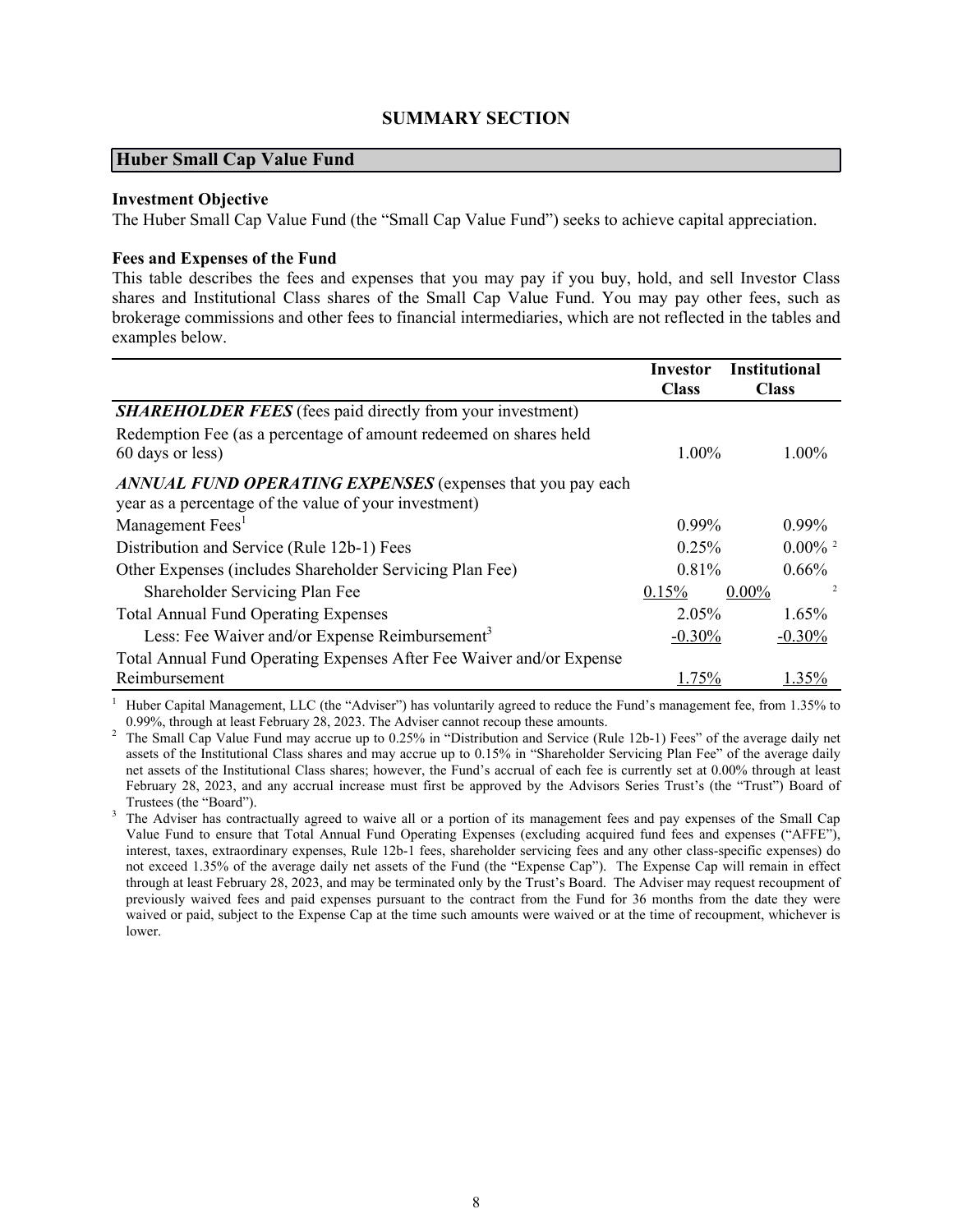*Example.* This Example is intended to help you compare the cost of investing in the Small Cap Value Fund with the cost of investing in other mutual funds. The Example assumes that you invest \$10,000 in the Fund for the time periods indicated and then redeem all of your shares at the end of those periods. The Example also assumes that your investment has a 5% return each year and that the Fund's operating expenses remain the same (taking into account the Expense Cap only in the first year). Although your actual costs may be higher or lower, based on these assumptions your costs would be:

|                            | 1 Year | 3 Years | 5 Years | 10 Years |
|----------------------------|--------|---------|---------|----------|
| <b>Investor Class</b>      | \$178  | \$614   | \$1,076 | \$2,355  |
| <b>Institutional Class</b> | \$137  | \$491   | \$869   | \$1.929  |

*Portfolio Turnover.* The Small Cap Value Fund pays transaction costs, such as commissions, when it buys and sells securities (or "turns over" its portfolio). A higher portfolio turnover rate may indicate higher transaction costs and may result in higher taxes when Fund shares are held in a taxable account. These costs, which are not reflected in annual fund operating expenses or in the example, affect the Fund's performance. During the most recent fiscal year, the Fund's portfolio turnover rate was 75.60% of the average value of its portfolio.

# **Principal Investment Strategies**

The Small Cap Value Fund normally invests at least 80% of its net assets (plus borrowings for investment purposes) in common stocks of small capitalization U.S. companies ("small cap companies") whose stocks are considered by the Adviser to be undervalued. The Adviser currently considers small cap companies to be those with market capitalizations of \$3.0 billion or less and/or those with market capitalizations in the range of those found in the Bloomberg US 2000 Value Index. The market capitalization range of the Bloomberg US 2000 Value Index changes constantly, but as of January 31, 2022, the market capitalization range was between \$55.2 million and \$22.7 billion. Market capitalization is measured at the time of initial purchase. While the Small Cap Value Fund is diversified, the Fund may hold a higher concentration in certain issuers.

The Small Cap Value Fund may also make significant investments in securities of non-U.S. issuers ("foreign securities"), including issuers in emerging markets. The Fund will invest primarily in domestic U.S. securities but reserves the right to invest up to 20% of its net assets in American Depositary Receipts ("ADRs"), dollar-denominated foreign securities, or directly in foreign securities. Should appropriate investment opportunities be available, the Fund may invest in initial public offerings ("IPOs") but not in an amount that exceeds 50% of the Fund's total assets. Additionally, the Fund may invest in Rule 144A and other restricted equity securities but not in an amount that exceeds 15% of the Fund's total assets. From time to time, the Fund may be invested in securities of companies in the same economic sector. As of October 31, 2021, 29.5% of the Fund's total investments were invested in the financial sector.

The Adviser employs a value investing style, investing in stocks which, in the Adviser's opinion, trade at a significant discount to the present value of future cash flows. The Adviser attempts to identify out-offavor stocks that represent solid fundamental value. The Adviser identifies these investment opportunities by employing a disciplined, bottom-up investment process that emphasizes internally generated fundamental research. The process includes an initial review, in-depth analysis, and employment of the Adviser's proprietary valuation methodology.

# **Principal Risks**

Losing all or a portion of your investment is a risk of investing in the Small Cap Value Fund. The following additional risks could affect the value of your investment: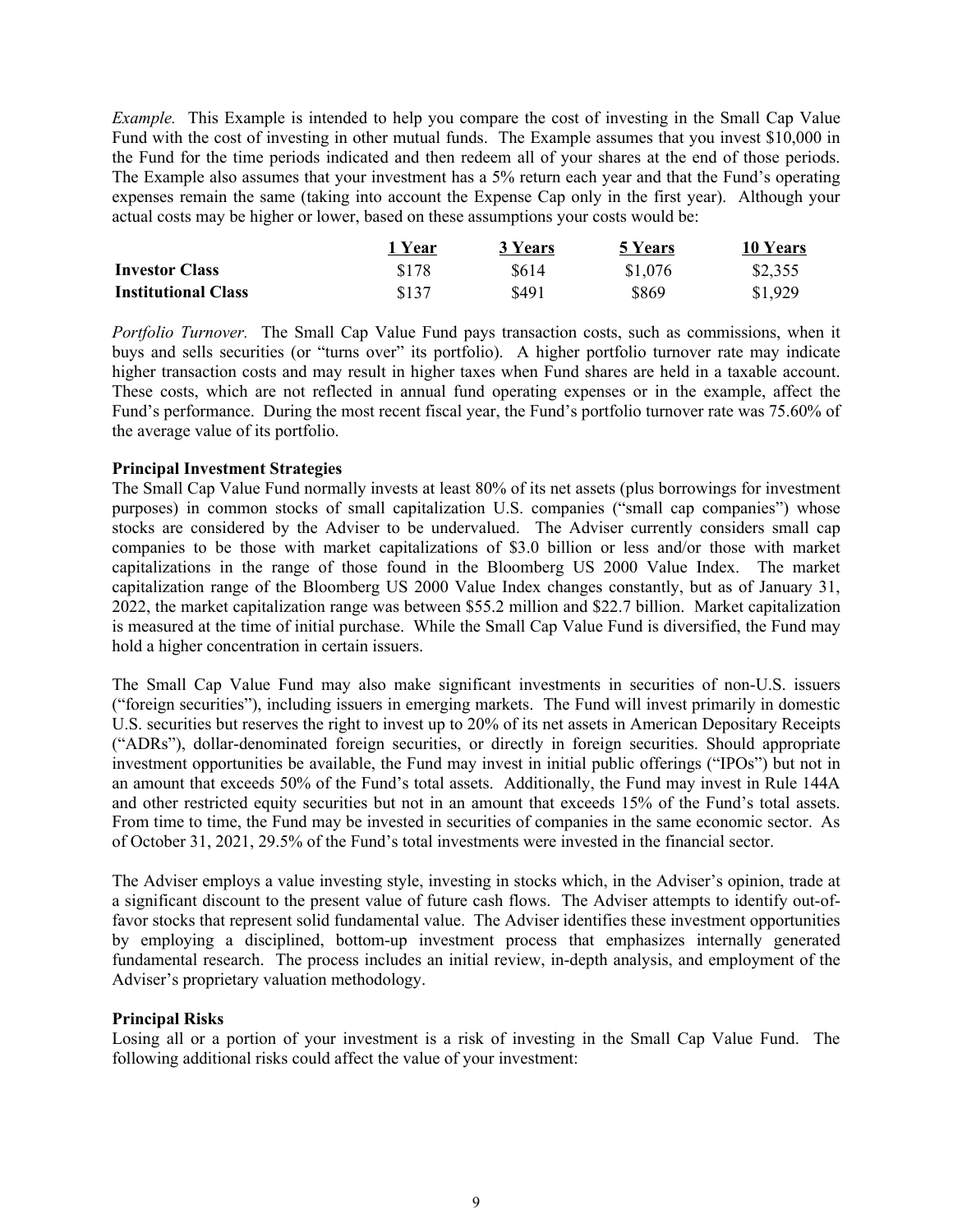- *General Market Risk.* Economies and financial markets throughout the world are becoming increasingly interconnected, which increases the likelihood that events or conditions in one country or region will adversely impact markets or issuers in other countries or regions. Securities in the Fund's portfolio may underperform in comparison to securities in general financial markets, a particular financial market or other asset classes due to a number of factors, including inflation (or expectations for inflation), deflation (or expectations for deflation), interest rates, global demand for particular products or resources, market instability, debt crises and downgrades, embargoes, tariffs, sanctions and other trade barriers, regulatory events, other governmental trade or market control programs and related geopolitical events. In addition, the value of the Fund's investments may be negatively affected by the occurrence of global events such as war, terrorism, environmental disasters, natural disasters or events, country instability, and infectious disease epidemics or pandemics. For example, the outbreak of COVID-19, a novel coronavirus disease, has negatively affected economies, markets and individual companies throughout the world, including those in which the Fund invests. The effects of this pandemic to public health and business and market conditions, including exchange trading suspensions and closures, may continue to have a significant negative impact on the performance of the Fund's investments, increase the Fund's volatility, negatively impact the Fund's arbitrage and pricing mechanisms, exacerbate pre-existing political, social and economic risks to the Fund, and negatively impact broad segments of businesses and populations. The Fund's operations may be interrupted as a result, which may contribute to the negative impact on investment performance. In addition, governments, their regulatory agencies, or self-regulatory organizations may take actions in response to the pandemic that affect the instruments in which the Fund invests, or the issuers of such instruments, in ways that could have a significant negative impact on the Fund's investment performance. The full impact of the COVID-19 pandemic, or other future epidemics or pandemics, is currently unknown.
- *Equity Securities Risk.* The price of equity securities may rise or fall because of economic or political changes or changes in a company's financial condition, sometimes rapidly or unpredictably. These price movements may result from factors affecting individual companies, sectors or industries selected for the Small Cap Value Fund's portfolio or the securities market as a whole, such as changes in economic or political conditions.
- *Foreign and Emerging Market Securities Risk.* Investments in foreign currencies and foreign issuers are subject to additional risks, including political and economic risks, greater volatility, civil conflicts and war, sanctions or other measures by the United States or other governments, liquidity risks, currency fluctuations, higher transaction costs, delayed settlement, possible foreign controls on investment, expropriation and nationalization risks, and less stringent investor protection and disclosure standards of foreign markets. Events and evolving conditions in certain economies or markets may alter the risks associated with investments tied to countries or regions that historically were perceived as comparatively stable becoming riskier and more volatile. These risks are magnified in countries in "emerging markets." Emerging market countries typically have lessestablished market economies than developed countries and may face greater social, economic, regulatory and political uncertainties. In addition, emerging markets typically present greater illiquidity and price volatility concerns due to smaller or limited local capital markets and greater difficulty in determining market valuations of securities due to limited public information on issuers.
- *ADR Risk.* Investments in ADRs are subject to many of the same risks that are associated with direct investments in foreign securities. In addition, ADRs may not track the price of the underlying foreign securities, and their value may change materially at times when the U.S. markets are not open for trading.
- *Initial Public Offering Risk.* The risk exists that the market value of IPO shares will fluctuate considerably due to factors such as the absence of a prior public market, unseasoned trading, the small number of shares available for trading and limited information about the issuer. The purchase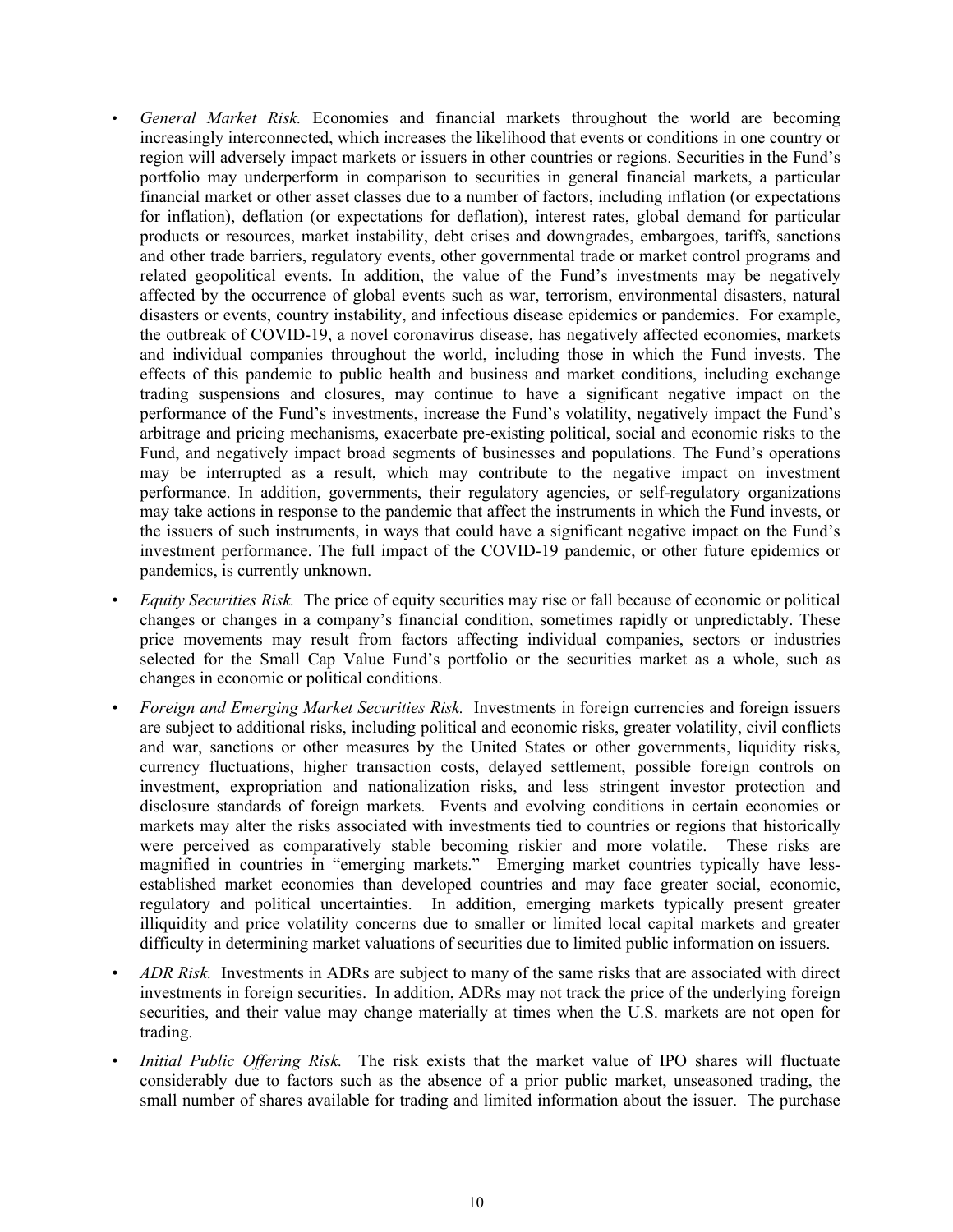of IPO shares may involve high transaction costs. IPO shares are subject to market risk and liquidity risk. When the Small Cap Value Fund's asset base is small, a significant portion of the Fund's performance could be attributable to investments in IPOs, because such investments would have a magnified impact on the Fund. As the Fund's assets grow, the effect of the Fund's investments in IPOs on the Fund's performance probably will decline, which could reduce the Fund's performance.

- *Management Risk.* The Small Cap Value Fund is an actively managed investment portfolio and the Fund relies on the Adviser's ability to pursue the Fund's goal. The Adviser will apply its investment techniques and risk analyses in making investment decisions for the Fund, but there can be no guarantee that its decisions will produce the desired results.
- *Value Style Investing Risk.* The Small Cap Value Fund emphasizes a "value" style of investing, which targets undervalued companies with characteristics for improved valuations. This style of investing is subject to the risk that the valuations never improve or that the returns on "value" securities may not move in tandem with the returns on other styles of investing or the stock market in general.
- *Sector Emphasis Risk.* The securities of companies in the same or related businesses, if comprising a significant portion of the Small Cap Value Fund's portfolio, could react in some circumstances negatively to market conditions, interest rates and economic, regulatory or fiscal developments and adversely affect the value of the portfolio to a greater extent than if such business comprised a lesser portion of the Fund's portfolio.
	- **Technology, Hardware and Services Sector**: Technology, hardware and services companies can be significantly affected by competitive pressures, aggressive pricing, technological developments, changing domestic demand, the ability to attract and retain skilled employees and availability and price of components. The market for products produced by these companies is characterized by rapidly changing technology, rapid product obsolescence, cyclical market patterns, evolving industry standards and frequent new product introductions. The success of technology hardware companies depends in substantial part on the timely and successful introduction of new products. An unexpected change in one or more of the technologies affecting an issuer's products or in the market for products based on a particular technology could have a material adverse effect on a participant's operating results.

Many of these companies rely on a combination of patents, copyrights, trademarks and trade secret laws to establish and protect their proprietary rights in their products and technologies. There can be no assurance that the steps taken by the companies to protect their proprietary rights will be adequate to prevent misappropriation of their technology or that competitors will not independently develop technologies that are substantially equivalent or superior to such companies' technology.

- *Small Companies Risk.* Investing in securities of small-sized companies may involve greater volatility than investing in larger and more established companies because companies with small market capitalizations can be subject to more abrupt or erratic share price changes than larger, more established companies.
- *Rule 144A Securities Risk.* The market for Rule 144A securities typically is less active than the market for publicly-traded securities. Rule 144A securities carry the risk that the liquidity of these securities may become impaired, making it more difficult for the Small Cap Value Fund to sell these securities.
- *Focus Risk.* At such times the Small Cap Value Fund holds the securities of a small number of issuers, it may be more exposed to the risks associated with and developments affecting an individual issuer or a smaller number of issuers than a fund that invests more widely. This may increase the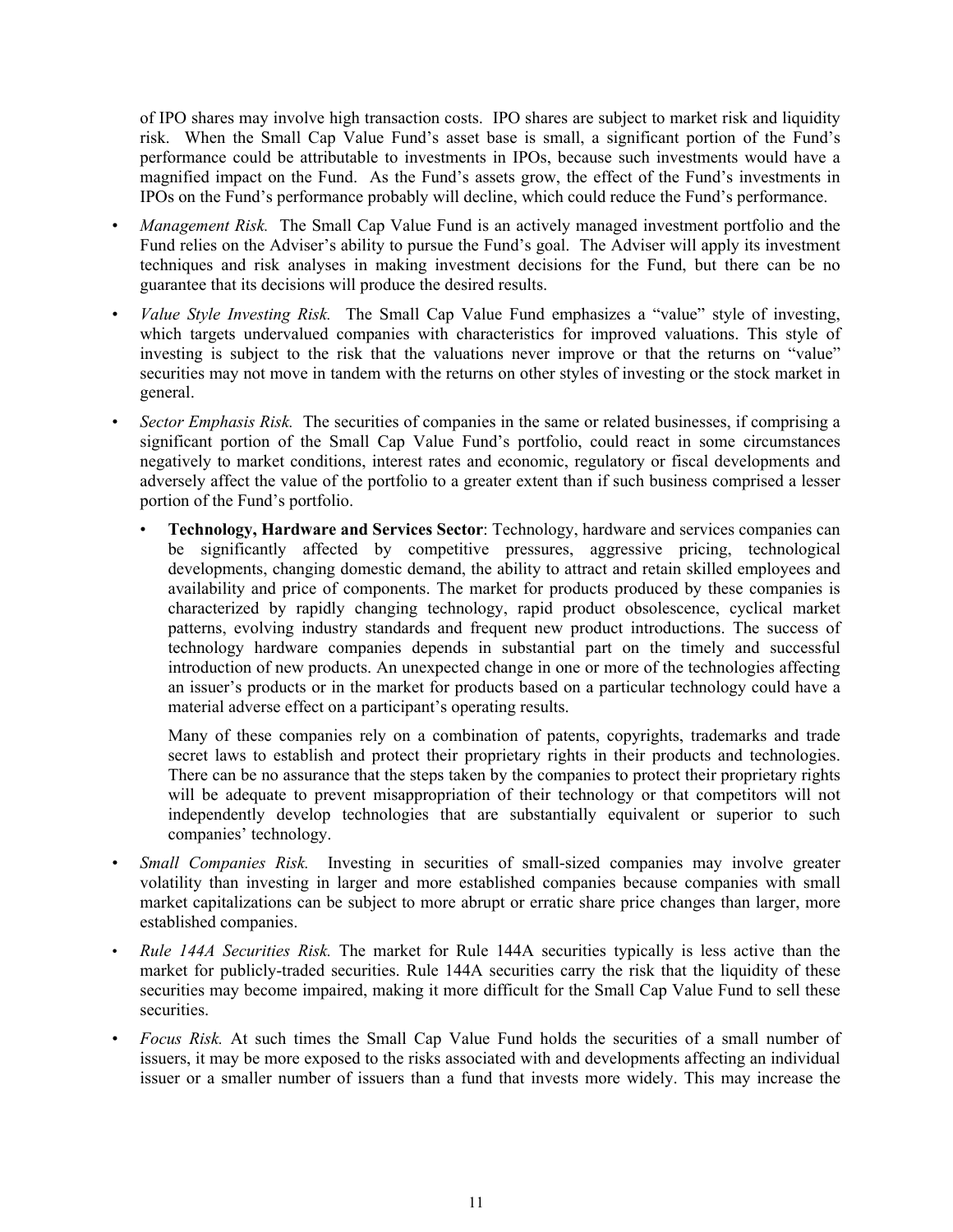Small Cap Value Fund's volatility and cause the performance of a relatively smaller number of issuers to have a greater impact on the Fund's performance.

#### **Who May Want to Invest in the Fund?**

The Small Cap Value Fund may be appropriate for investors who:

- Have a long-term investment horizon;
- Want to add an investment with potential for capital appreciation to diversify their investment portfolio; and
- Can accept the greater risks of investing in a portfolio with common stock holdings.

#### **Performance**

The following performance information indicates some of the risks of investing in the Small Cap Value Fund. The bar chart shows the annual returns for the Fund's Investor Class shares from year to year. The table shows how the Fund's average annual returns for the 1-year, 5-years, 10-years and since inception periods compare with those of broad measures of market performance. The Fund's past performance, before and after taxes, does not necessarily indicate how it will perform in the future. The Fund's past performance benefited from IPOs of certain issuers. To the extent the Fund's historical performance resulted from gains derived from participation in IPOs and secondary offerings, there is no guarantee that these results can be replicated or that the Fund will be able to participate to the same degree in IPO and secondary offerings in the future. Updated performance information is available on the Fund's website at www.hubercap.com or by calling the Fund toll-free at 888-HUBERCM (888-482-3726).



# **Small Cap Value Fund, Investor Class Calendar Year Total Returns as of December 31**

During the period of time shown in the bar chart, the Small Cap Value Fund's highest quarterly return was 38.99% for the quarter ended December 31, 2020, and the lowest quarterly return was -35.65% for the quarter ended March 31, 2020.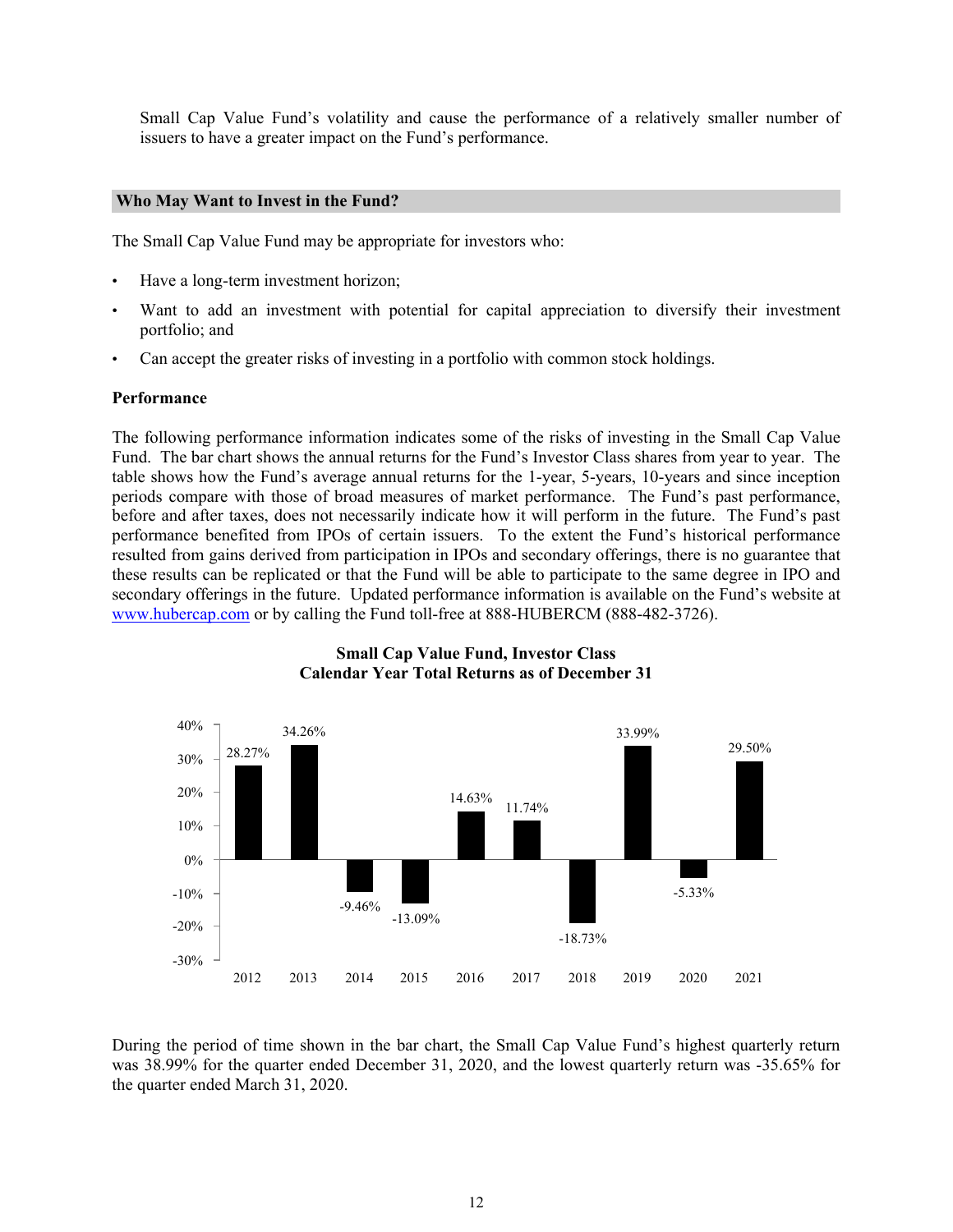| <b>Average Annual Total Returns</b>                                                                                                                                                                                                                                                                                                                                                |           |                |                 | <b>Since</b> |
|------------------------------------------------------------------------------------------------------------------------------------------------------------------------------------------------------------------------------------------------------------------------------------------------------------------------------------------------------------------------------------|-----------|----------------|-----------------|--------------|
| (For the periods ended December 31, 2021)                                                                                                                                                                                                                                                                                                                                          |           |                |                 | Inception    |
|                                                                                                                                                                                                                                                                                                                                                                                    | 1 Year    | <b>5 Years</b> | <b>10 Years</b> | (6/29/2007)  |
| Investor Class <sup>1</sup>                                                                                                                                                                                                                                                                                                                                                        |           |                |                 |              |
| <b>Return Before Taxes</b>                                                                                                                                                                                                                                                                                                                                                         | 29.50%    | 8.33%          | 8.76%           | $6.53\%$     |
| Return After Taxes on Distributions                                                                                                                                                                                                                                                                                                                                                | 29.18%    | 8.20%          | $8.65\%$        | 6.38%        |
| Return After Taxes on Distributions and Sale of Fund                                                                                                                                                                                                                                                                                                                               | $17.65\%$ | $6.55\%$       | 7.17%           | $5.33\%$     |
| <b>Shares</b>                                                                                                                                                                                                                                                                                                                                                                      |           |                |                 |              |
| <b>Institutional Class</b> <sup>1</sup>                                                                                                                                                                                                                                                                                                                                            |           |                |                 |              |
| <b>Return Before Taxes</b>                                                                                                                                                                                                                                                                                                                                                         | 29.79%    | 8.58%          | $9.11\%$        | $6.77\%$     |
| <b>Bloomberg US 2000 Value Index</b>                                                                                                                                                                                                                                                                                                                                               | 31.49%    | $9.66\%$       | 13.23%          | 8.66%        |
| $\epsilon$ and $\epsilon$ and $\epsilon$ and $\epsilon$ and $\epsilon$ and $\epsilon$ and $\epsilon$ and $\epsilon$ and $\epsilon$ and $\epsilon$ and $\epsilon$ and $\epsilon$ and $\epsilon$ and $\epsilon$ and $\epsilon$ and $\epsilon$ and $\epsilon$ and $\epsilon$ and $\epsilon$ and $\epsilon$ and $\epsilon$ and $\epsilon$ and $\epsilon$ and $\epsilon$ and $\epsilon$ |           |                |                 |              |

(reflects no deduction for fees, expenses or taxes)

1 The former Institutional Class shares were re-designated as Investor Class shares on October 25, 2011. The Investor Class incepted on June 29, 2007, and the current Institutional Class incepted on October 25, 2011. Performance shown prior to the inception of the current Institutional Class reflects the performance of the Investor Class and includes expenses that are not applicable to and are higher than those of the Institutional Class.

After-tax returns are calculated using the historical highest individual federal marginal income tax rates and do not reflect the impact of state and local taxes. Actual after-tax returns depend on your situation and may differ from those shown. Furthermore, the after-tax returns shown are not relevant to those who hold their shares through tax-deferred arrangements such as 401(k) plans or individual retirement accounts ("IRAs"). After-tax returns are shown only for the Investor Class; after-tax returns for the Institutional Class will vary to the extent it has different expenses. The Return After Taxes on Distributions and Sale of Fund Shares is higher than other return figures when a capital loss occurs upon the redemption of Fund shares and provides an assumed tax deduction that benefits the investor.

#### **Management**

*Investment Adviser.* Huber Capital Management, LLC is the Small Cap Value Fund's investment adviser.

*Portfolio Manager.* **Joseph Huber,** Chief Executive Officer and Chief Investment Officer of the Adviser, is primarily responsible for the day-to-day management of the Small Cap Value Fund's portfolio. Mr. Huber has managed the Fund since its inception in 2007.

#### **Purchase and Sale of Fund Shares**

You may purchase, exchange or redeem Small Cap Value Fund shares on any business day by written request via mail (Huber Small Cap Value Fund, c/o U.S. Bank Global Fund Services, P.O. Box 701, Milwaukee, Wisconsin 53201-0701), by telephone at 888-HUBERCM (888-482-3726), or through a financial intermediary. You may also purchase or redeem Fund shares by wire transfer. Investors who wish to purchase, exchange or redeem Fund shares through a financial intermediary should contact the financial intermediary directly. The minimum initial and subsequent investment amounts are shown below.

| <b>Type of Account</b>     | <b>To Open Your Account</b> | <b>To Add to Your Account</b> |
|----------------------------|-----------------------------|-------------------------------|
| Investor Class             |                             |                               |
| Regular                    | \$5,000                     | \$100                         |
| <b>Retirement Accounts</b> | \$2,500                     | \$100                         |
| <b>Institutional Class</b> | \$1,000,000                 | \$5,000                       |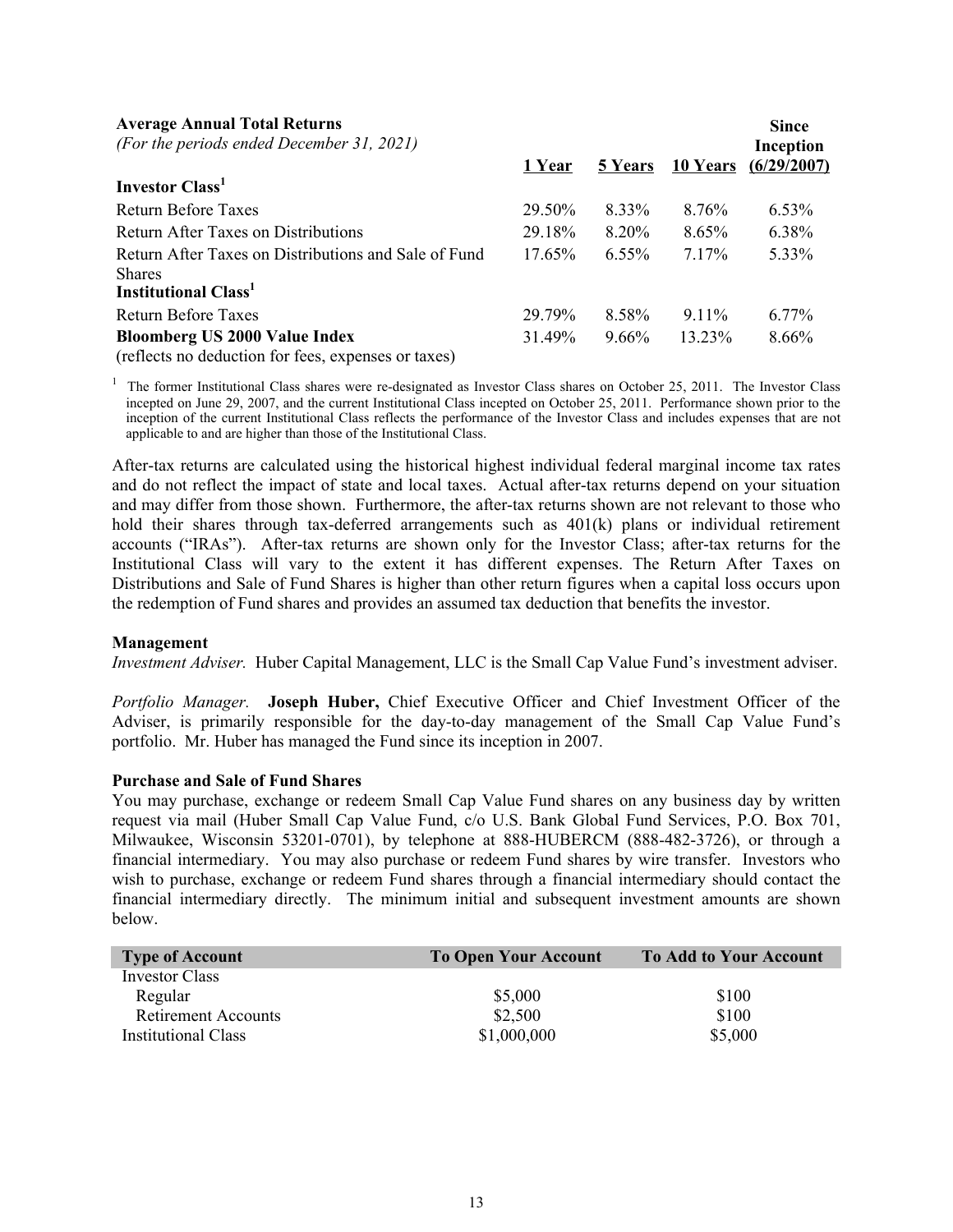# **Tax Information**

Small Cap Value Fund distributions are taxable, and will be taxed as ordinary income or capital gains, unless you invest through a tax-deferred arrangement, such as a 401(k) plan or an IRA. Distributions on investments made through tax-deferred arrangements may be taxed later upon withdrawal of assets from those accounts.

# **Payments to Broker-Dealers and Other Financial Intermediaries**

If you purchase Small Cap Value Fund shares through a broker-dealer or other financial intermediary, the Fund and/or the Adviser may pay the intermediary for the sale of Fund shares and related services. These payments may create conflicts of interest by influencing the broker-dealer or other intermediary and your salesperson to recommend the Fund over another investment. Ask your adviser or visit your financial intermediary's website for more information.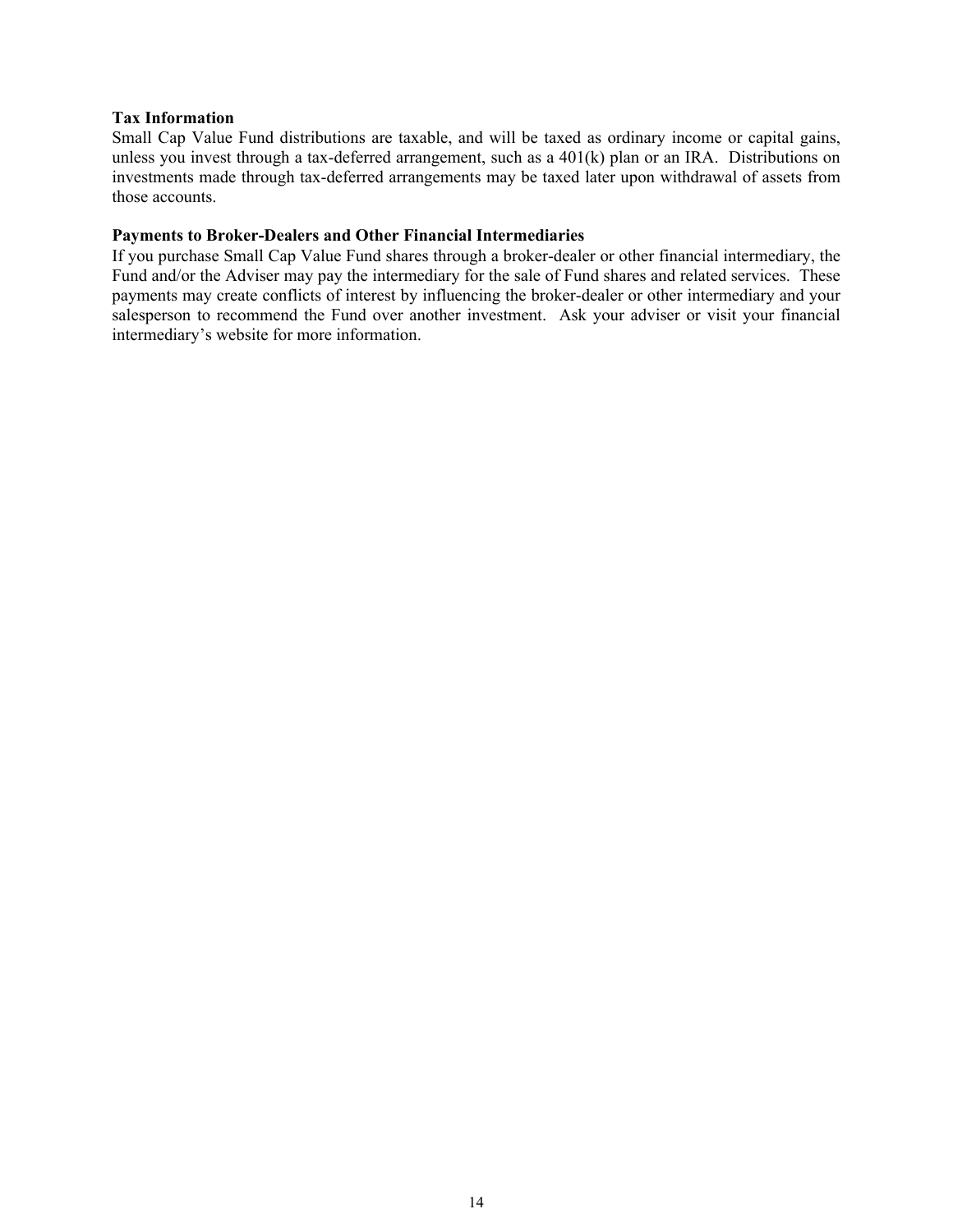# **SUMMARY SECTION**

### <span id="page-16-0"></span>**Huber Large Cap Value Fund**

#### **Investment Objective**

The Huber Large Cap Value Fund (the "Large Cap Value Fund") seeks to achieve current income and capital appreciation.

### **Fees and Expenses of the Fund**

This table describes the fees and expenses that you may pay if you buy, hold, and sell Investor Class shares and Institutional Class shares of the Large Cap Value Fund. You may pay other fees, such as brokerage commissions and other fees to financial intermediaries, which are not reflected in the tables and examples below.

|                                                                                                                     | Investor<br><b>Class</b> | <b>Institutional</b><br><b>Class</b> |
|---------------------------------------------------------------------------------------------------------------------|--------------------------|--------------------------------------|
| <b>SHAREHOLDER FEES</b> (fees paid directly from your investment)                                                   |                          |                                      |
| Redemption Fee (as a percentage of amount redeemed on shares held                                                   |                          |                                      |
| 60 days or less)                                                                                                    | $1.00\%$                 | $1.00\%$                             |
| ANNUAL FUND OPERATING EXPENSES (expenses that you pay each year as a percentage of the<br>value of your investment) |                          |                                      |
| Management Fees <sup>1</sup>                                                                                        | $0.00\%$                 | $0.00\%$                             |
| Distribution and Service (Rule 12b-1) Fees                                                                          | 0.25%                    | $0.00\%$ <sup>2</sup>                |
| Other Expenses (includes Shareholder Servicing Plan Fee)                                                            | 2.75%                    | $2.60\%$                             |
| Shareholder Servicing Plan Fee                                                                                      | 0.15%                    | 2<br>$0.00\%$                        |
| <b>Total Annual Fund Operating Expenses</b>                                                                         | $3.00\%$                 | $2.60\%$                             |
| Less: Fee Waiver and/or Expense Reimbursement <sup>3</sup>                                                          | $-1.85%$                 | $-1.85%$                             |
| Total Annual Fund Operating Expenses After Fee Waiver and/or Expense<br>Reimbursement                               | 1.15%                    | 0.75%                                |

<sup>1</sup> Huber Capital Management, LLC (the "Adviser") has voluntarily agreed to reduce the Fund's management fee, from 0.75% to 0.00%, through at least February 28, 2023. The Adviser cannot recoup these amounts.

<sup>2</sup> The Large Cap Value Fund may accrue up to 0.25% in "Distribution and Service (Rule 12b-1) Fees" of the average daily net assets of the Institutional Class shares and may accrue up to 0.15% in "Shareholder Servicing Plan Fee" of the average daily net assets of the Institutional Class shares; however, the Fund's accrual of each fee is currently set at 0.00% through at least February 28, 2023, and any accrual increase must first be approved by the Advisors Series Trust's (the "Trust") Board of Trustees (the "Board").

<sup>3</sup> The Adviser has contractually agreed to waive all or a portion of its management fees and pay expenses of the Large Cap Value Fund to ensure that Total Annual Fund Operating Expenses (excluding AFFE, interest, taxes, extraordinary expenses, Rule 12b-1 fees and any other class-specific expenses) do not exceed 0.75% of the average daily net assets of the Fund (the "Expense Cap"). The Expense Cap will remain in effect through at least February 28, 2023, and may be terminated only by the Trust's Board. The Adviser may request recoupment of previously waived fees and paid expenses pursuant to the contract from the Fund for 36 months from the date they were waived or paid, subject to the Expense Cap at the time such amounts were waived or at the time of recoupment, whichever is lower.

*Example.* This Example is intended to help you compare the cost of investing in the Large Cap Value Fund with the cost of investing in other mutual funds. The Example assumes that you invest \$10,000 in the Fund for the time periods indicated and then redeem all of your shares at the end of those periods. The Example also assumes that your investment has a 5% return each year and that the Fund's operating expenses remain the same (taking into account the Expense Cap only in the first year). Although your actual costs may be higher or lower, based on these assumptions your costs would be: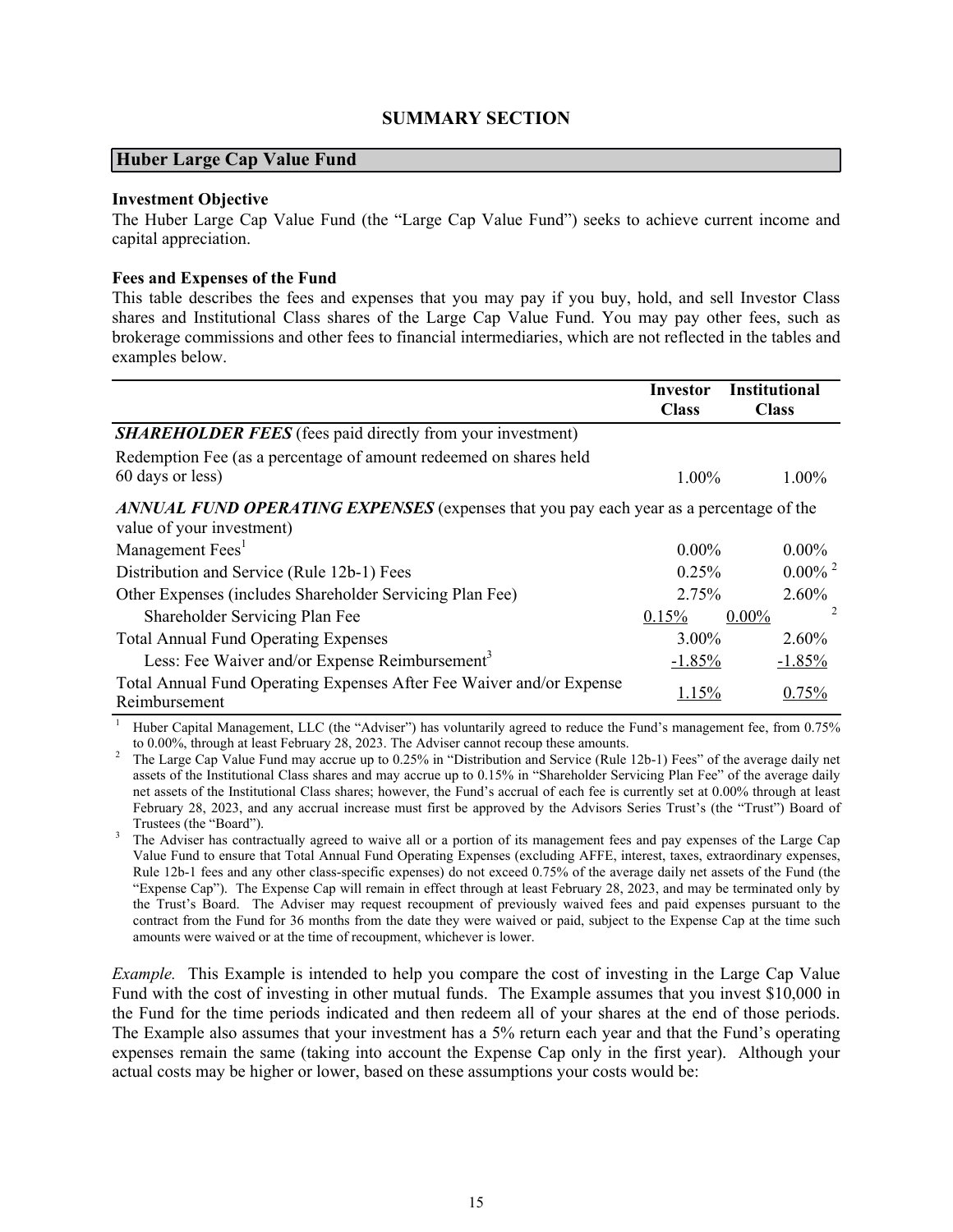|                            | 1 Year | 3 Years | <b>5 Years</b> | 10 Years |
|----------------------------|--------|---------|----------------|----------|
| <b>Investor Class</b>      | \$117  | \$753   | \$1,414        | \$3.187  |
| <b>Institutional Class</b> | \$77   | \$632   | \$1,214        | \$2,796  |

*Portfolio Turnover.* The Large Cap Value Fund pays transaction costs, such as commissions, when it buys and sells securities (or "turns over" its portfolio). A higher portfolio turnover rate may indicate higher transaction costs and may result in higher taxes when Fund shares are held in a taxable account. These costs, which are not reflected in annual fund operating expenses or in the example, affect the Fund's performance. During the most recent fiscal year, the Fund's portfolio turnover rate was 26.45% of the average value of its portfolio.

# **Principal Investment Strategies**

The Large Cap Value Fund normally invests at least 80% of its net assets (plus borrowings for investment purposes) in common stocks of large capitalization U.S. companies ("large cap companies"). The Fund looks for companies whose stocks are considered by the Adviser to be undervalued. The Adviser currently considers large cap companies to be those with market capitalizations in the range of those found in the Bloomberg US 1000 Value Index, although the portfolio will generally consist of stocks with a market capitalization of \$5 billion or above at time of initial purchase. The market capitalization range of the Bloomberg US 1000 Value Index changes constantly, but as of January 31, 2022, the market capitalization range was between \$572.2 million and \$535.8 billion. Market capitalization is measured at the time of initial purchase. The Fund also normally invests in stocks with high cash dividends or payout yields relative to the market. Payout yield refers to dividend yield (the yield from dividends paid) plus buyback yield (the yield associated with a company buying back its own shares to reduce the number of shares on the market, thereby increasing the earnings per share for the remaining shares). While the Large Cap Value Fund is diversified, the Fund may hold a higher concentration in certain issuers.

The Large Cap Value Fund may also make investments in securities of non-U.S. issuers ("foreign securities"), including issuers in emerging markets. The Fund will invest primarily in domestic U.S. securities but reserves the right to invest up to 20% of its net assets in American Depositary Receipts ("ADRs"), dollar-denominated foreign securities, or directly in foreign securities. Should appropriate investment opportunities be available, the Fund may invest in initial public offerings ("IPOs") but not in an amount that exceeds 50% of the Fund's total assets. Additionally, the Fund may invest in Rule 144A and other restricted equity securities but not in an amount that exceeds 15% of the Fund's total assets. From time to time, the Fund may be invested in securities of companies in the same economic sector.

The Adviser employs a value investing style, investing in stocks which, in the Adviser's opinion, trade at a significant discount to the present value of future cash flows. The Adviser attempts to identify out-offavor stocks that represent solid fundamental value. The Adviser identifies these investment opportunities by employing a disciplined, bottom-up investment process that emphasizes internally generated fundamental research. The process includes an initial review, in-depth analysis, and employment of the Adviser's proprietary valuation methodology.

# **Principal Risks**

Losing all or a portion of your investment is a risk of investing in the Large Cap Value Fund. The following additional risks could affect the value of your investment:

• *General Market Risk.* Economies and financial markets throughout the world are becoming increasingly interconnected, which increases the likelihood that events or conditions in one country or region will adversely impact markets or issuers in other countries or regions. Securities in the Fund's portfolio may underperform in comparison to securities in general financial markets, a particular financial market or other asset classes due to a number of factors, including inflation (or expectations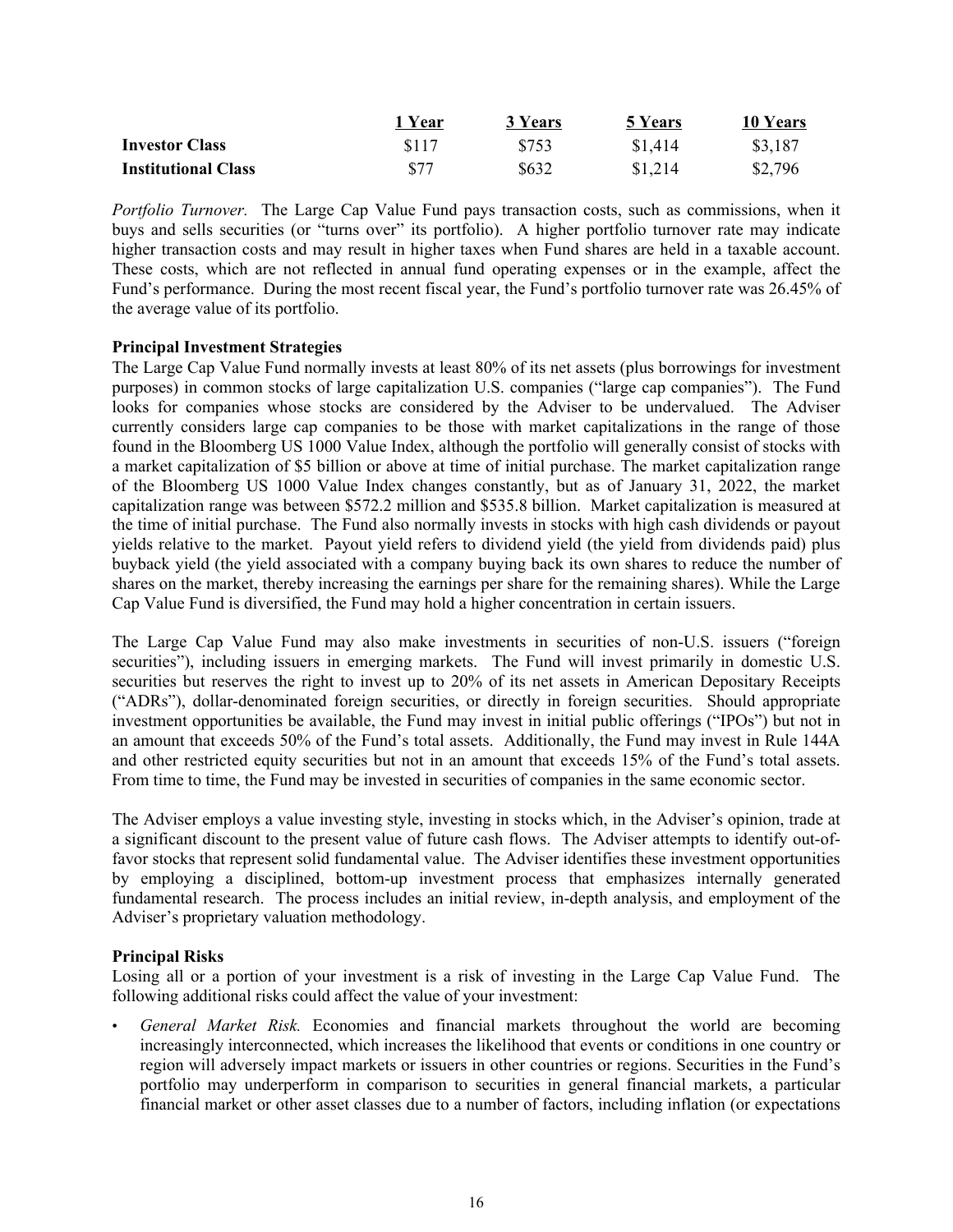for inflation), deflation (or expectations for deflation), interest rates, global demand for particular products or resources, market instability, debt crises and downgrades, embargoes, tariffs, sanctions and other trade barriers, regulatory events, other governmental trade or market control programs and related geopolitical events. In addition, the value of the Fund's investments may be negatively affected by the occurrence of global events such as war, terrorism, environmental disasters, natural disasters or events, country instability, and infectious disease epidemics or pandemics. For example, the outbreak of COVID-19, a novel coronavirus disease, has negatively affected economies, markets and individual companies throughout the world, including those in which the Fund invests. The effects of this pandemic to public health and business and market conditions, including exchange trading suspensions and closures, may continue to have a significant negative impact on the performance of the Fund's investments, increase the Fund's volatility, negatively impact the Fund's arbitrage and pricing mechanisms, exacerbate pre-existing political, social and economic risks to the Fund, and negatively impact broad segments of businesses and populations. The Fund's operations may be interrupted as a result, which may contribute to the negative impact on investment performance. In addition, governments, their regulatory agencies, or self-regulatory organizations may take actions in response to the pandemic that affect the instruments in which the Fund invests, or the issuers of such instruments, in ways that could have a significant negative impact on the Fund's investment performance. The full impact of the COVID-19 pandemic, or other future epidemics or pandemics, is currently unknown.

- *Equity Securities Risk.* The price of equity securities may rise or fall because of economic or political changes or changes in a company's financial condition, sometimes rapidly or unpredictably. These price movements may result from factors affecting individual companies, sectors or industries selected for the Large Cap Value Fund's portfolio or the securities market as a whole, such as changes in economic or political conditions.
- *Foreign and Emerging Market Securities Risk.* Investments in foreign currencies and foreign issuers are subject to additional risks, including political and economic risks, greater volatility, civil conflicts and war, sanctions or other measures by the United States or other governments, liquidity risks, currency fluctuations, higher transaction costs, delayed settlement, possible foreign controls on investment, expropriation and nationalization risks, and less stringent investor protection and disclosure standards of foreign markets. Events and evolving conditions in certain economies or markets may alter the risks associated with investments tied to countries or regions that historically were perceived as comparatively stable becoming riskier and more volatile. These risks are magnified in countries in "emerging markets." Emerging market countries typically have lessestablished market economies than developed countries and may face greater social, economic, regulatory and political uncertainties. In addition, emerging markets typically present greater illiquidity and price volatility concerns due to smaller or limited local capital markets and greater difficulty in determining market valuations of securities due to limited public information on issuers.
- *ADR Risk.* Investments in ADRs are subject to many of the same risks that are associated with direct investments in foreign securities. In addition, ADRs may not track the price of the underlying foreign securities, and their value may change materially at times when the U.S. markets are not open for trading.
- *Large-Sized Company Risk.* Larger, more established companies may be unable to respond quickly to new competitive challenges like changes in consumer tastes or innovative smaller competitors. In addition, large-cap companies are sometimes unable to attain the high growth rates of successful, smaller companies, especially during extended periods of economic expansion.
- *Initial Public Offering Risk.* The risk exists that the market value of IPO shares will fluctuate considerably due to factors such as the absence of a prior public market, unseasoned trading, the small number of shares available for trading and limited information about the issuer. The purchase of IPO shares may involve high transaction costs. IPO shares are subject to market risk and liquidity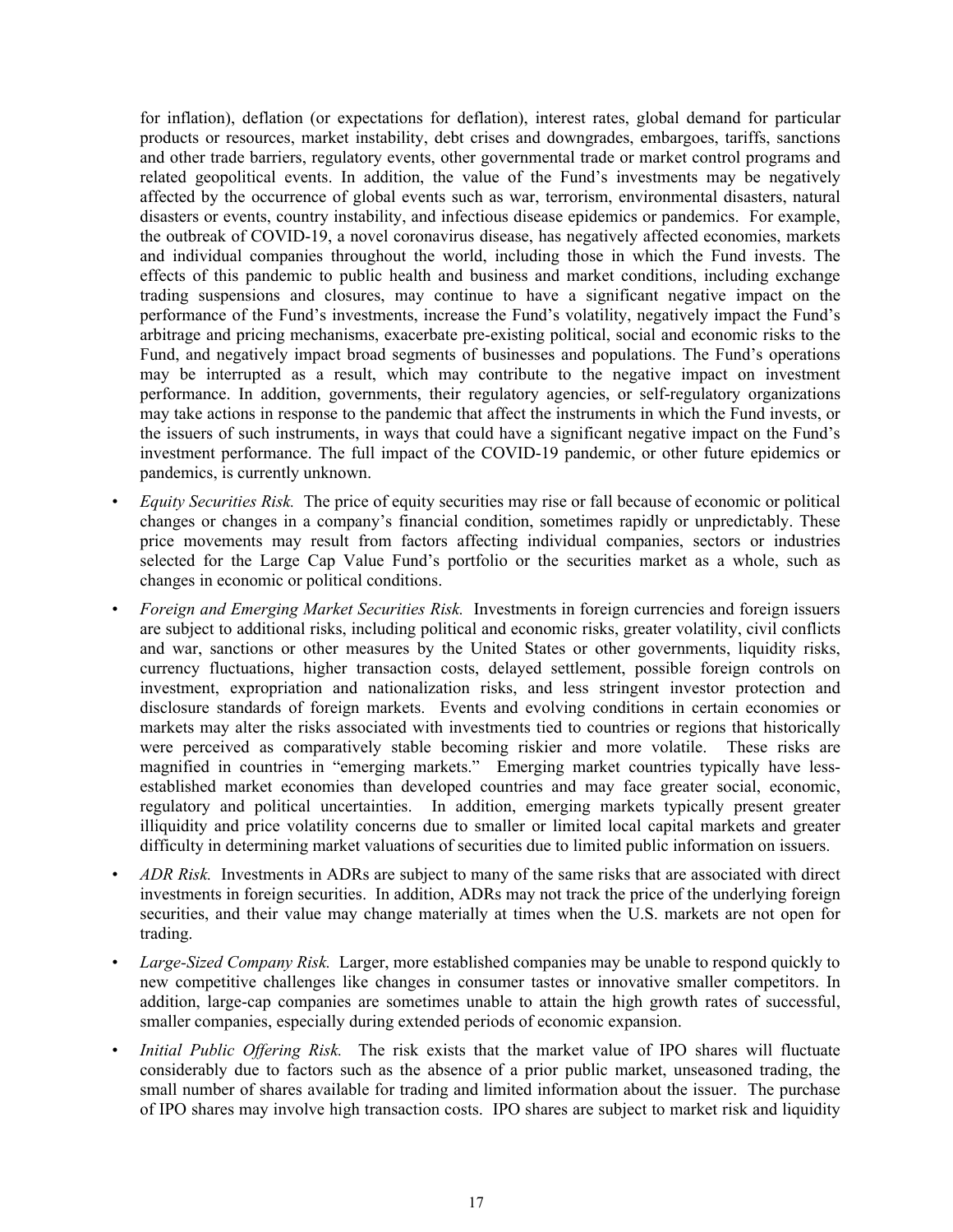risk. When the Large Cap Value Fund's asset base is small, a significant portion of the Fund's performance could be attributable to investments in IPOs, because such investments would have a magnified impact on the Fund. As the Fund's assets grow, the effect of the Fund's investments in IPOs on the Fund's performance probably will decline, which could reduce the Fund's performance.

- *Management Risk.* The Large Cap Value Fund is an actively managed investment portfolio and the Fund relies on the Adviser's ability to pursue the Fund's goal. The Adviser will apply its investment techniques and risk analyses in making investment decisions for the Fund, but there can be no guarantee that its decisions will produce the desired results.
- *Value Style Investing Risk.* The Large Cap Value Fund emphasizes a "value" style of investing, which targets undervalued companies with characteristics for improved valuations. This style of investing is subject to the risk that the valuations never improve or that the returns on "value" securities may not move in tandem with the returns on other styles of investing or the stock market in general.
- *Sector Emphasis Risk.* The securities of companies in the same or related businesses, if comprising a significant portion of the Large Cap Value Fund's portfolio, could react in some circumstances negatively to market conditions, interest rates and economic, regulatory or fiscal developments and adversely affect the value of the portfolio to a greater extent than if such business comprised a lesser portion of the Fund's portfolio.
- *Rule 144A Securities Risk.* The market for Rule 144A securities typically is less active than the market for publicly-traded securities. Rule 144A securities carry the risk that the liquidity of these securities may become impaired, making it more difficult for the Large Cap Value Fund to sell these securities.
- *Focus Risk.* At such times the Large Cap Value Fund holds the securities of a small number of issuers, it may be more exposed to the risks associated with and developments affecting an individual issuer or a smaller number of issuers than a fund that invests more widely. This may increase the Large Cap Value Fund's volatility and cause the performance of a relatively smaller number of issuers to have a greater impact on the Fund's performance.

# **Performance**

The following performance information indicates some of the risks of investing in the Large Cap Value Fund. The bar chart shows the annual returns for the Fund's Investor Class shares from year to year. The table shows how the Fund's average annual returns for the 1-year, 5-years and since inception periods compare with those of broad measures of market performance. The Fund's past performance, before and after taxes, is not necessarily an indication of how the Fund will perform in the future. The Fund's past performance benefited from IPOs of certain issuers. To the extent the Fund's historical performance resulted from gains derived from participation in IPOs and secondary offerings, there is no guarantee that these results can be replicated or that the Fund will be able to participate to the same degree in IPO and secondary offerings in the future. Updated performance information is available on the Fund's website at www.hubercap.com or by calling the Fund toll free at 888-HUBERCM (888-482-3726).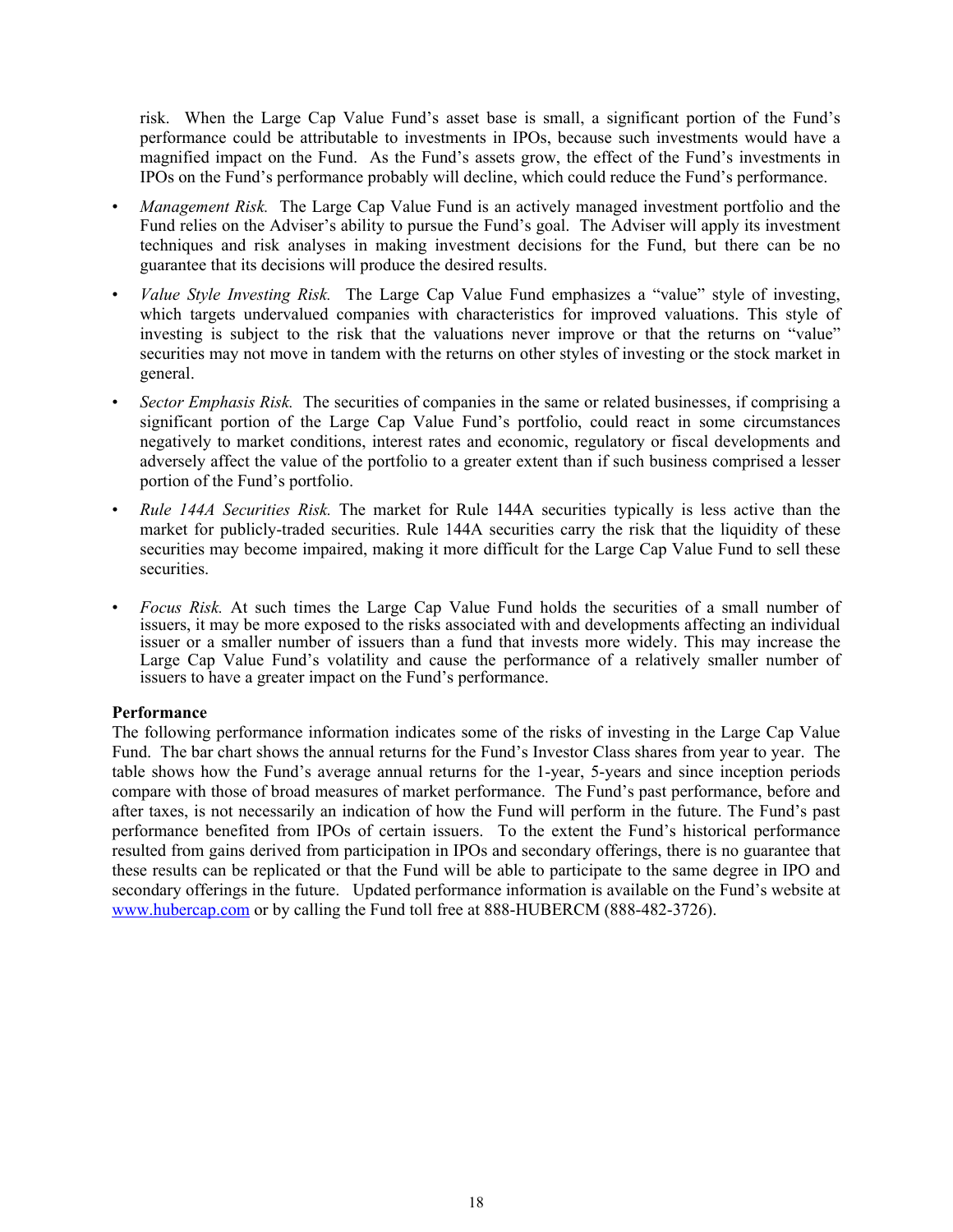

**Large Cap Value Fund, Investor Class Calendar Year Total Return as of December 31**

During the period of time shown in the bar chart, the Large Cap Value Fund's highest quarterly return was 16.85% for the quarter ended December 31, 2020, and the lowest quarterly return was -24.68% for the quarter ended March 31, 2020.

| <b>Average Annual Total Returns</b><br>(For the periods ended December 31, 2021) |        |           | <b>Since</b><br>Inception |
|----------------------------------------------------------------------------------|--------|-----------|---------------------------|
|                                                                                  | 1 Year | 5 Years   | (12/31/2012)              |
| <b>Investor Class</b>                                                            |        |           |                           |
| <b>Return Before Taxes</b>                                                       | 23.20% | $10.22\%$ | 9.76%                     |
| Return After Taxes on Distributions                                              | 22.86% | 9.87%     | $9.02\%$                  |
| Return After Taxes on Distributions and Sale of Fund Shares                      | 13.96% | $8.06\%$  | 7.66%                     |
| <b>Institutional Class</b>                                                       |        |           |                           |
| Return Before Taxes                                                              | 23.40% | $10.41\%$ | $10.05\%$                 |
| <b>Bloomberg US 1000 Value Index</b>                                             | 28.55% | $11.44\%$ | 12.68%                    |
| (reflects no deduction for fees, expenses or taxes)                              |        |           |                           |
| $S\&P 500^{\circ}$ Index                                                         | 28.71% | $18.47\%$ | 16.61%                    |
| (reflects no deduction for fees, expenses or taxes)                              |        |           |                           |

After-tax returns are calculated using the historical highest individual federal marginal income tax rates and do not reflect the impact of state and local taxes. Actual after-tax returns depend on your situation and may differ from those shown. Furthermore, the after-tax returns shown are not relevant to those who hold their shares through tax-deferred arrangements such as 401(k) plans or individual retirement accounts ("IRAs"). After-tax returns are shown only for the Investor Class; after-tax returns for the Institutional Class will vary to the extent it has different expenses. The Return After Taxes on Distributions and Sale of Fund Shares is higher than other return figures when a capital loss occurs upon the redemption of Fund shares and provides an assumed tax deduction that benefits the investor.

#### **Management**

*Investment Adviser.* Huber Capital Management, LLC is the Large Cap Value Fund's investment adviser.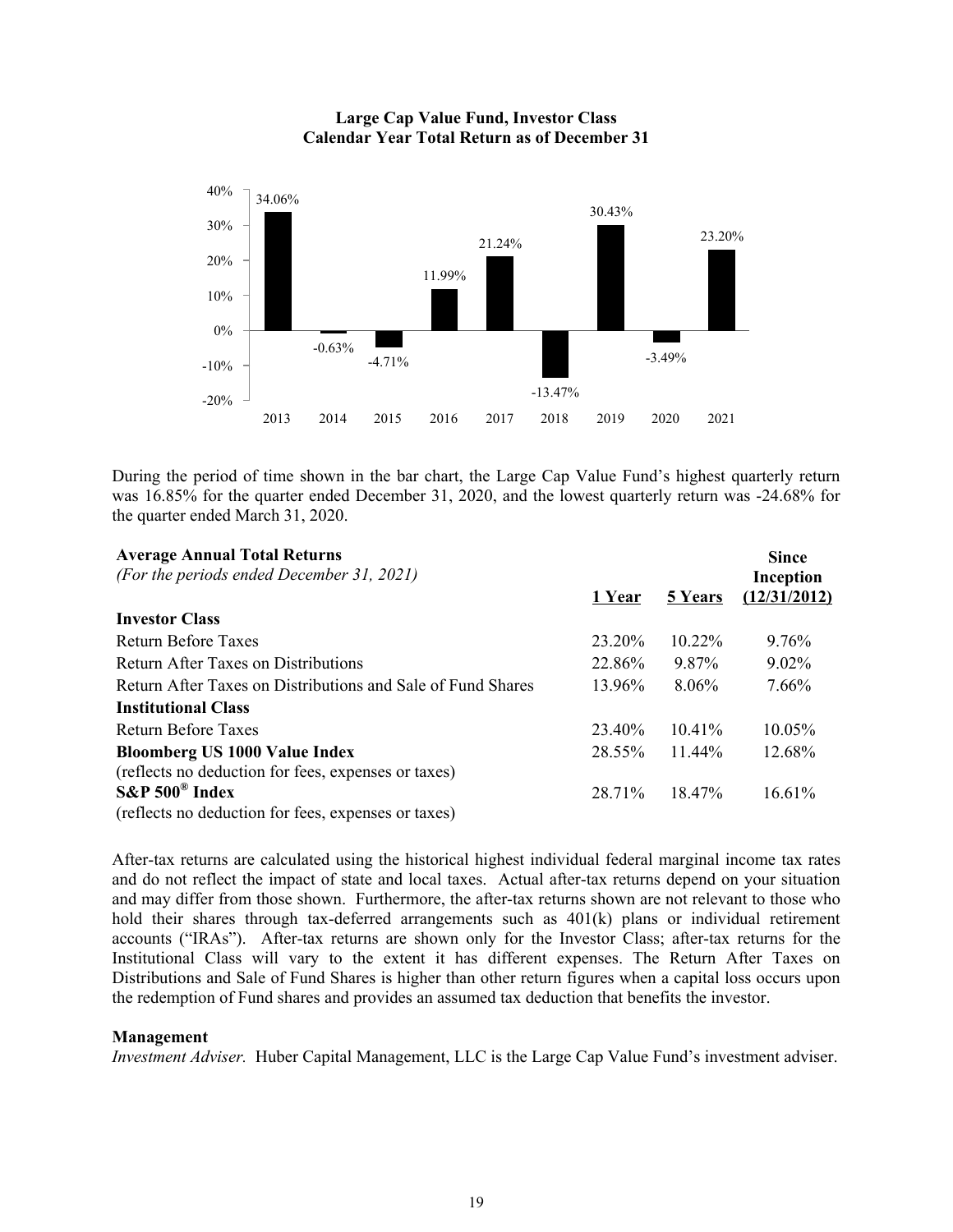*Portfolio Manager.* **Joseph Huber,** Chief Executive Officer and Chief Investment Officer of the Adviser, is primarily responsible for the day-to-day management of the Large Cap Value Fund's portfolio. Mr. Huber has managed the Fund since its inception in 2012.

# **Purchase and Sale of Fund Shares**

You may purchase, exchange or redeem Large Cap Value Fund shares on any business day by written request via mail (Huber Large Cap Value Fund, c/o U.S. Bank Global Fund Services, P.O. Box 701, Milwaukee, Wisconsin 53201-0701), by telephone at 888-HUBERCM (888-482-3726), or through a financial intermediary. You may also purchase or redeem Fund shares by wire transfer. Investors who wish to purchase, exchange or redeem Fund shares through a financial intermediary should contact the financial intermediary directly. The minimum initial and subsequent investment amounts are shown below.

| <b>Type of Account</b>     | <b>To Open Your Account</b> | <b>To Add to Your Account</b> |
|----------------------------|-----------------------------|-------------------------------|
| Investor Class             |                             |                               |
| Regular                    | \$5,000                     | \$100                         |
| <b>Retirement Accounts</b> | \$2,500                     | \$100                         |
| <b>Institutional Class</b> | \$1,000,000                 | \$5,000                       |

# **Tax Information**

The Large Cap Value Fund's distributions are taxable, and will be taxed as ordinary income or capital gains, unless you invest through a tax-deferred arrangement, such as a 401(k) plan or an IRA. Distributions on investments made through tax-deferred arrangements may be taxed later upon withdrawal of assets from those accounts.

# **Payments to Broker-Dealers and Other Financial Intermediaries**

If you purchase Large Cap Value Fund shares through a broker-dealer or other financial intermediary, the Fund and/or the Adviser may pay the intermediary for the sale of Fund shares and related services. These payments may create conflicts of interest by influencing the broker-dealer or other intermediary and your salesperson to recommend the Fund over another investment. Ask your adviser or visit your financial intermediary's website for more information.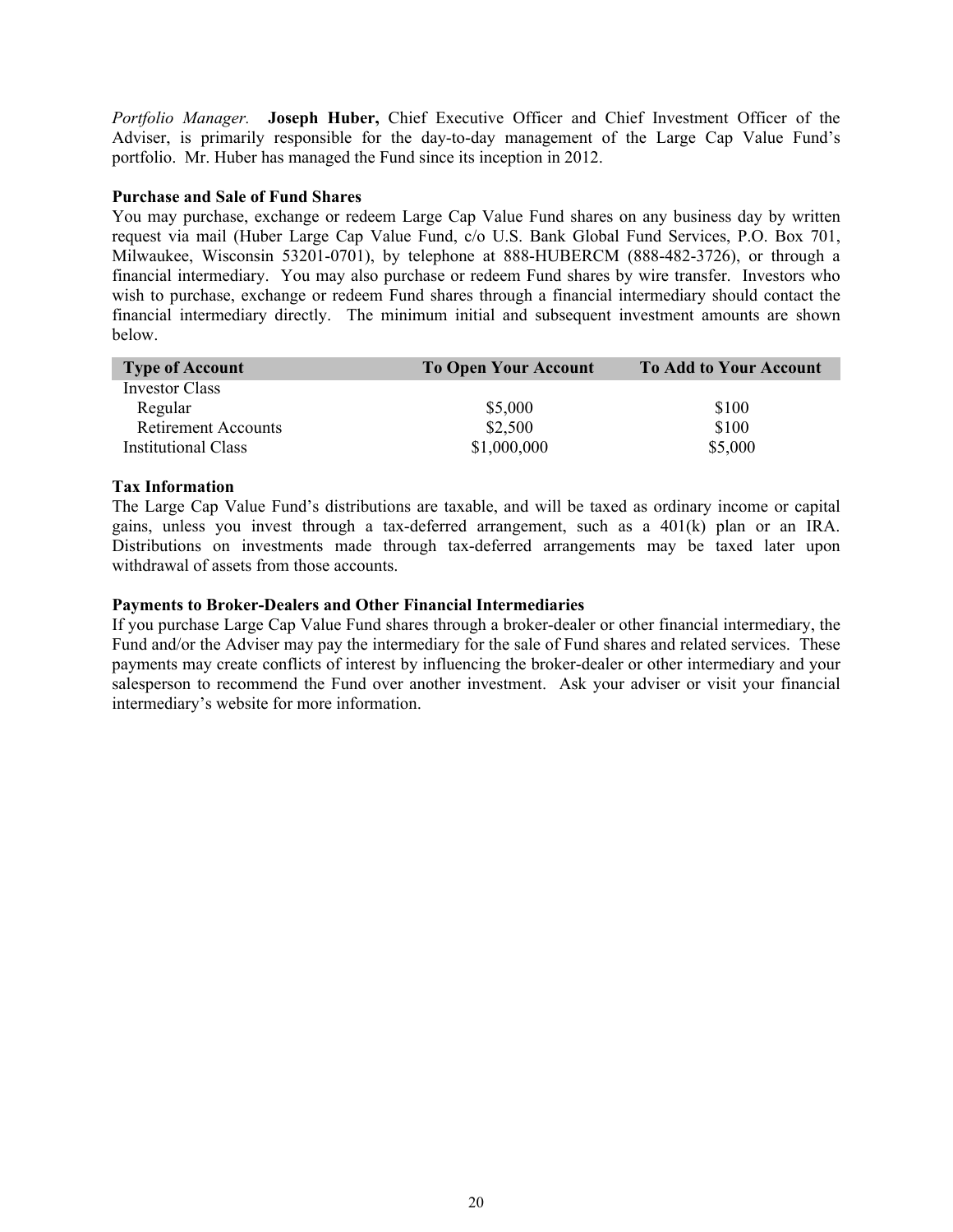# **SUMMARY SECTION**

# <span id="page-22-0"></span>**Huber Mid Cap Value Fund**

#### **Investment Objective**

The Huber Mid Cap Value Fund (the "Mid Cap Value Fund") seeks to achieve current income and capital appreciation.

### **Fees and Expenses of the Fund**

This table describes the fees and expenses that you may pay if you buy, hold, and sell Investor Class shares and Institutional Class shares of the Mid Cap Value Fund. You may pay other fees, such as brokerage commissions and other fees to financial intermediaries, which are not reflected in the tables and examples below.

|                                                                                                                     | Investor<br><b>Class</b> | <b>Institutional</b><br><b>Class</b> |
|---------------------------------------------------------------------------------------------------------------------|--------------------------|--------------------------------------|
| <b>SHAREHOLDER FEES</b> (fees paid directly from your investment)                                                   |                          |                                      |
| Redemption Fee (as a percentage of amount redeemed on shares held<br>60 days or less)                               | $1.00\%$                 | $1.00\%$                             |
| ANNUAL FUND OPERATING EXPENSES (expenses that you pay each year as a percentage of the<br>value of your investment) |                          |                                      |
| Management Fees <sup>1</sup>                                                                                        | $0.00\%$                 | $0.00\%$                             |
| Distribution and Service (Rule 12b-1) Fees                                                                          | 0.25%                    | $0.00\%$ <sup>2</sup>                |
| Other Expenses (includes Shareholder Servicing Plan Fee)                                                            | $3.72\%$                 | $3.67\%$                             |
| Shareholder Servicing Plan Fee                                                                                      | 0.15%                    | 0.10%                                |
| <b>Total Annual Fund Operating Expenses</b>                                                                         | 3.97%                    | $3.67\%$                             |
| Less: Fee Waiver and/or Expense Reimbursement <sup>3</sup>                                                          | $-2.57%$                 | $-2.57%$                             |
| Total Annual Fund Operating Expenses After Fee Waiver and/or Expense<br>Reimbursement                               | 1.40%                    | 1.10%                                |

<sup>1</sup> Huber Capital Management, LLC (the "Adviser") has voluntarily agreed to reduce the Fund's management fee, from 1.00% to 0.00%, through at least February 28, 2023. The Adviser cannot recoup these amounts.

<sup>2</sup> The Mid Cap Value Fund may accrue up to 0.25% in "Distribution and Service (Rule 12b-1) Fees" of the average daily net assets of the Institutional Class shares; however, the Fund's accrual of the fee is currently set at 0.00% through at least February 28, 2023, and any accrual increase must first be approved by the Advisors Series Trust's (the "Trust") Board of Trustees (the "Board").

<sup>3</sup> The Adviser has contractually agreed to waive a portion or all of its management fees and pay expenses of the Mid Cap Value Fund to ensure that Total Annual Fund Operating Expenses (excluding AFFE, interest expense, taxes, extraordinary expenses, Rule 12b-1 fees, shareholder servicing fees, and any other class-specific expenses) do not exceed 1.00% of average daily net assets of the Fund (the "Expense Cap"). The Expense Cap will remain in effect through at least February 28, 2023, and may be terminated only by the Trust's Board of Trustees (the "Board"). The Adviser may request recoupment of previously waived fees and paid expenses pursuant to the contract from the Fund for 36 months from the date they were waived and paid, subject to the Expense Cap at the time such amounts were waived or at the time of recoupment, whichever is lower.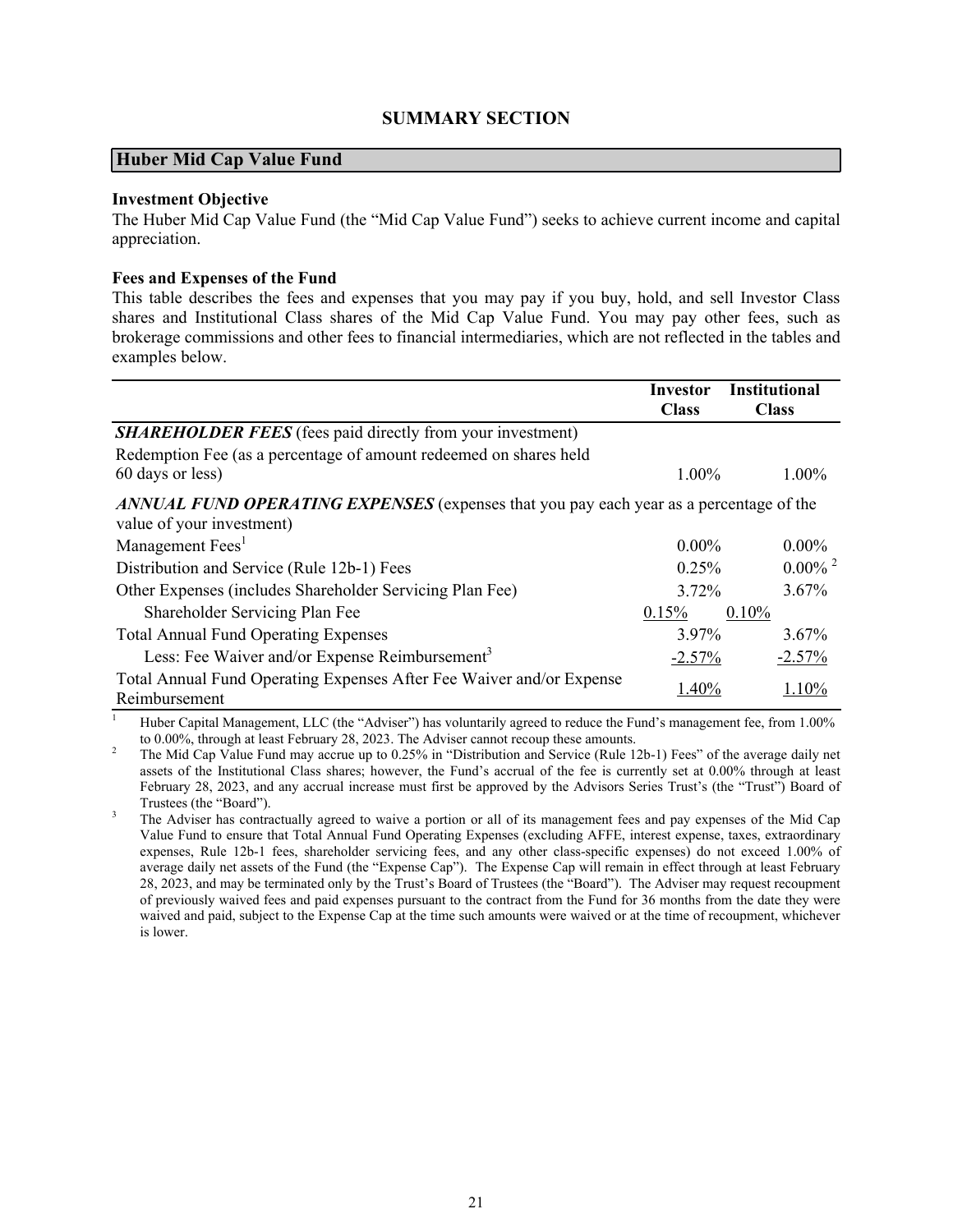*Example.* This Example is intended to help you compare the cost of investing in the Mid Cap Value Fund with the cost of investing in other mutual funds. The Example assumes that you invest \$10,000 in the Fund for the time periods indicated and then redeem all of your shares at the end of those periods. The Example also assumes that your investment has a 5% return each year and that the Fund's operating expenses remain the same (taking into account the Expense Cap only in the first year). Although your actual costs may be higher or lower, based on these assumptions your costs would be:

|                            | 1 Year | 3 Years | 5 Years | 10 Years |
|----------------------------|--------|---------|---------|----------|
| <b>Investor Class</b>      | \$143  | \$974   | \$1,822 | \$4,020  |
| <b>Institutional Class</b> | \$112  | \$885   | \$1,678 | \$3,756  |

*Portfolio Turnover.* The Mid Cap Value Fund pays transaction costs, such as commissions, when it buys and sells securities (or "turns over" its portfolio). A higher portfolio turnover rate may indicate higher transaction costs and may result in higher taxes when Fund shares are held in a taxable account. These costs, which are not reflected in annual fund operating expenses or in the example, affect the Fund's performance. During the most recent fiscal year, the Fund's portfolio turnover rate was 59.38% of the average value of its portfolio.

# **Principal Investment Strategies**

The Mid Cap Value Fund normally invests at least 80% of its net assets (plus borrowings for investment purposes) in common stocks of mid-sized capitalization U.S. companies ("mid cap companies") whose stocks are considered by the Adviser to be undervalued. The Adviser currently considers mid cap companies to be those with a market capitalization range that is consistent with the market capitalization range of the Bloomberg US 2500 Value Index. The market capitalization range of the index changes constantly, but as of January 31, 2022, the market capitalization range of the Bloomberg US 2500 Value Index was between \$55.2 million and \$22.7 billion. The Fund also normally invests in stocks with high cash dividends or payout yields relative to the market. While the Mid Cap Value Fund is diversified, the Fund may hold a higher concentration in certain issuers.

The Mid Cap Value Fund may make significant investments in securities of non-U.S. issuers ("foreign securities"), including issuers in emerging markets. The Fund invests primarily in domestic U.S. securities but reserves the right to invest up to 20% of its net assets in American Depositary Receipts ("ADRs"), dollar-denominated foreign securities, or directly in foreign securities. Should appropriate investment opportunities be available, the Fund may invest in initial public offerings ("IPOs") without limitation. Additionally, the Fund may invest in Rule 144A and other restricted equity securities but not in an amount that exceeds 15% of the Fund's total assets. From time to time, the Fund may be invested in securities of companies in the same economic sector.

The Adviser employs a value investing style, investing in stocks which, in the Adviser's opinion, trade at a significant discount to the present value of future cash flows. The Adviser attempts to identify out-offavor stocks that represent solid fundamental value. The Adviser identifies these investment opportunities by employing a disciplined; bottom-up investment process that emphasizes internally generated fundamental research. The process includes an initial review, in-depth analysis, and employment of the Adviser's proprietary valuation methodology.

# **Principal Risks**

Losing all or a portion of your investment is a risk of investing in the Mid Cap Value Fund. The following additional risks could affect the value of your investment:

• *General Market Risk.* Economies and financial markets throughout the world are becoming increasingly interconnected, which increases the likelihood that events or conditions in one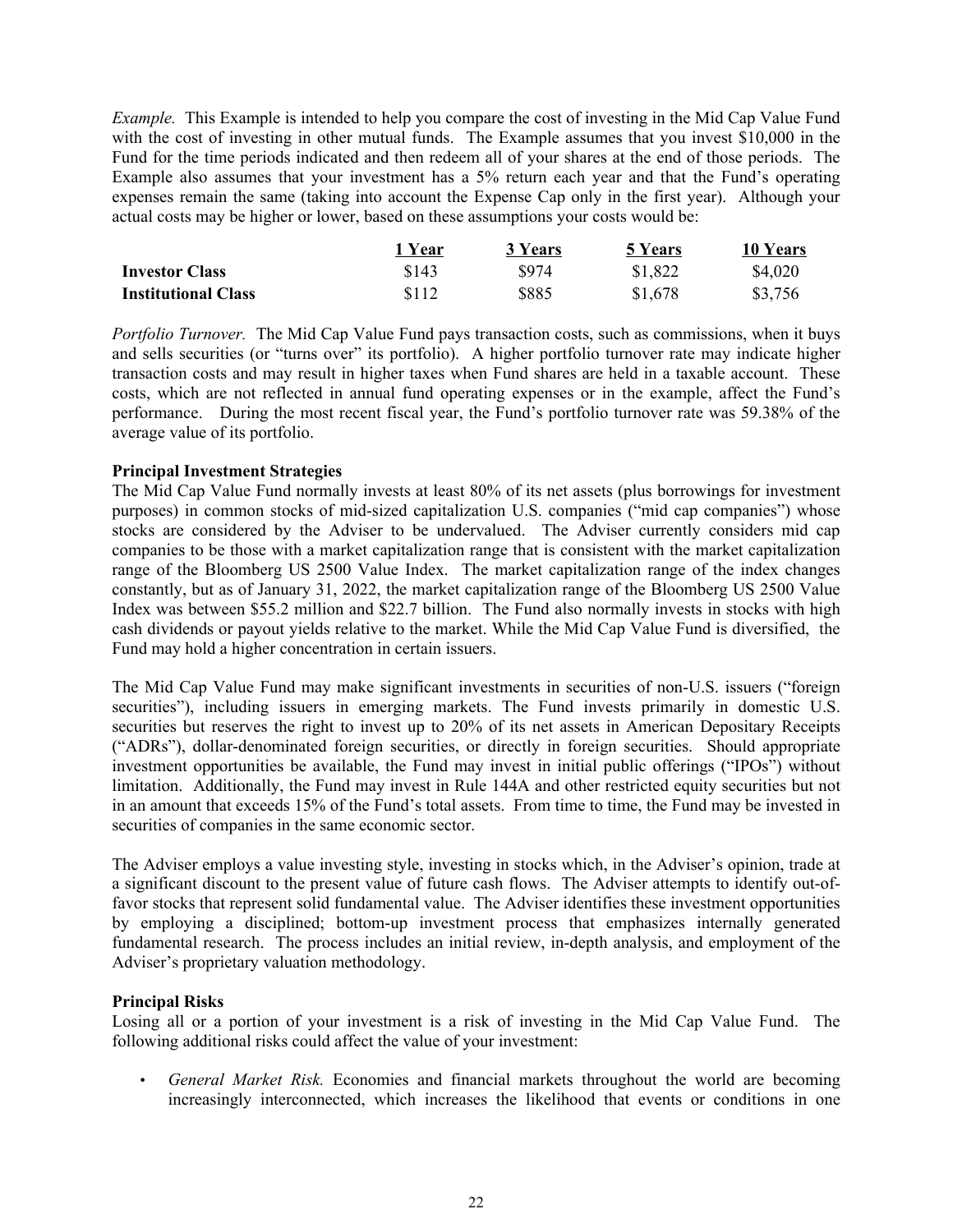country or region will adversely impact markets or issuers in other countries or regions. Securities in the Fund's portfolio may underperform in comparison to securities in general financial markets, a particular financial market or other asset classes due to a number of factors, including inflation (or expectations for inflation), deflation (or expectations for deflation), interest rates, global demand for particular products or resources, market instability, debt crises and downgrades, embargoes, tariffs, sanctions and other trade barriers, regulatory events, other governmental trade or market control programs and related geopolitical events. In addition, the value of the Fund's investments may be negatively affected by the occurrence of global events such as war, terrorism, environmental disasters, natural disasters or events, country instability, and infectious disease epidemics or pandemics. For example, the outbreak of COVID-19, a novel coronavirus disease, has negatively affected economies, markets and individual companies throughout the world, including those in which the Fund invests. The effects of this pandemic to public health and business and market conditions, including exchange trading suspensions and closures, may continue to have a significant negative impact on the performance of the Fund's investments, increase the Fund's volatility, negatively impact the Fund's arbitrage and pricing mechanisms, exacerbate pre-existing political, social and economic risks to the Fund, and negatively impact broad segments of businesses and populations. The Fund's operations may be interrupted as a result, which may contribute to the negative impact on investment performance. In addition, governments, their regulatory agencies, or self-regulatory organizations may take actions in response to the pandemic that affect the instruments in which the Fund invests, or the issuers of such instruments, in ways that could have a significant negative impact on the Fund's investment performance. The full impact of the COVID-19 pandemic, or other future epidemics or pandemics, is currently unknown.

- *Management Risk.* The Mid Cap Value Fund is an actively managed investment portfolio and the Fund relies on the Adviser's ability to pursue the Fund's goal. The Adviser applies its investment techniques and risk analyses in making investment decisions for the Fund, but there can be no guarantee that its decisions will produce the desired results.
- *Equity Securities Risk.* The price of equity securities may rise or fall because of economic or political changes or changes in a company's financial condition, sometimes rapidly or unpredictably. These price movements may result from factors affecting individual companies, sectors or industries selected for the Mid Cap Value Fund's portfolio or the securities market as a whole, such as changes in economic or political conditions.
- *Mid-Sized Company Risk.* A mid-sized company may be more vulnerable to adverse business or economic events than stocks of larger companies. These stocks present greater risks than securities of larger, more diversified companies.
- *Value Style Investing Risk.* The Mid Cap Value Fund emphasizes a "value" style of investing, which targets undervalued companies with characteristics for improved valuations. This style of investing is subject to the risk that the valuations never improve or that the returns on "value" securities may not move in tandem with the returns on other styles of investing or the stock market in general.
- *Sector Emphasis Risk.* The securities of companies in the same or related businesses, if comprising a significant portion of the Mid Cap Value Fund's portfolio, could react in some circumstances negatively to market conditions, interest rates and economic, regulatory or fiscal developments and adversely affect the value of the portfolio to a greater extent than if such business comprised a lesser portion of the Fund's portfolio.
- *Foreign and Emerging Market Securities Risk.* Investments in foreign currencies and foreign issuers are subject to additional risks, including political and economic risks, greater volatility, civil conflicts and war, sanctions or other measures by the United States or other governments,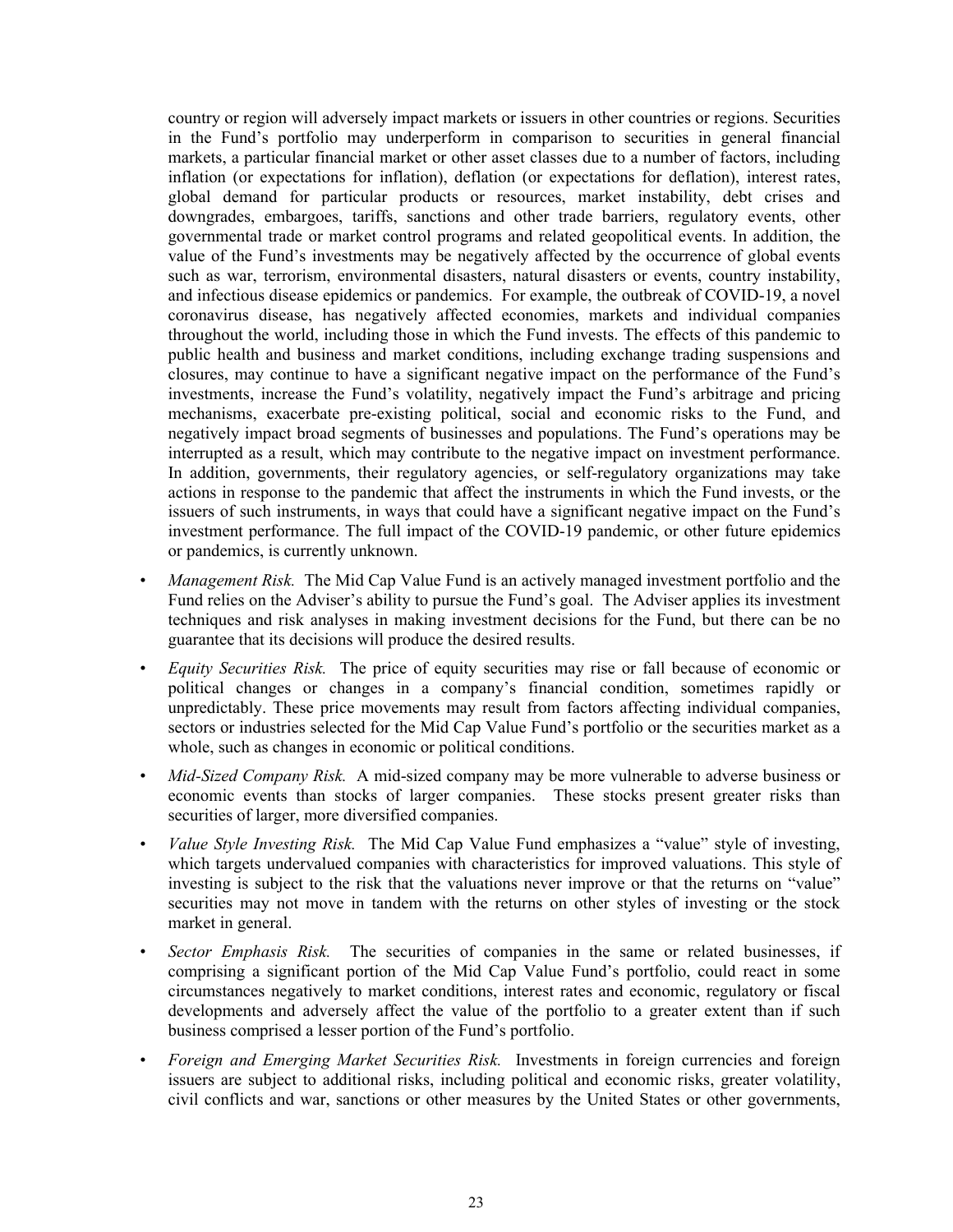liquidity risks, currency fluctuations, higher transaction costs, delayed settlement, possible foreign controls on investment, expropriation and nationalization risks, and less stringent investor protection and disclosure standards of foreign markets. Events and evolving conditions in certain economies or markets may alter the risks associated with investments tied to countries or regions that historically were perceived as comparatively stable becoming riskier and more volatile. These risks are magnified in countries in "emerging markets." Emerging market countries typically have less-established market economies than developed countries and may face greater social, economic, regulatory and political uncertainties. In addition, emerging markets typically present greater illiquidity and price volatility concerns due to smaller or limited local capital markets and greater difficulty in determining market valuations of securities due to limited public information on issuers.

- *• ADR Risk.* Investments in ADRs are subject to many of the same risks that are associated with direct investments in foreign securities. In addition, ADRs may not track the price of the underlying foreign securities, and their value may change materially at times when the U.S. markets are not open for trading.
- *Initial Public Offering Risk.* The risk exists that the market value of IPO shares will fluctuate considerably due to factors such as the absence of a prior public market, unseasoned trading, the small number of shares available for trading and limited information about the issuer. The purchase of IPO shares may involve high transaction costs. IPO shares are subject to market risk and liquidity risk. When the Mid Cap Value Fund's asset base is small, a significant portion of the Fund's performance could be attributable to investments in IPOs, because such investments would have a magnified impact on the Fund. As the Fund's assets grow, the effect of the Fund's investments in IPOs on the Fund's performance probably will decline, which could reduce the Fund's performance.
- *Rule 144A Securities Risk.* The market for Rule 144A securities typically is less active than the market for publicly-traded securities. Rule 144A securities carry the risk that the liquidity of these securities may become impaired, making it more difficult for the Mid Cap Value Fund to sell these securities.
- *Focus Risk*. At such times the Mid Cap Value Fund holds the securities of a small number of issuers, it may be more exposed to the risks associated with and developments affecting an individual issuer or a smaller number of issuers than a fund that invests more widely. This may increase the Mid Cap Value Fund's volatility and cause the performance of a relatively smaller number of issuers to have a greater impact on the Fund's performance.

#### **Who May Want to Invest in the Fund?**

The Mid Cap Value Fund may be appropriate for investors who:

- Have a long-term investment horizon;
- Want to add an investment with potential for capital appreciation to diversify their investment portfolio; and
- Can accept greater risks of investing in a portfolio with common stock holdings.

# **Performance**

The following performance information indicates some of the risks of investing in the Mid Cap Value Fund. The bar chart shows the annual return for the Fund's Investor Class from year to year. The table shows how the Fund's average annual return for the 1-year, 5 year, and since inception periods compares with a broad measure of market performance. The Fund's past performance, before and after taxes, is not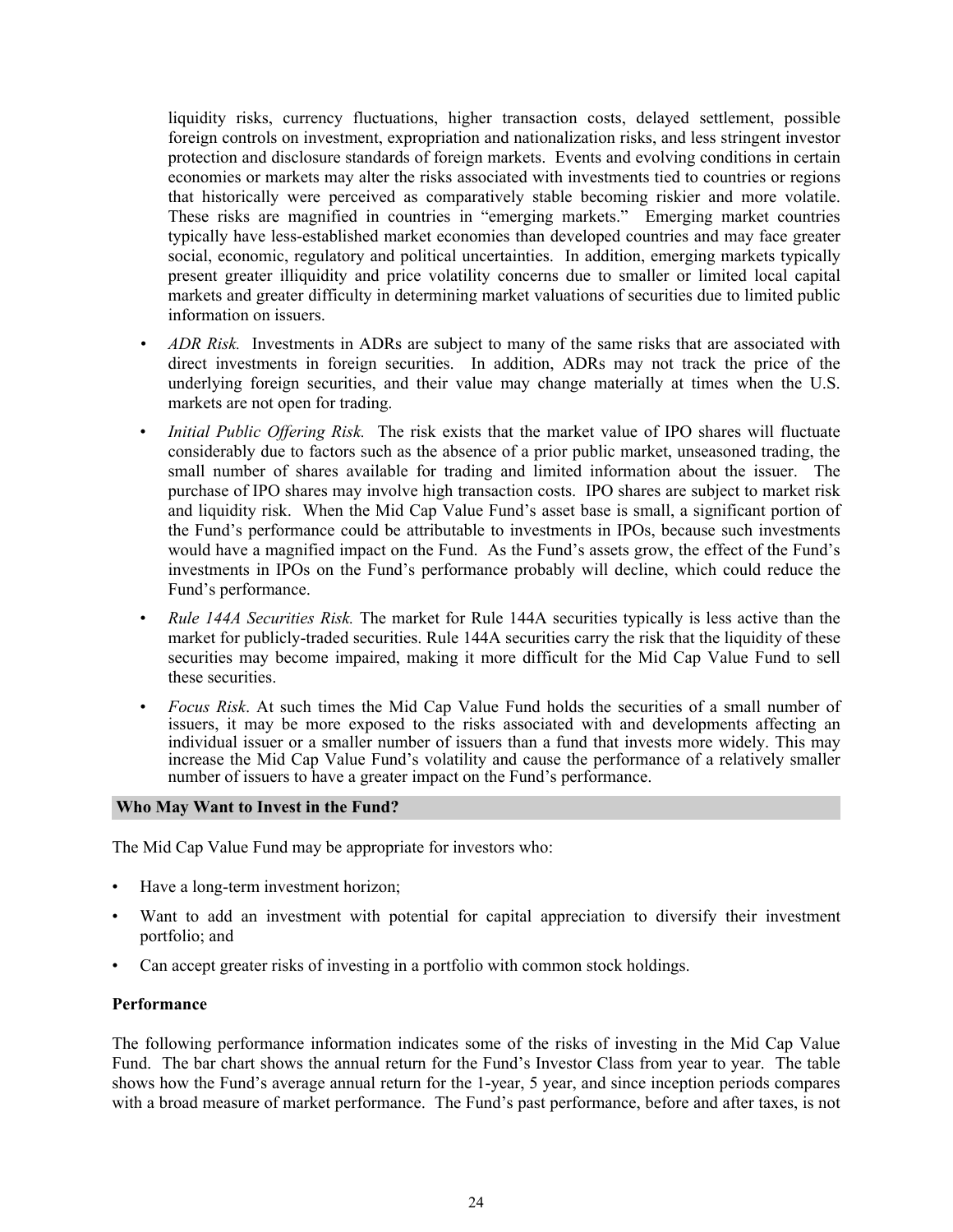necessarily an indication of how the Fund will perform in the future. Updated performance information is available on the Fund's website at www.hubercap.com or by calling the Fund toll free at 888-HUBERCM (888-482-3726).



# **Mid Cap Value Fund, Investor Class Calendar Year Total Return as of December 31**

During the period of time shown in the bar chart, the Mid Cap Value Fund's highest quarterly return was 32.96% for the quarter ended December 31, 2020, and the lowest quarterly return was -34.57% for the quarter ended March 31, 2020.

| <b>Average Annual Total Returns</b>                                                         |        |                | <b>Since</b> |
|---------------------------------------------------------------------------------------------|--------|----------------|--------------|
| (For the periods ended December 31, 2021)                                                   |        |                | Inception    |
|                                                                                             | 1 Year | <b>5 Years</b> | (12/31/2015) |
| <b>Investor Class</b>                                                                       |        |                |              |
| <b>Return Before Taxes</b>                                                                  | 26.51% | 6.51%          | $7.76\%$     |
| <b>Return After Taxes on Distributions</b>                                                  | 26.22% | $6.34\%$       | 7.49%        |
| Return After Taxes on Distributions and Sale of Fund                                        | 15.89% | 5.08%          | $6.08\%$     |
| <b>Institutional Class</b>                                                                  |        |                |              |
| <b>Return Before Taxes</b>                                                                  | 26.59% | $6.69\%$       | 7.97%        |
| <b>Bloomberg US 2500 Value Index</b><br>(reflects no deduction for fees, expenses or taxes) | 29.58% | 9.19%          | 11.82%       |

After-tax returns are calculated using the historical highest individual federal marginal income tax rates and do not reflect the impact of state and local taxes. Actual after-tax returns depend on your situation and may differ from those shown. Furthermore, the after-tax returns shown are not relevant to those who hold their shares through tax-deferred arrangements such as  $401(k)$  plans or individual retirement accounts ("IRAs"). After-tax returns are shown only for the Investor Class; after-tax returns for the Institutional Class will vary to the extent it has different expenses. The Return After Taxes on Distributions and Sale of Fund Shares is higher than other return figures when a capital loss occurs upon the redemption of Fund shares and provides an assumed tax deduction that benefits the investor.

# **Management**

*Investment Adviser.* Huber Capital Management, LLC is the Mid Cap Value Fund's investment adviser.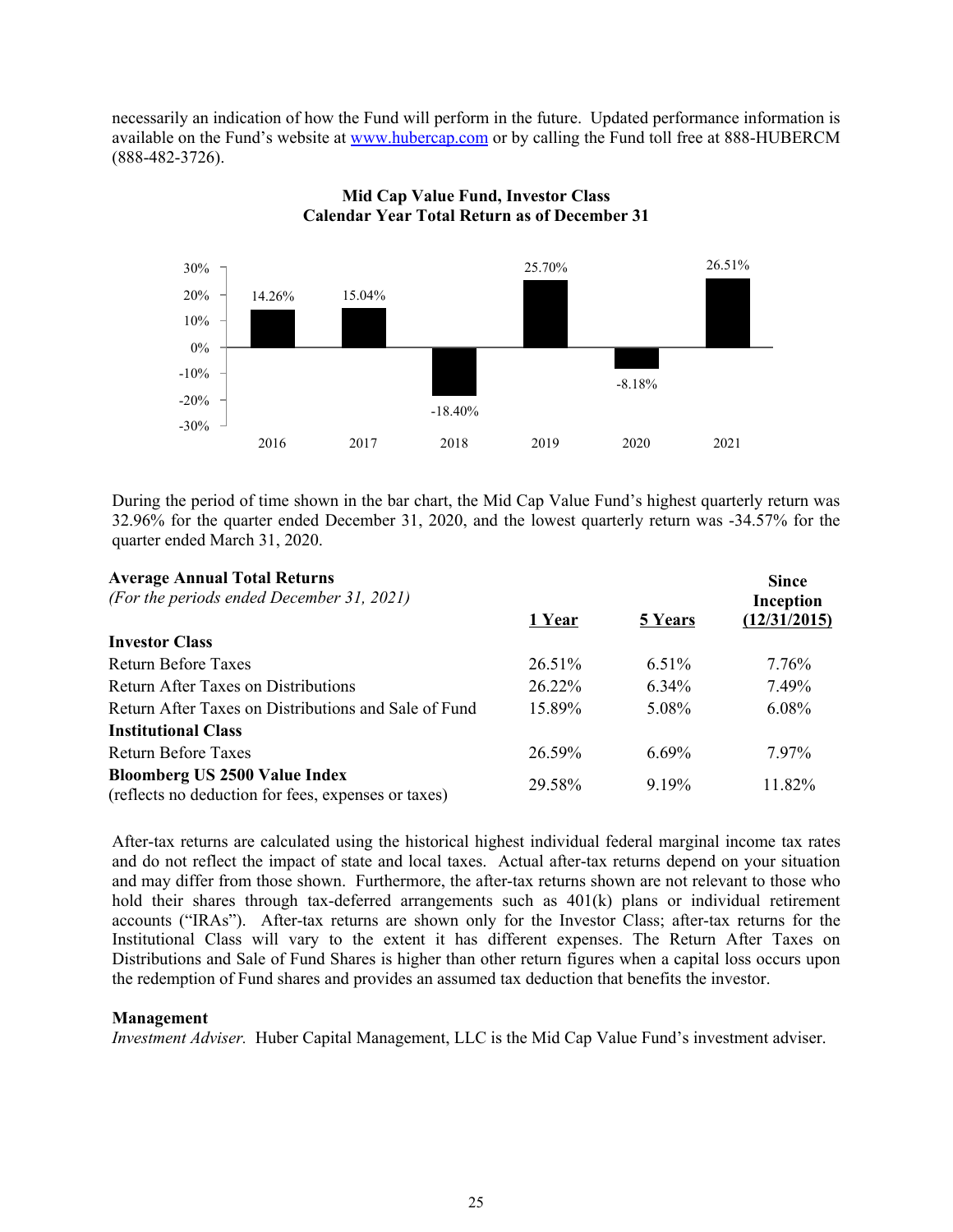*Portfolio Manager.* **Joseph Huber,** Chief Executive Officer and Chief Investment Officer of the Adviser, is primarily responsible for the day-to-day management of the Mid Cap Value Fund's portfolio. Mr. Huber has managed the Fund since its inception in December 2015.

# **Purchase and Sale of Fund Shares**

You may purchase, exchange or redeem Mid Cap Value Fund shares on any business day by written request via mail (Huber Mid Cap Value Fund, c/o U.S. Bank Global Fund Services, P.O. Box 701, Milwaukee, Wisconsin 53201-0701), by telephone at 888-HUBERCM (888-482-3726), or through a financial intermediary. You may also purchase or redeem Fund shares by wire transfer. Investors who wish to purchase, exchange or redeem Fund shares through a financial intermediary should contact the financial intermediary directly. The minimum initial and subsequent investment amounts are shown below.

| <b>Type of Account</b>     | <b>To Open Your Account</b> | <b>To Add to Your Account</b> |
|----------------------------|-----------------------------|-------------------------------|
| Investor Class             |                             |                               |
| Regular                    | \$5,000                     | \$100                         |
| <b>Retirement Accounts</b> | \$2,500                     | \$100                         |
| <b>Institutional Class</b> | \$1,000,000                 | \$5,000                       |

# **Tax Information**

The Mid Cap Value Fund's distributions are taxable, and will be taxed as ordinary income or capital gains, unless you invest through a tax-deferred arrangement, such as a 401(k) plan or an IRA. Distributions on investments made through tax-deferred arrangements may be taxed later upon withdrawal of assets from those accounts.

# **Payments to Broker-Dealers and Other Financial Intermediaries**

If you purchase Mid Cap Value Fund shares through a broker-dealer or other financial intermediary, the Fund and/or the Adviser may pay the intermediary for the sale of Fund shares and related services. These payments may create conflicts of interest by influencing the broker-dealer or other intermediary and your salesperson to recommend the Fund over another investment. Ask your salesperson or visit your financial intermediary's website for more information.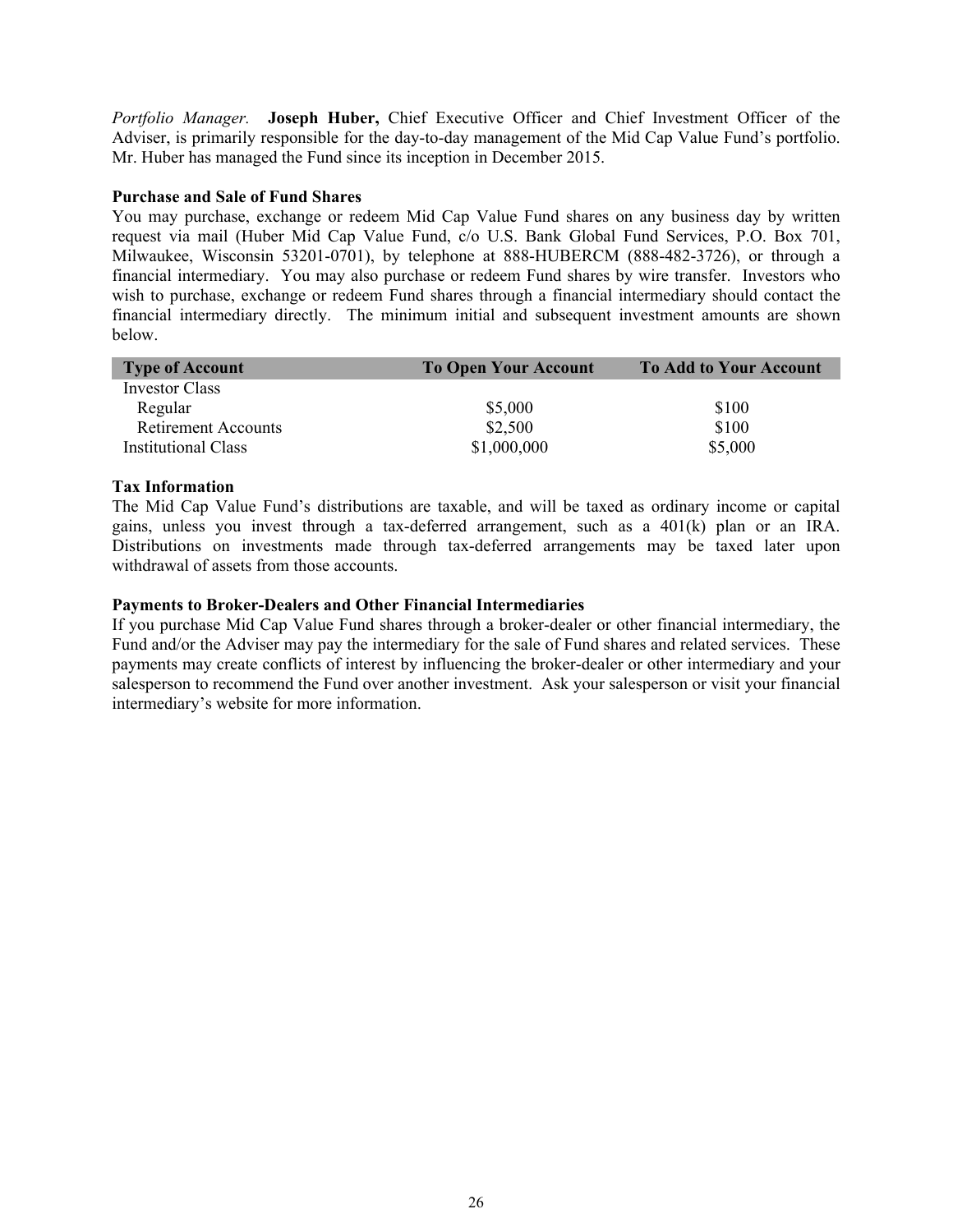# <span id="page-28-0"></span>**PRINCIPAL INVESTMENT OBJECTIVES, STRATEGIES, RELATED RISKS, AND DISCLOSURE OF PORTFOLIO HOLDINGS**

# **Principal Investment Objectives**

Each Fund's investment objective described in the respective Summary Sections is non-fundamental and may be changed without shareholder approval upon 60 days' written notice to shareholders. There is no assurance that each Fund will achieve its investment objective.

# **Principal Investment Strategies**

# *Select Large Cap Value Fund*

The Select Large Cap Value Fund normally invests at least 80% of its net assets (plus borrowings for investment purposes) in large cap companies. This policy may only be changed upon sixty (60) days' prior written notice to shareholders. The Adviser currently considers large cap companies to be those with market capitalizations in the range of those found in the Bloomberg US 1000 Value Index, although the portfolio will generally consist of stocks with a market capitalization of \$1 billion or above at time of initial purchase. The market capitalization range of the Bloomberg US 1000 Value Index changes constantly, but as of January 31, 2022, the market capitalization range was between \$572.2 million and \$535.8 billion. Market capitalization is measured at the time of initial purchase. The Adviser expects to invest in predominantly "value" companies. The Select Large Cap Value Fund also normally invests in stocks with high cash dividends or payout yields relative to the market. Payout yield refers to dividend yield (the yield from dividends paid) plus buyback yield (the yield associated with a company buying back its own shares to reduce the number of shares on the market, thereby increasing the earnings per share for the remaining shares).

In addition to these principal investments, the Fund may invest in stocks that do not pay dividends, but the Adviser believes have growth potential unrecognized by the market or have undergone changes in business or management that indicate growth potential.

# *Small Cap Value Fund*

The Small Cap Value Fund normally invests at least 80% of its net assets (plus borrowings for investment purposes) in small cap companies whose stocks are considered by the Adviser to be undervalued. The Adviser currently considers small cap companies to be those with market capitalizations of \$3.0 billion or less and/or those with market capitalizations in the range of those found in the Bloomberg US 2000 Value Index. The market capitalization range of the Bloomberg US 2000 Value Index changes constantly, but as of January 31, 2022, the market capitalization range was between \$55.2 million and \$22.7 billion. Market capitalization is measured at the time of initial purchase. The Adviser expects to invest in predominantly "value" companies.

The Small Cap Value Fund will provide at least 60 days' prior written notice to shareholders of a change in the Fund's non-fundamental policy of investing at least 80% of its net assets plus borrowings for investment purposes in the type of investments suggested by the Fund's name.

# *Large Cap Value Fund*

The Large Cap Value Fund normally invests at least 80% of its net assets (plus borrowings for investment purposes) in common stocks of large cap companies. The Fund looks for companies whose stocks are considered by the Adviser to be undervalued. The Adviser currently considers large cap companies to be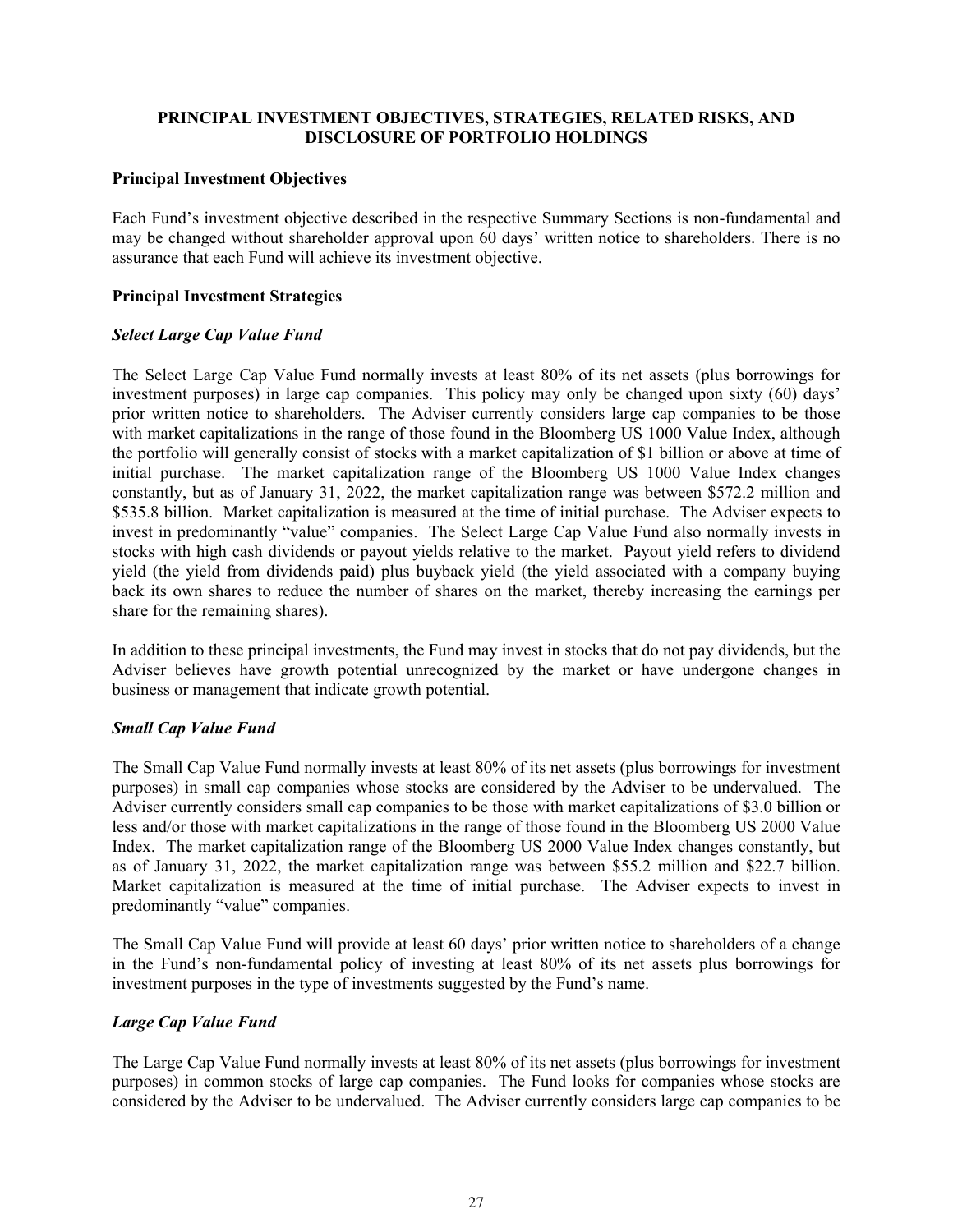those with market capitalizations in the range of those found in the Bloomberg US 1000 Value Index, although the portfolio will generally consist of stocks with a market capitalization of \$5 billion or above at time of initial purchase. The market capitalization range of the Bloomberg US 1000 Value Index changes constantly, but as of January 31, 2022, the market capitalization range was between \$572.2 million and \$535.8 billion. Market capitalization is measured at the time of initial purchase. The Fund also normally invests in stocks with high cash dividends or payout yields relative to the market. Payout yield refers to dividend yield (the yield from dividends paid) plus buyback yield (the yield associated with a company buying back its own shares to reduce the number of shares on the market, thereby increasing the earnings per share for the remaining shares).

The Large Cap Value Fund will provide at least 60 days' prior written notice to shareholders of a change in the Fund's non-fundamental policy of investing at least 80% of its net assets plus borrowings for investment purposes in the type of investments suggested by the Fund's name.

# *Mid Cap Value Fund*

The Mid Cap Value Fund normally invests at least 80% of its net assets (plus borrowings for investment purposes) in mid cap companies whose stocks are considered by the Adviser to be undervalued. The Adviser currently considers mid cap companies to be those with a market capitalization range that is consistent with the market capitalization range of the Bloomberg US 2500 Value Index. The market capitalization range of the index changes constantly, but as of January 31, 2022, the market capitalization range of the Bloomberg US 2500 Value Index was between \$55.2 million and \$22.7 billion. The Adviser expects to invest in predominantly "value" companies. The Fund also normally invests in stocks with high cash dividends or payout yields relative to the market.

The Mid Cap Value Fund will provide at least 60 days' prior written notice to shareholders of a change in the Fund's non-fundamental policy of investing at least 80% of its net assets (plus borrowings for investment purposes) in the type of investments suggested by the Fund's name.

# *Principal Investment Strategies Common to All Funds*

Should appropriate investment opportunities be available, the Select Large Cap Value Fund, Small Cap Value Fund, and Large Cap Value Fund may each invest in IPOs but not in an amount that exceeds 50% of a Fund's total assets. The Mid Cap Value Fund may invest in IPOs without limitation. Additionally, each Fund may invest in Rule 144A and other restricted equity securities but not in an amount that exceeds 15% of the Fund's total assets. From time to time, each Fund may be invested in securities of companies in the same economic sector. Currently, the Select Large Cap Value Fund currently invests in the technology, hardware and services sector, and the Small Cap Value Fund currently invests a significant portion of their assets in the financial sector.

Each Fund may make significant investments in foreign securities, including in emerging markets. The Funds will invest primarily in domestic U.S. securities but reserve the right to invest up to 20% of their net assets in ADRs, dollar-denominated foreign securities, or directly in foreign securities. The Adviser includes as a U.S. issuer a company that maintains its principal place of business in the United States; has at least 50% of their assets, revenues or earnings in the United States; or is listed on a U.S. exchange.

*Temporary or Cash Investments.* Under normal market conditions, the Funds will stay fully invested according to their principal investment strategies as noted above. The Funds, however, may temporarily depart from their principal investment strategies by making short-term investments in cash, cash equivalents, and high-quality, short-term debt securities and money market instruments for temporary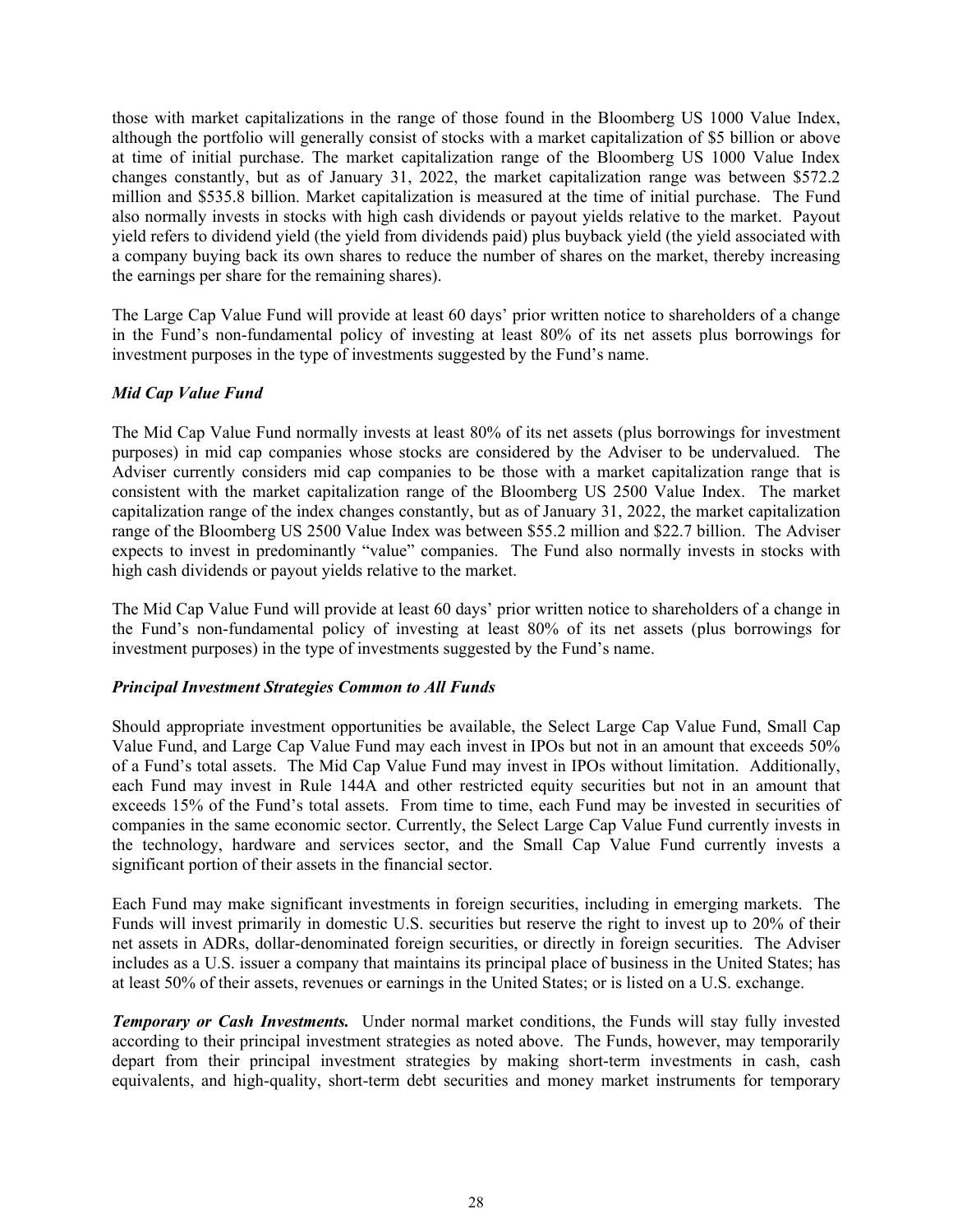defensive purposes in response to adverse market, economic, political or other conditions. This may result in the Funds not achieving their investment objectives during that period.

There is no guarantee that the Funds will achieve their investment objectives. In addition, for longer periods of time, each Fund may hold a substantial cash position. If the market advances during periods when a Fund is holding a large cash position, the Fund may not participate to the extent they would have if the Funds had been more fully invested. To the extent that a Fund uses a money market fund for its cash position, there will be some duplication of expenses because the Fund would bear its pro rata portion of such money market fund's advisory fees and operational expenses.

The Adviser makes sell decisions based on valuation, risk and portfolio guidelines or restrictions. As individual stocks approach their intrinsic value and decline in their relative attractiveness, they become candidates for sale. Other sell decisions may occur because of deterioration in the fundamentals that supported the initial investment. Sales are initiated as position exposures approach diversification guidelines when stocks reach their established target price. Proceeds from sale are reinvested in companies that are more attractively valued based on the purchase disciplines. Target prices are set for each holding and as market prices approach the target value, a decision is made on whether to sell the security.

# **Principal Risks**

There is the risk that you could lose money by investing in the Funds. The value of your investment in the Funds will fluctuate as the stocks in the Funds' portfolios change in price. The prices of the stocks the Adviser selects may decrease in value. Also, the stock market may decline suddenly, and for extended periods, adversely affecting the prices of the stocks held by the Funds.

By themselves, the Funds are not complete, balanced investment plans and the success of the Funds cannot be predicted.

#### **Risks Common to All Funds**

*General Market Risk.* Economies and financial markets throughout the world are becoming increasingly interconnected, which increases the likelihood that events or conditions in one country or region will adversely impact markets or issuers in other countries or regions. Securities in a Fund's portfolio may underperform in comparison to securities in general financial markets, a particular financial market or other asset classes due to a number of factors, including inflation (or expectations for inflation), deflation (or expectations for deflation), interest rates, global demand for particular products or resources, market instability, debt crises and downgrades, embargoes, tariffs, sanctions and other trade barriers, regulatory events, other governmental trade or market control programs and related geopolitical events. In addition, the value of a Fund's investments may be negatively affected by the occurrence of global events such as war, terrorism, environmental disasters, natural disasters or events, country instability, and infectious disease epidemics or pandemics. For example, the outbreak of COVID-19, a novel coronavirus disease, has negatively affected economies, markets and individual companies throughout the world, including those in which the Fund invests. The effects of this pandemic to public health and business and market conditions, including exchange trading suspensions and closures, may continue to have a significant negative impact on the performance of a Fund's investments, increase the Fund's volatility, negatively impact the Fund's arbitrage and pricing mechanisms, exacerbate pre-existing political, social and economic risks to the Fund, and negatively impact broad segments of businesses and populations. A Fund's operations may be interrupted as a result, which may contribute to the negative impact on investment performance. In addition, governments, their regulatory agencies, or self-regulatory organizations may take actions in response to the pandemic that affect the instruments in which a Fund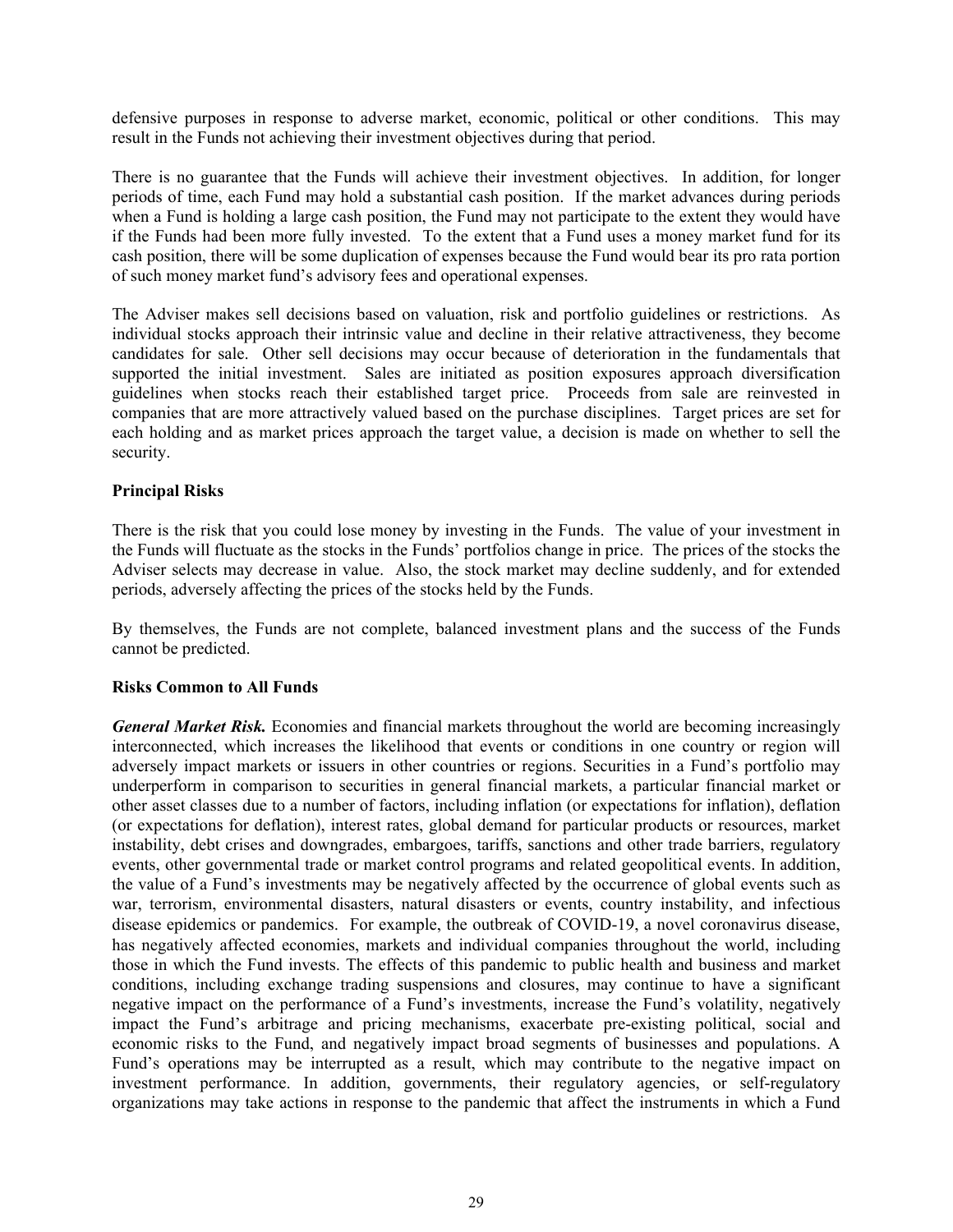invests, or the issuers of such instruments, in ways that could have a significant negative impact on the Fund's investment performance. The full impact of the COVID-19 pandemic, or other future epidemics or pandemics, is currently unknown.

*Equity Securities Risk.* The equity securities held by the Funds may experience sudden, unpredictable drops in value or long periods of decline in value. This may occur because of factors that affect the securities market generally, such as adverse changes in: economic conditions, the general outlook for corporate earnings, interest rates, or investor sentiment. Equity securities may also lose value because of factors affecting an entire industry or sector, such as increases in production costs, or factors directly related to a specific company, such as decisions made by its management.

*Foreign Securities and Emerging Markets Risk.* Investments in foreign securities and emerging markets are subject to special risks. Each Fund's returns and net asset value ("NAV") may be affected by several factors, including those described below.

Foreign securities can be more volatile than domestic (U.S.) securities. Securities markets of other countries are generally smaller than U.S. securities markets. Many foreign securities may be less liquid and more volatile than U.S. securities, which could affect the Funds' investments. The exchange rates between U.S. dollar and foreign currencies might fluctuate, which could negatively affect the value of the Funds' investments.

Foreign securities are also subject to higher political, social and economic risks. These risks include, but are not limited to, a downturn in the country's economy, excessive taxation, political instability, and expropriation of assets by foreign governments. Compared to the U.S., foreign governments and markets often have less stringent accounting, disclosure, and financial reporting requirements.

In addition, each Fund may invest in emerging markets. Emerging markets are those of countries with immature economic and political structures. These markets are more volatile than the markets of developed countries.

*American Depositary Receipts Risk.* Investments in ADRs are subject to many of the same risks that are associated with direct investments in the securities of foreign companies. The securities underlying ADRs are typically denominated (or quoted) in a currency other than U.S. dollars and trade on foreign exchanges at times when the U.S. markets are not open for trading. As a result, the value of ADRs may not track the price of the underlying securities and may change materially at times when the U.S. markets are not open for trading. A depository may establish an unsponsored facility without participation by (or even necessarily the permission of) the issuer of the deposited securities. Holders of unsponsored depository receipts generally bear all the costs of such facility including fees for the deposit and withdrawal of the deposited securities, the conversion of dividends into U.S. dollars, the disposition of non-cash distributions, and the performance of other services. The depository of an unsponsored facility frequently is under no obligation to pass through voting rights to depository receipt holders in respect of the deposited securities. In addition, an unsponsored facility is generally not obligated to distribute communications received from the issuer of the deposited securities or to disclose material information about such issuer in the U.S. Sponsored depository receipt facilities enter into a deposit agreement with the applicable issuer that sets out the rights and responsibilities of the issuer, the depository, and the depository receipt holders. With sponsored facilities, the issuer of the deposited securities generally will bear some of the costs relating to the facility (such as dividend payment fees of the depository), although depositary receipt holders continue to bear certain other costs (such as deposit and withdrawal fees). Under the terms of most sponsored arrangements, depositaries agree to distribute notices of shareholder meetings and voting instructions, and to provide shareholder communications and other information to the depository receipt holders at the request of the issuer of the deposited securities.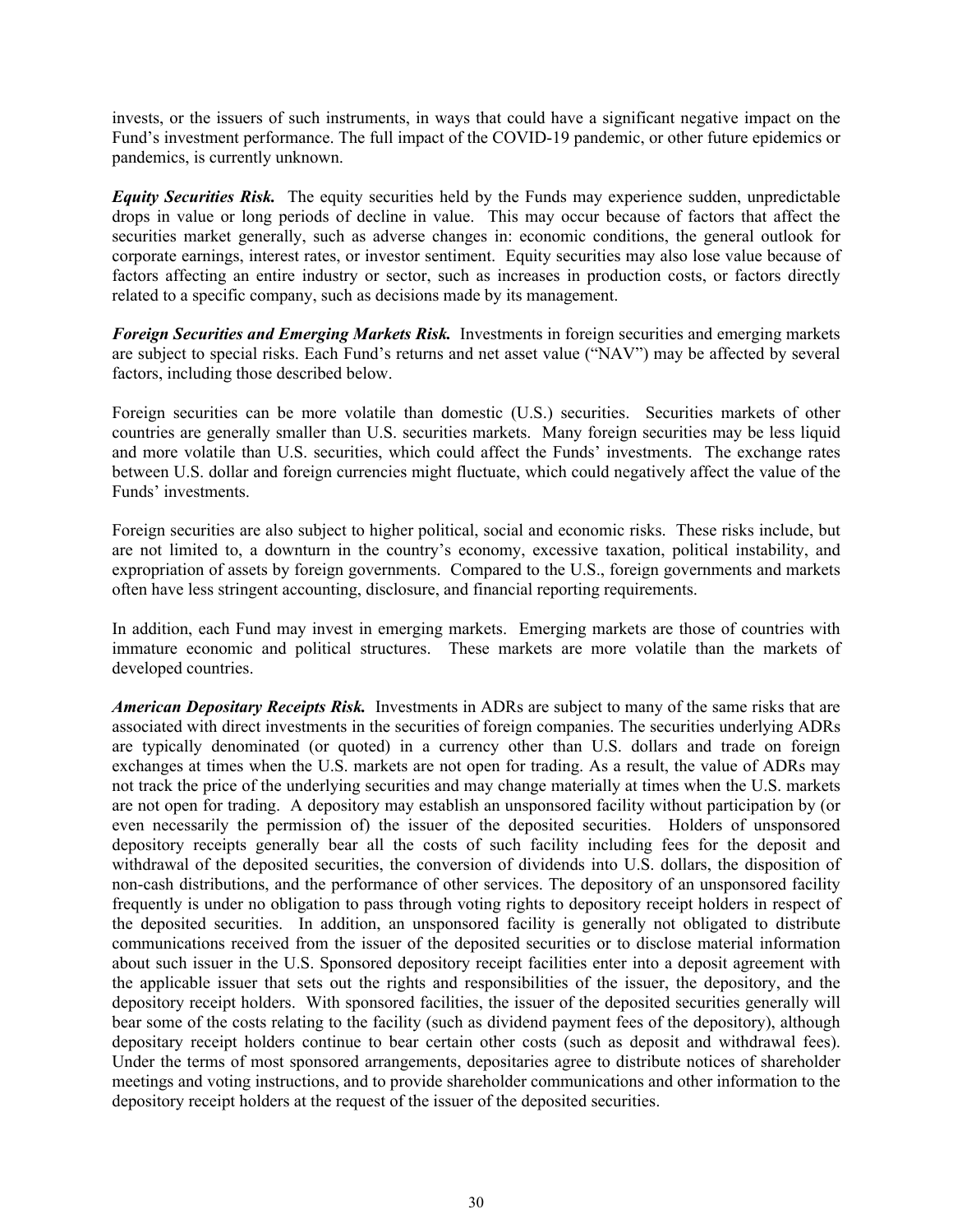*Initial Public Offering Risk.* The risk exists that the market value of IPO shares will fluctuate considerably due to factors such as the absence of a prior public market, unseasoned trading, the small number of shares available for trading and limited information about the issuer. The purchase of IPO shares may involve high transaction costs. IPO shares are subject to market risk and liquidity risk. Although IPO investments may have had a positive impact on certain Funds' performance in the past, there can be no assurance that the Funds will identify favorable IPO positions in the future. As a Fund's assets grow, the effect of the Fund's investments in IPOs on the Fund's performance probably will decline, which could reduce the Fund's performance.

*Management Risk.* The Funds are actively managed investment portfolios and they rely on the Adviser's ability to pursue the Funds' goals. The Adviser will apply its investment techniques and risk analyses in making investment decisions for the Funds, but there can be no guarantee that these will produce the desired results. The Adviser does not seek to replicate the performance of any index. Notwithstanding its benchmark, each Fund may invest in securities not included in its benchmarks or hold securities in very different proportions than its benchmarks. To the extent a Fund invests in those securities, the Fund's performance depends on the ability of the Adviser to choose securities that perform better than securities that are included in the benchmark. Additionally, legislative, regulatory or tax developments may affect the investment techniques available to the portfolio manager in connection with managing the Funds and may also adversely affect the ability of the Funds to achieve their investment objectives.

*Value Style Investing Risk.* Certain equity securities (generally referred to as value securities) are purchased primarily because they are selling at prices below what an Adviser believes to be their fundamental value and not necessarily because the issuing companies are expected to experience significant earnings growth. The Funds bear the risk that the companies that issued these securities may not overcome the adverse business developments or other factors causing their securities to be perceived by the Adviser to be under-priced or that the market may never come to recognize their fundamental value. A value stock may not increase in price, as anticipated by the Adviser investing in such securities, if other investors fail to recognize the company's value and bid up the price or invest in markets favoring faster growing companies. A Fund's strategy of investing in value stocks also carries the risk that in certain markets value stocks will under-perform growth stocks.

*Sector Emphasis Risk.* The Adviser's value investment strategy of identifying investment opportunities through a bottom-up process emphasizing internally generated fundamental research, may from time to time result in the Funds investing significant amounts of their portfolios in securities of issuers principally engaged in the same or related businesses. Market conditions, interest rates and economic, regulatory or financial developments could significantly affect a single business or a group of related businesses. Sector emphasis risk is the risk that the securities of companies in such business or businesses, if comprising a significant portion of the Funds' portfolios, could react in some circumstances negatively to these or other developments and adversely affect the value of the portfolio to a greater extent than if such business or businesses comprised a lesser portion of a Fund's portfolio.

*•* **Technology, Hardware and Services Sector**: Technology, hardware and services companies can be significantly affected by competitive pressures, aggressive pricing, technological developments, changing domestic demand, the ability to attract and retain skilled employees and availability and price of components. The market for products produced by these companies is characterized by rapidly changing technology, rapid product obsolescence, cyclical market patterns, evolving industry standards and frequent new product introductions. The success of technology hardware companies depends in substantial part on the timely and successful introduction of new products. An unexpected change in one or more of the technologies affecting an issuer's products or in the market for products based on a particular technology could have a material adverse effect on a participant's operating results.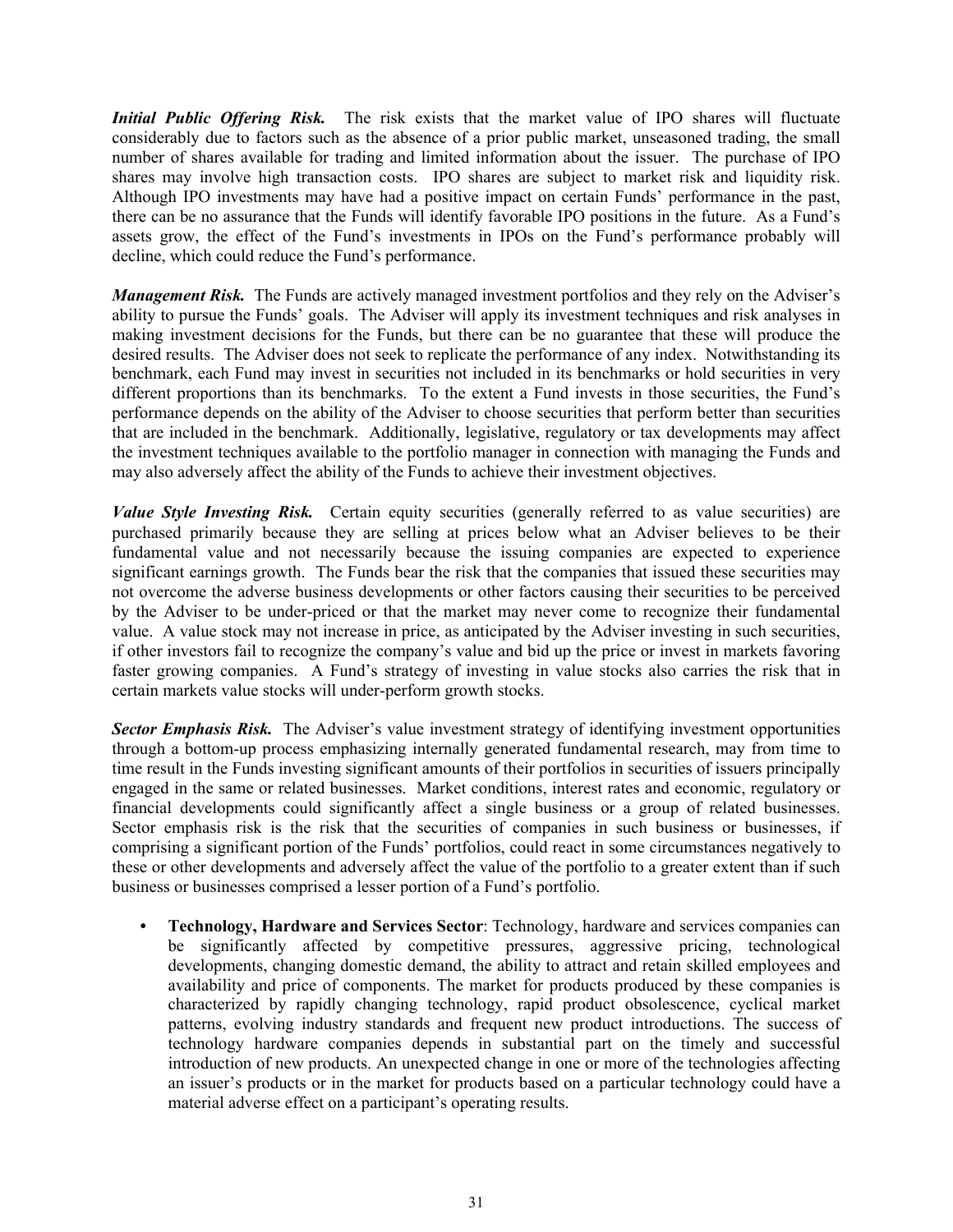Many of these companies rely on a combination of patents, copyrights, trademarks and trade secret laws to establish and protect their proprietary rights in their products and technologies. There can be no assurance that the steps taken by the companies to protect their proprietary rights will be adequate to prevent misappropriation of their technology or that competitors will not independently develop technologies that are substantially equivalent or superior to such companies' technology.

*Rule 144A Securities Risk***.** The market for Rule 144A securities typically is less active than the market for public securities. Rule 144A securities carry the risk that the trading market may not continue and the Fund might be unable to dispose of these securities promptly or at reasonable prices and might thereby experience difficulty satisfying redemption requirements. In addition, transaction costs may be higher for Rule 144A securities than for more liquid securities.

*Focus Risk.* At such times a Fund holds the securities of a small number of issuers, it may be more exposed to the risks associated with and developments affecting an individual issuer or a smaller number of issuers than a fund that invests more widely. This may increase a Fund's volatility and cause the performance of a relatively smaller number of issuers to have a greater impact on the Fund's performance. Investments in securities of a limited number of issuers exposes a Fund to greater market risk, price volatility and potential losses than if assets were invested in the securities of a greater number of issuers.

# **Risk Specific to the Select Large Cap Value Fund and the Large Cap Value Fund**

*Large-Cap Companies Risk.* The stocks of larger companies may underperform relative to those of small and mid-sized companies. Larger, more established companies may be unable to respond quickly to new competitive challenges, such as changes in technology and consumer tastes. Many larger companies may not be able to attain the high growth rate of successful smaller companies, especially during extended periods of economic expansion.

# **Risk Specific to the Small Cap Value Fund**

*Small-Cap Companies Risk.* Investing in securities of small-sized companies may involve greater volatility than investing in larger and more established companies because companies with small market capitalizations can be subject to more abrupt or erratic share price changes than larger, more established companies. Small-sized companies may have limited product lines, markets or financial resources and their management may be dependent on a limited number of key individuals. Securities of those companies may have limited market liquidity and their prices may be more volatile.

# **Risks Specific to the Mid Cap Value Fund**

*Mid-Cap Companies Risk.* Investing in securities of mid cap companies may involve greater risk than investing in larger, more established companies because they can be subject to more abrupt or erratic share price changes. Smaller companies may have limited product lines, or limited market or financial resources and their management may be dependent on a limited number of key individuals. Securities of these companies may have limited market liquidity and their prices may be more volatile. These stocks present greater risks than securities of larger, more diversified companies.

#### **Portfolio Holdings Information**

A description of the Funds' policies and procedures with respect to the disclosure of the Funds' portfolio securities is available in the Funds' Statement of Additional Information ("SAI"). Currently, disclosure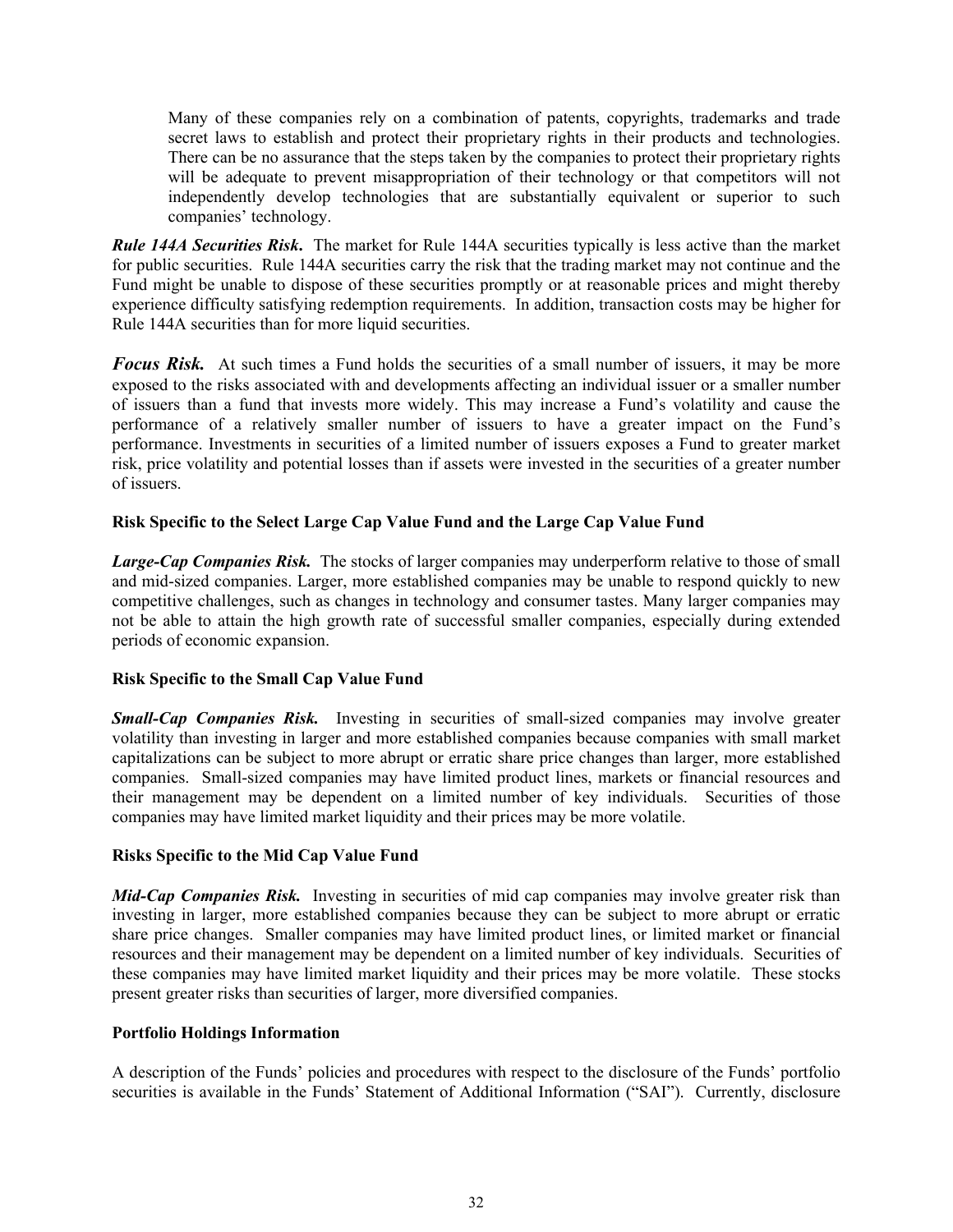<span id="page-34-0"></span>of the Funds' holdings is required to be made quarterly within 60 days of the end of each fiscal quarter in the Funds' annual report and semi-annual report to Fund shareholders and in the quarterly holdings report Part F of Form N-PORT. In addition, the Funds disclose complete portfolio holdings on the Funds' website on a fiscal quarter-end basis at www.hubercap.com with at least a 15-calendar day lag. A Fund may experience up to a 45-calendar day lag in the website disclosure of its complete portfolio holdings if it is determined that early disclosure could be harmful to the Fund. The portfolio holdings for a Fund will remain posted on the website until updated with required regulatory filings with the SEC. From time to time, the Adviser may select additional portfolio characteristics for distribution to the public with such frequencies and lag times as the Adviser determines to be in the best interests of shareholders.

# **MANAGEMENT OF THE FUNDS**

#### **Investment Adviser**

Huber Capital Management, LLC is the Funds' investment adviser and provides discretionary investment advisory services to the Funds pursuant to an investment advisory agreement between the Adviser and the Trust (the "Advisory Agreement"). The Adviser's address is 2321 Rosecrans Avenue, Suite 3245, El Segundo, California 90245. The Adviser has provided investment advisory services to individual and institutional accounts since 2007. The Adviser has provided investment advisory services to the Funds since their inception. Joseph Huber, the Adviser's Chief Executive Officer and Chief Investment Officer, holds a majority ownership share of the Adviser.

The Adviser provides the Funds with advice on buying and selling securities. The Adviser also furnishes the Funds with office space and certain administrative services and provides most of the personnel needed by the Funds. For its services in relation to the Funds, the Adviser is entitled to receive an annual, contractual management fee, calculated daily and payable monthly, as follows:

|                               | <b>Average Daily Net Assets between</b>           |                                         |                                                 |  |
|-------------------------------|---------------------------------------------------|-----------------------------------------|-------------------------------------------------|--|
|                               | \$0 and \$10 billion                              |                                         | \$10 and \$20 billion in excess of \$20 billion |  |
| <b>Select Large Cap Value</b> | $0.99\%$                                          | $0.75\%$                                | $0.50\%$                                        |  |
|                               |                                                   | <b>Average Daily Net Assets between</b> |                                                 |  |
|                               | in excess of \$5 billion<br>\$0 and \$5 billion   |                                         |                                                 |  |
| <b>Small Cap Value Fund</b>   | $1.35\%$                                          |                                         | 1.00%                                           |  |
|                               | <b>Average Daily Net Assets between</b>           |                                         |                                                 |  |
|                               | \$0 and \$10 billion<br>in excess of \$10 billion |                                         |                                                 |  |
| Large Cap Value Fund          | 0.50%<br>$0.75\%$                                 |                                         |                                                 |  |
|                               | <b>Average Daily Net Assets</b>                   |                                         |                                                 |  |
| <b>Mid Cap Value Fund</b>     | $1.00\%$                                          |                                         |                                                 |  |

For the fiscal year ended October 31, 2021, the Adviser received management fees of 0.34% of the Select Large Cap Value Fund's average daily net assets, net of waivers, management fees of 0.69% of the Small Cap Value Fund's average daily net assets, net of waivers, and waived its entire management fee for the Large Cap Value Fund and the Mid Cap Value Fund.

Please note, the Adviser is voluntarily reducing the Select Large Cap Value Fund's management fee from 0.99% to 0.75%, the Small Cap Value Fund's management fee from 1.35% to 0.99%, the Large Cap Value Fund's management fee from 0.75% to 0.00% and the Mid Cap Value Fund's management fee from 1.00% to 0.00%, through at least February 28, 2023. The Adviser cannot recoup these amounts.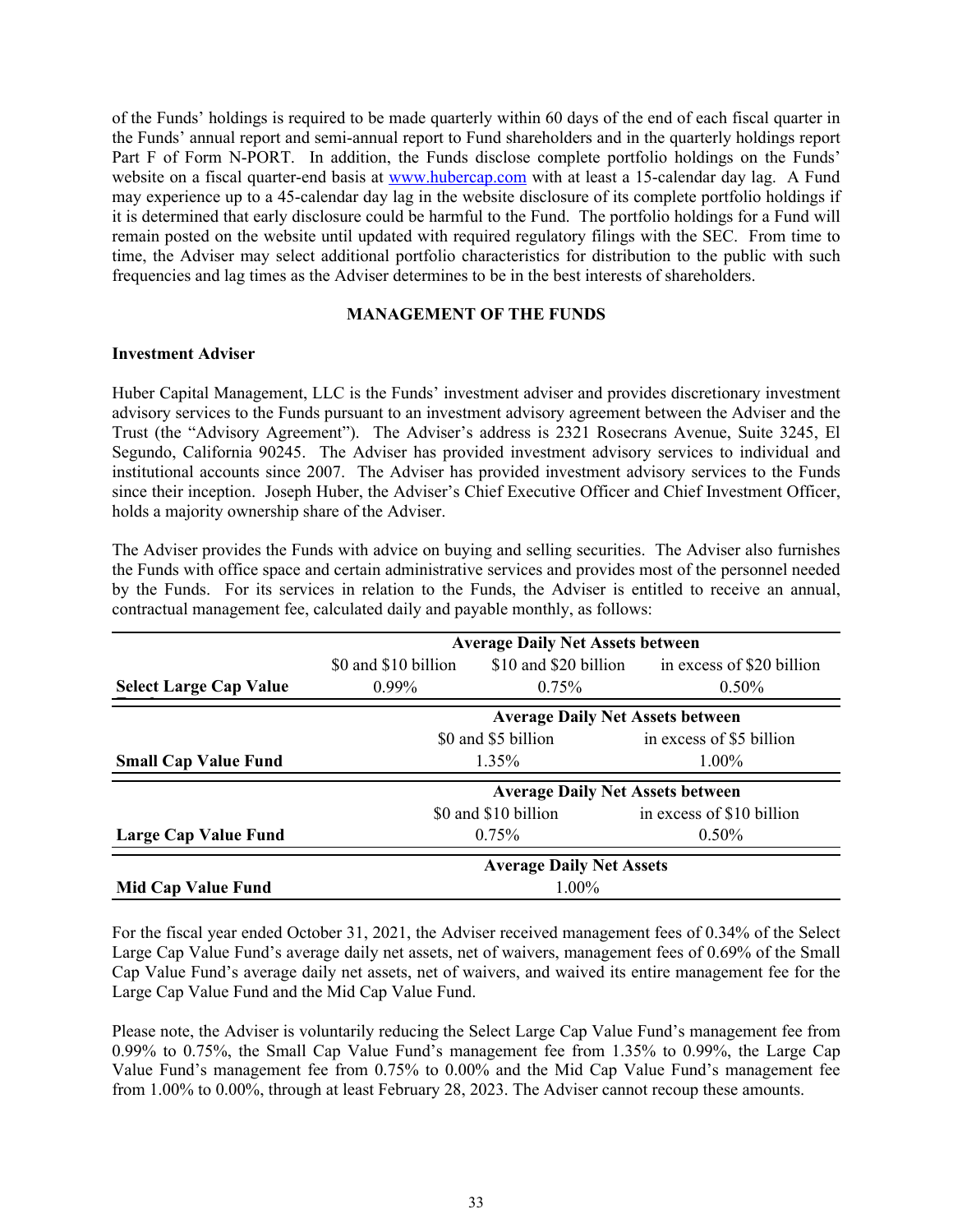A discussion regarding the basis for the Board's approval of the Advisory Agreement for the Funds is available in the Funds' semi-annual report to shareholders for the period ended April 30, 2021.

The Funds, as series of the Trust, do not hold themselves out as related to any other series of the Trust for purposes of investment and investor services, nor do they share the same investment adviser with any other series.

# **Portfolio Manager**

**Joseph Huber** is the Chief Executive Officer and Chief Investment Officer of the Adviser and is principally responsible for the management of the Funds' portfolios.

Prior to founding Huber Capital Management, LLC, Mr. Huber was a Principal and Director of Research for Hotchkis and Wiley Capital Management from October 2001 through March 2007, where he helped oversee over \$40 billion in U.S. value asset portfolios. He built a research platform which utilized best practices of both fundamental research and behavioral psychology to create a unique and value-added investment approach.

Mr. Huber received his B.A. in statistics and econometrics from Northwestern University where Mr. Huber was departmental valedictorian and received the Directors Award for top graduating G.P.A. amongst student athletes. Mr. Huber received his M.B.A. from the University of Chicago, with concentrations in accounting and finance where he was elected to the Beta Gamma Sigma honor society. He is also an Associate in the Society of Actuaries (A.S.A.).

The SAI provides additional information about the portfolio manager for the Funds, including information about his compensation, other accounts managed by him, and his ownership of securities in the Funds and any conflicts of interest.

# **Fund Expenses**

Each Fund is responsible for its own operating expenses. The Adviser has contractually agreed, however, to waive all or a portion of its management fees and/or pay expenses of the Funds to ensure that the annual fund operating expenses for the Fund (excluding AFFE, interest, taxes, extraordinary expenses, Rule 12b-1 fees, shareholder servicing fees and any other class-specific expenses) do not exceed the following amounts as a percentage of each Fund's average daily net assets, through at least February 28, 2023:

| Fund                        | <b>Expense Cap</b> |
|-----------------------------|--------------------|
| Select Large Cap Value Fund | $0.99\%$           |
| Small Cap Value Fund        | 1 35%              |
| Large Cap Value Fund        | 0.75%              |
| Mid Cap Value Fund          | $1.00\%$           |

The term of the Funds' operating expenses limitation agreement is indefinite and it can only be terminated by the Board. The Adviser may request recoupment of previously waived fees and paid expenses in any subsequent month in the 36-month period from the date of the management fee reduction and expense payment if the aggregate amount actually paid by the Fund toward the operating expenses for such fiscal year (taking into account the reimbursement) will not cause the Fund to exceed the lesser of: (1) the expense limitation in place at the time of the management fee reduction and expense payment; or (2) the expense limitation in place at the time of the reimbursement. Any such recoupment is contingent upon the subsequent review and ratification of the recouped amounts by the Board. Each Fund must pay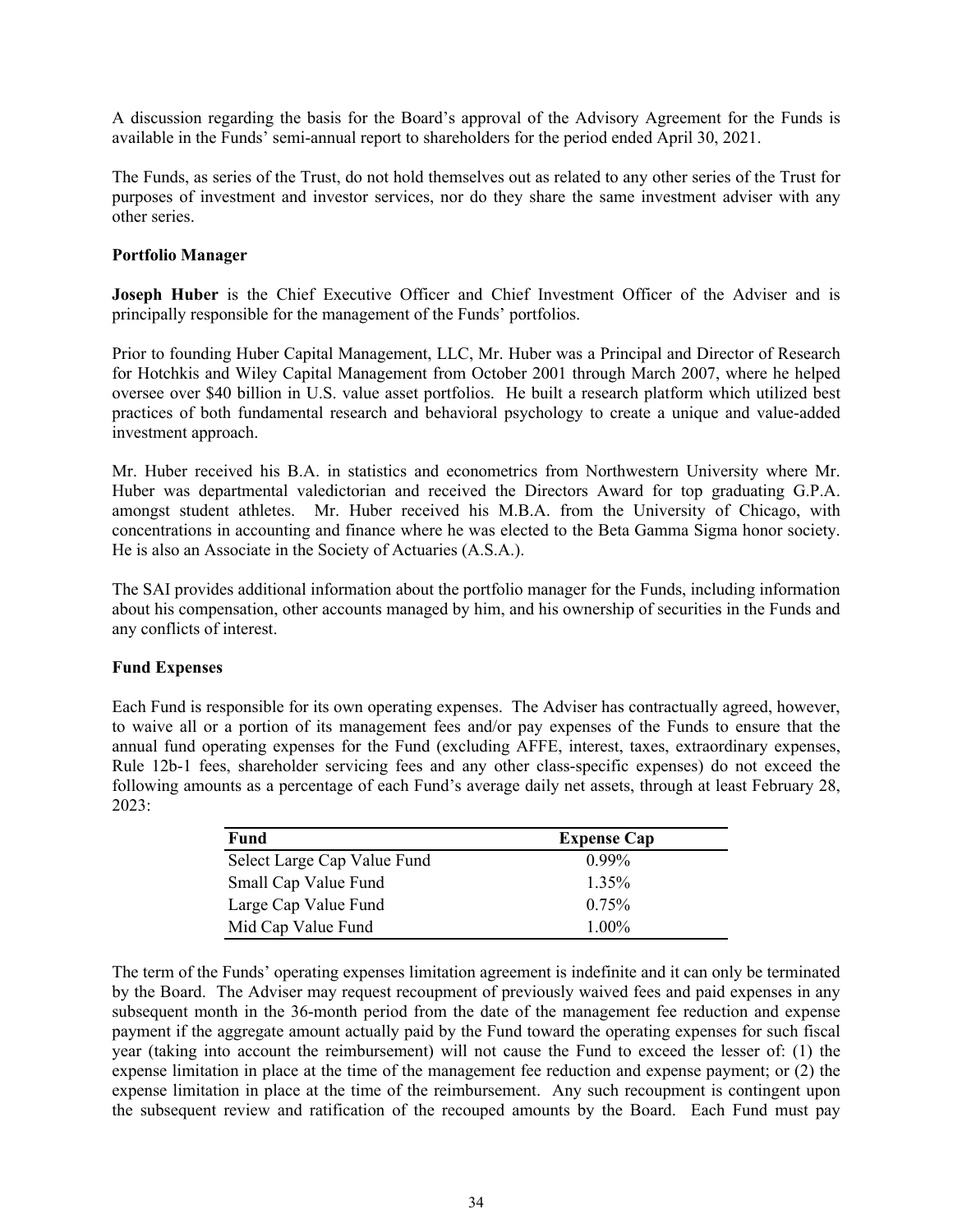<span id="page-36-0"></span>current ordinary operating expenses before the Adviser is entitled to any recoupment of fees and expenses.

# **SHAREHOLDER INFORMATION**

### **Share Price**

Shares of the Funds are sold at NAV per share, which is calculated for each Fund as of the close of regular trading (generally, 4:00 p.m., Eastern Time) on each day that the New York Stock Exchange ("NYSE") is open for unrestricted business. However, the Funds' NAV may be calculated earlier if trading on the NYSE is restricted or as permitted by the SEC. The NYSE is closed on weekends and most national holidays. The NAV will not be calculated on days when the NYSE is closed for trading.

Purchase and redemption requests are priced at the next NAV per share calculated after receipt of such requests. The NAV is the value of the Funds' securities, cash and other assets, minus all liabilities (assets – liabilities = NAV). NAV per share is determined by dividing NAV by the number of shares outstanding  $(NAV / # of shares = NAV per share)$ . The NAV takes into account the expenses and fees of the Funds, including management, shareholder servicing and administration fees, which are accrued daily.

In calculating the NAV, portfolio securities are valued using current market values or official closing prices, if available. Each security owned by the Funds that is listed on a securities exchange is valued at its last sale price on that exchange on the date as of which assets are valued. Where the security is listed on more than one exchange, the Fund will use the price of the exchange that the Funds generally consider to be the principal exchange on which the security is traded. When market quotations are not readily available, a security or other asset is valued at its fair value as determined under procedures approved by the Board. These fair value procedures will also be used to price a security when corporate events, events in the securities market and/or world events cause the Adviser to believe that a security's last sale price may not reflect its actual market value. The intended effect of using fair value pricing procedures is to ensure that the Funds are accurately priced. The Board will regularly evaluate whether the Funds' fair valuation pricing procedures continue to be appropriate in light of the specific circumstances of the Funds and the quality of prices obtained through their application by the Trust's valuation committee.

When fair value pricing is employed, the prices of securities used to calculate the Funds' NAVs may differ from quoted or published prices for the same securities. Due to the subjective and variable nature of fair value pricing, it is possible that the fair value determined for a particular security may be materially different from the price of the security quoted or published by others or the value when trading resumes or realized upon its sale. Therefore, if a shareholder purchases or redeems shares in the Funds when they hold securities priced at a fair value, this may have the unintended effect of increasing or decreasing the number of shares received in a purchase or the value of the proceeds received upon a redemption.

In the case of foreign securities, the occurrence of certain events after the close of foreign markets, but prior to the time the Funds' NAVs are calculated (such as a significant surge or decline in the U.S. or other markets) often will result in an adjustment to the trading prices of foreign securities when foreign markets open on the following business day. If such events occur, the Funds will value foreign securities at fair value, taking into account such events, in calculating the NAVs. In such cases, use of fair valuation can reduce an investor's ability to seek to profit by estimating the Funds' NAVs in advance of the time the NAVs are calculated. The Adviser anticipates that the Funds' portfolio holdings will be fair valued only if market quotations for those holdings are considered unreliable.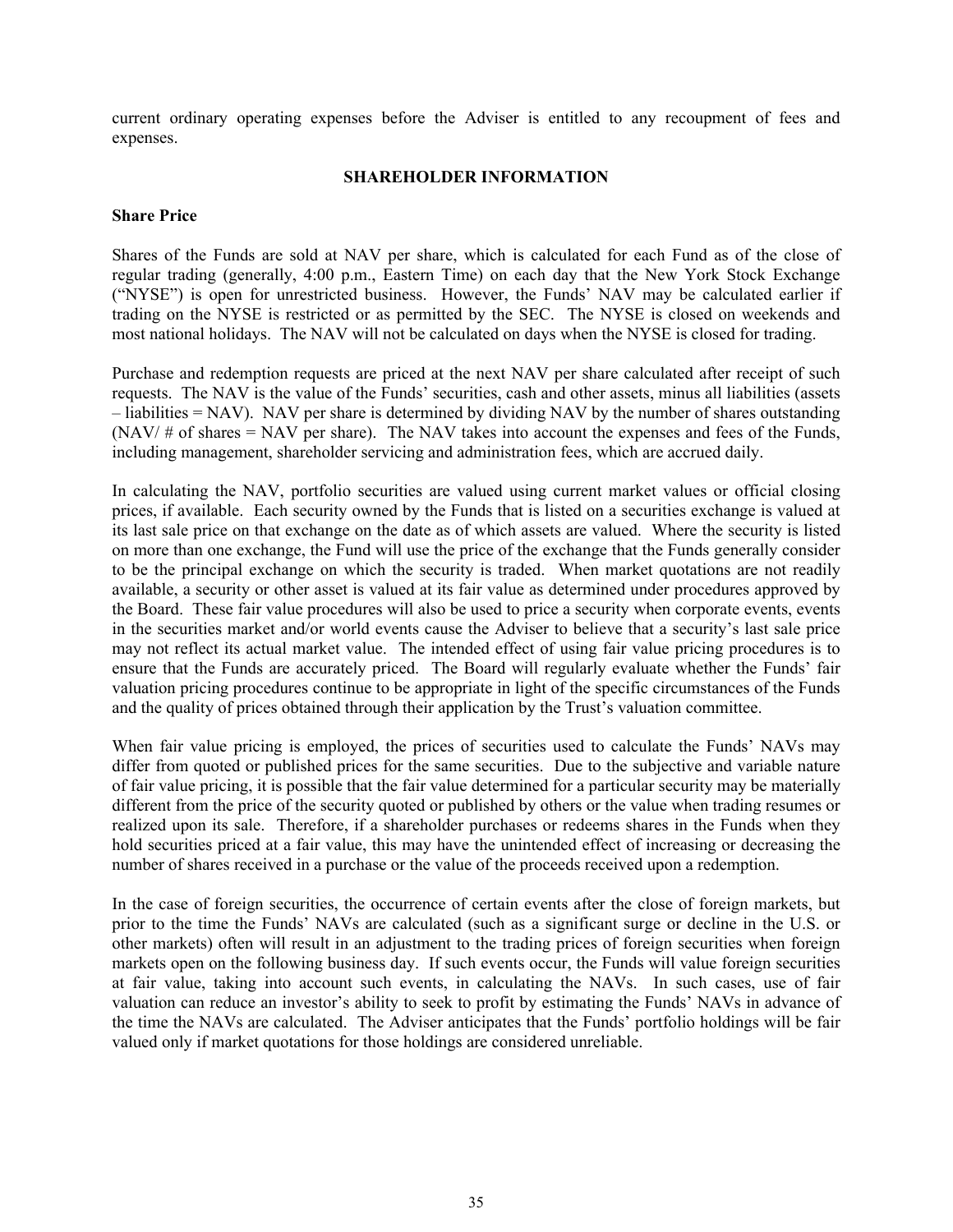#### **Description of Classes**

The Trust has adopted a multiple class plan that allows the Funds to offer one or more classes of shares of the Funds. The Funds and this Prospectus offer two classes of shares – Investor Class and Institutional Class. The different classes of shares represent investments in the same portfolio of securities, but the classes are subject to different expenses. Both classes charge a fee of 1.00% applied to redemptions on shares held for 60 days or less. You may be required to pay commissions and/or other forms of compensation to a broker for transactions in Investor Class shares or Institutional Class shares, which are not reflected in the tables or the examples in the Summary Section of this Prospectus.

*Investor Class* shares are charged a 0.25% Rule 12b-1 distribution and service fee and a 0.15% shareholder servicing plan fee. Investor Class shares do not have a front-end sales charge or contingent deferred sales charge ("CDSC"), except that a charge of 1.00% applies to redemptions on shares held for 60 days or less.

*Institutional Class* shares may be charged a 0.25% Rule 12b-1 distribution and service fee and a 0.15% shareholder servicing plan fee; however, the accrual for each fee is currently set at 0.00% through at least February 28, 2023, and any accrual increase must first be approved by the Board except for the Mid Cap Value Fund's Institutional Class which has a 0.10% shareholder servicing plan fee for which the accrual has been set to 0.00%. Institutional Class shares do not have a front-end sales charge or CDSC, except that a charge of 1.00% applies to redemptions on shares held for 60 days or less. An investor transacting in Institutional Shares through a broker acting as an agent for the investor may be required to pay a commission and/or other forms of compensation to the broker.

# **Buying Fund Shares**

| <b>Type of Account</b>     | <b>To Open Your Account</b> | <b>To Add to Your Account</b> |
|----------------------------|-----------------------------|-------------------------------|
| <i>Investor Class</i>      |                             |                               |
| <b>Regular Accounts</b>    | \$5,000                     | \$100                         |
| <b>Retirement Accounts</b> | \$2,500                     | \$100                         |
| <i>Institutional Class</i> | \$1,000,000                 | \$5,000                       |

To purchase shares of a Fund, you must invest at least the minimum amount in the Fund.

Shares of the Funds may be purchased by check, wire, electronic funds transfer via the Automated Clearing House ("ACH") network or through approved financial supermarkets, investment advisers and consultants, financial planners, brokers, dealers and other investment professionals and their agents ("Brokers") authorized by the Funds to receive purchase orders. Each Fund's minimum initial investment (as well as subsequent additional investments) depends on the nature of the account as shown in the table above.

Please note the following:

Institutional Class shares are offered primarily to qualified registered investment advisors, financial advisors and investors such as pension and profit sharing plans, employee benefit trusts, endowments, foundations and corporations. Institutional Class shares may be purchased through certain financial intermediaries and mutual fund supermarkets that charge their customers transaction or other fees with respect to their customers' investments in the Funds and may also be purchased directly through the Funds' transfer agent, U.S. Bank Global Fund Services (the "Transfer Agent").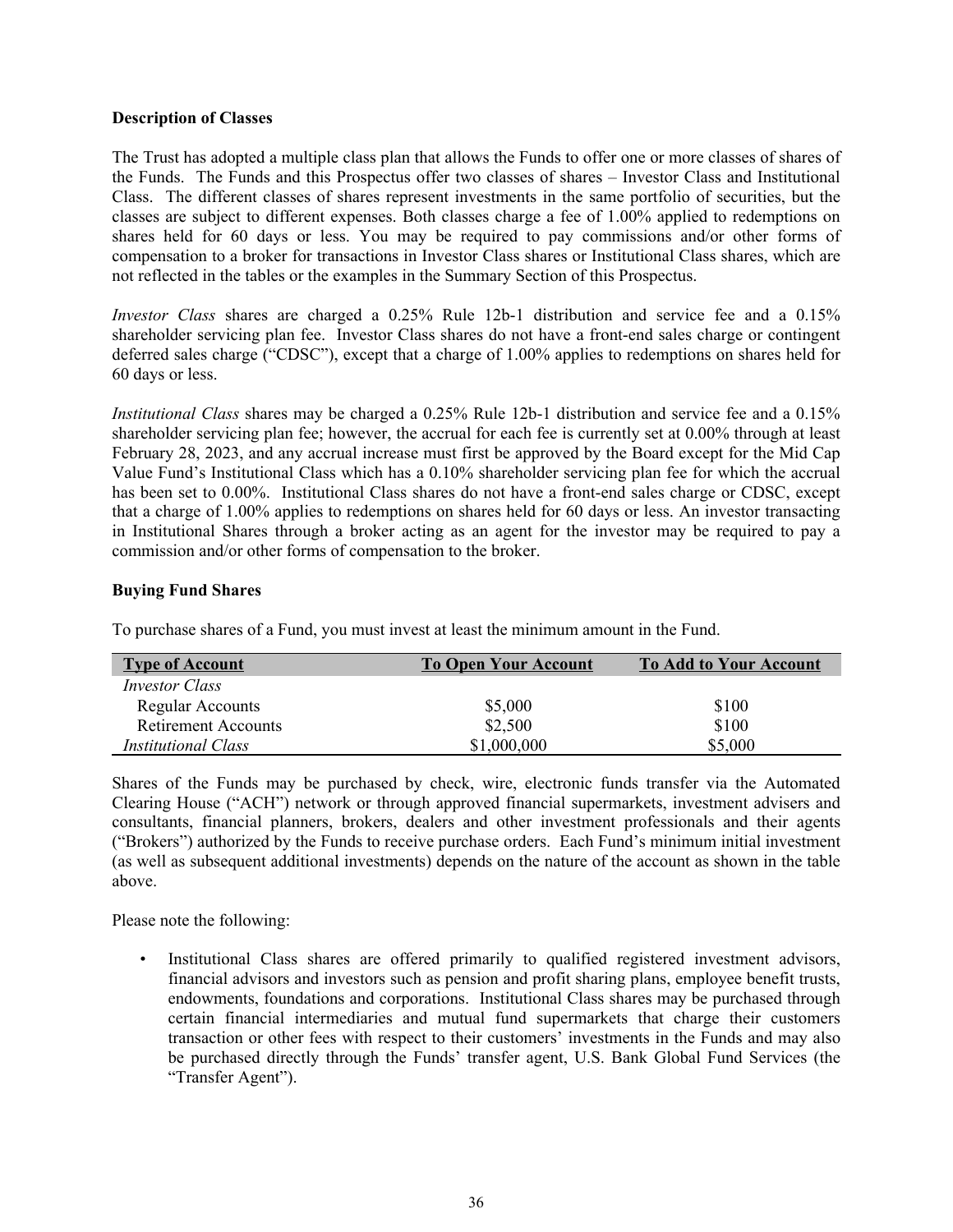- Wrap account programs established with broker-dealers or financial intermediaries may purchase Institutional Class shares only if the program for which the shares are being acquired will not require the Funds to pay any type of distribution or administrative payment to any third-party.
- A registered investment adviser may aggregate all client accounts investing in the Funds to meet the Institutional Class shares investment minimum.

The Funds' minimum investment requirements may be waived from time to time by the Adviser, and for the following types of shareholders:

- Current and retired employees, directors/trustees and officers of the Trust, the Adviser and its affiliates and certain family members of each of them (*i.e.,* spouse, domestic partner, child, parent, sibling, grandchild and grandparent, in each case including in-law, step and adoptive relationships);
- Any trust, pension, profit sharing or other benefit plan for current and retired employees, directors/trustees and officers of the Adviser and its affiliates;
- Current employees of the Transfer Agent, broker-dealers who act as selling agents for the Fund, intermediaries that have marketing agreements in place with the Adviser and the immediate family members of any of them;
- Registered investment advisers who buy through a broker-dealer or service agent who has entered into an agreement with the Funds' distributor;
- Qualified broker-dealers who have entered into an agreement with the Funds' distributor; and
- Existing clients of the Adviser, their employees and immediate family members of such employees.

# **In-Kind Purchases**

The Funds reserve the right to accept payment for shares in the form of securities that are permissible investments for the Funds. See the SAI for further information about the terms of these purchases.

# **Additional Investments**

Additional purchases of Investor Class shares in the Funds may be made for \$100 or more for regular accounts and retirement accounts and additional purchases of Institutional Class shares may be made for \$5,000 or more. Exceptions and waivers of the additional purchase minimum may be made at the Adviser's discretion. You may purchase additional shares of the Funds by sending a check, with the Invest by Mail form from your most recent confirmation statement received from the Transfer Agent, to the Funds at the addresses listed under "Methods of Buying." Please ensure that you include your account number on the check. If you do not have the stub from your Fund account statement, include your name, address and account number on a separate statement. You may also make additional purchases by wire, by electronic funds transfer through the ACH network or through a Broker. Please follow the procedures described in this Prospectus.

Short-term or excessive trading into and out of the Funds may harm performance by disrupting management strategies and by increasing expenses. Accordingly, the Funds may reject your purchase order if, in the Adviser's opinion, you have a pattern of short-term or excessive trading, your trading has been or may be disruptive to a Fund, or rejection otherwise would be in a Fund's best interest.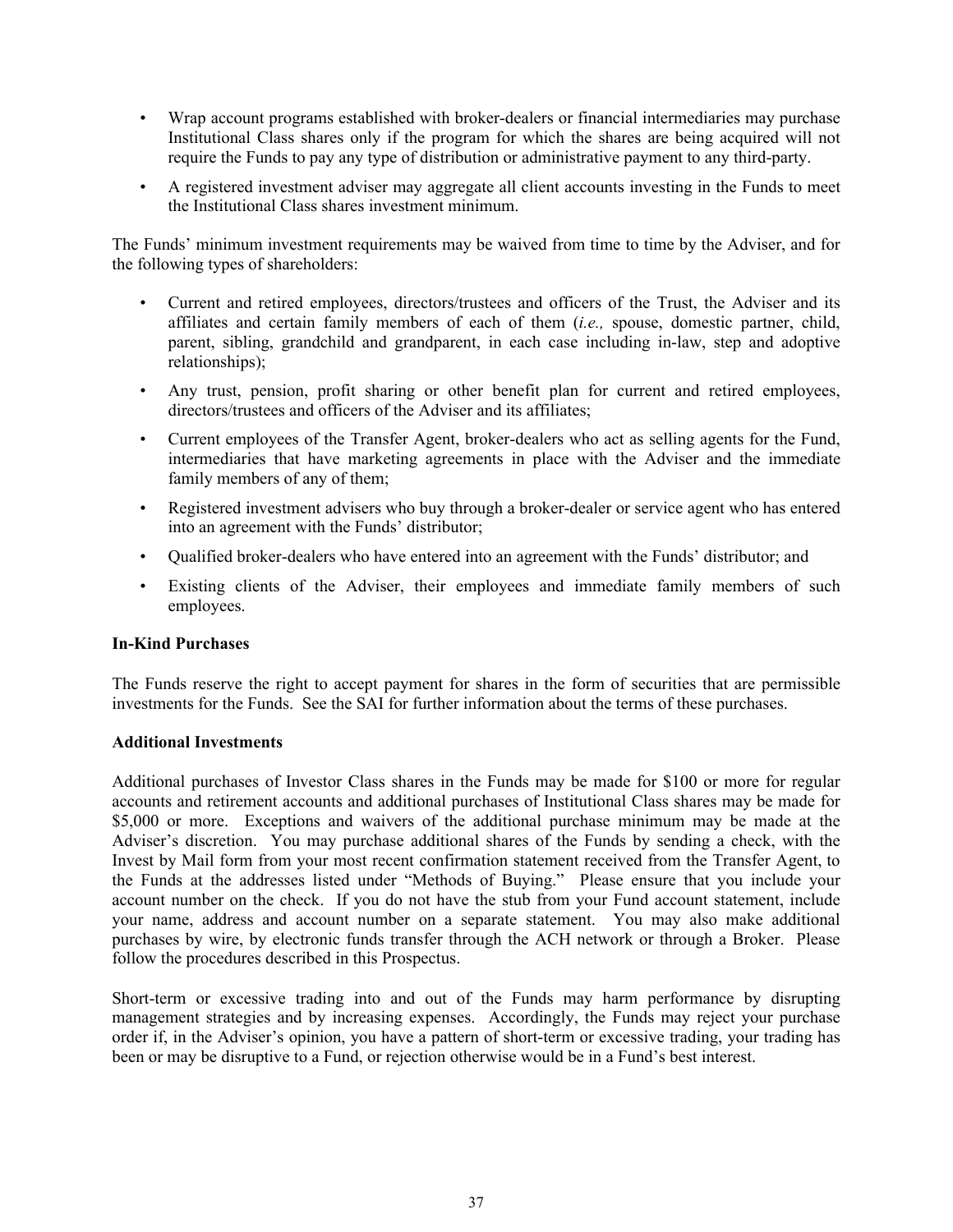In compliance with the USA PATRIOT Act of 2001, please note that the Transfer Agent, will verify certain information on your new account application as part of the Funds' Anti-Money Laundering Program. As requested on the new account application, you must provide your full name, date of birth, social security number and permanent street address. If you are opening the account in the name of a legal entity (*e.g.*, partnership, limited liability company, business trust, corporation, etc.), you must provide the identity of the beneficial owners. Mailing addresses containing only a P.O. Box will not be accepted. Please contact the Transfer Agent at 888-HUBERCM (888-482-3726) if you need additional assistance when completing your new account application.

If the Transfer Agent does not have a reasonable belief of the identity of an investor, the new account application will be rejected or the investor will not be allowed to perform a transaction on the account until such information is received. In the rare event that the Transfer Agent is unable to verify your identity, the Fund reserves the right to redeem your account at the current day's net asset value.

Shares of the Funds have not been registered for sale outside of the United States. The Funds generally do not sell shares to investors residing outside of the United States, even if they are United States citizens or lawful permanent residents, except to investors with United States military APO or FPO addresses.

# **Automatic Investment Plan**

Once your account has been opened with the initial minimum investment, you may make additional purchases at regular intervals through the Automatic Investment Plan ("AIP"). If elected on your new account application, money can be automatically transferred from your checking or savings account on a bi-weekly, monthly, bi-monthly or quarterly basis. In order to participate in the AIP, each purchase must be in the amount of \$100 or more for Investor Class (\$5,000 or more for Institutional Class), and your financial institution must be a member of the ACH network. The first AIP purchase will take place no earlier than seven business days after the Transfer Agent has received your request. The Transfer Agent will charge a \$25 fee for any ACH payment that is rejected by your bank. You may terminate your participation in the AIP by notifying the Transfer Agent at 888-HUBERCM (888-482-3726), at least five calendar days prior to the date of the next AIP transfer. The Funds may modify or terminate the AIP at any time without notice.

# *Requests Must Be Received in Good Order*

Your share price will be the next NAV per share calculated after the Transfer Agent or your Broker receives your request in good order. "Good order" means that your purchase request includes: (1) the name of the Fund and share class, (2) the dollar amount of shares to be purchased, (3) your new account application or investment stub, and (4) a check payable to either the "Huber Select Large Cap Value Fund," "Huber Small Cap Value Fund," "Huber Large Cap Value Fund" or the "Huber Mid Cap Value Fund." All requests received in good order before 4:00 p.m. (Eastern Time) will be processed on that same day. Requests received after 4:00 p.m. (Eastern Time) will receive the next business day's NAV per share.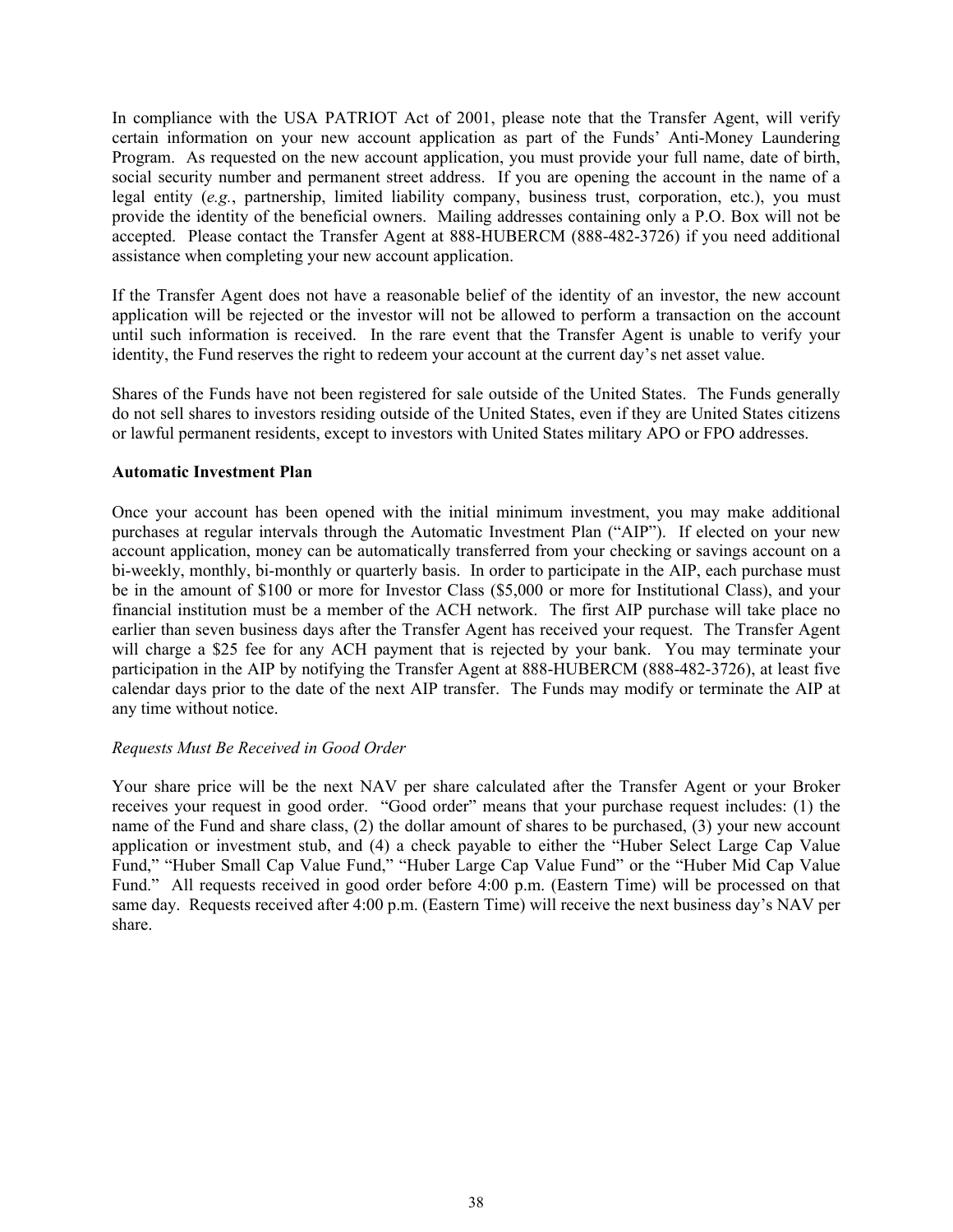# **Methods of Buying**

| $\overline{Through} a$<br><b>Broker</b> | The Funds may be offered through Brokers (e.g., broker-dealer or other financial)<br>intermediary). The Funds may also be offered directly through the distributor. An<br>order placed with a Broker is treated as if it was placed directly with the Funds, and<br>will be executed at the next share price calculated by the Funds after receipt by a<br>Broker. Your Broker will hold your shares in a pooled account in the Broker's name.<br>The Funds may pay the Broker to maintain your individual ownership information, for<br>maintaining other required records, and for providing other shareholder services. The<br>Broker who offers shares may require payment of fees from their individual clients. If<br>you invest through a Broker, the policies and fees may be different than those<br>described in this Prospectus. For example, the Broker may charge transaction fees or<br>set different minimum investments. The Broker is responsible for processing your<br>order correctly and promptly, keeping you advised of the status of your account,<br>confirming your transactions and ensuring that you receive copies of the Prospectus.                                                                                                                                                                                                                                                                                                                                                                        |
|-----------------------------------------|-------------------------------------------------------------------------------------------------------------------------------------------------------------------------------------------------------------------------------------------------------------------------------------------------------------------------------------------------------------------------------------------------------------------------------------------------------------------------------------------------------------------------------------------------------------------------------------------------------------------------------------------------------------------------------------------------------------------------------------------------------------------------------------------------------------------------------------------------------------------------------------------------------------------------------------------------------------------------------------------------------------------------------------------------------------------------------------------------------------------------------------------------------------------------------------------------------------------------------------------------------------------------------------------------------------------------------------------------------------------------------------------------------------------------------------------------------------------------------------------------------------------------------------------|
|                                         | Please contact your Broker to see if they are an approved Broker of the Funds and for<br>additional information.                                                                                                                                                                                                                                                                                                                                                                                                                                                                                                                                                                                                                                                                                                                                                                                                                                                                                                                                                                                                                                                                                                                                                                                                                                                                                                                                                                                                                          |
|                                         |                                                                                                                                                                                                                                                                                                                                                                                                                                                                                                                                                                                                                                                                                                                                                                                                                                                                                                                                                                                                                                                                                                                                                                                                                                                                                                                                                                                                                                                                                                                                           |
| By mail                                 | All purchases by check must be in U.S. dollars drawn on a domestic financial<br>institution. The Funds will not accept payment in cash or money orders. To prevent<br>check fraud, the Funds will not accept third party checks, Treasury checks, credit card<br>checks, traveler's checks or starter checks for the purchase of shares. The Funds are<br>unable to accept post-dated checks or any conditional order or payment.<br>To buy shares of a Fund, complete a new account application and send it together<br>with your check for the amount you wish to invest in a Fund to the address below.<br>Checks should be made payable to the specific Huber Fund in which you are<br>investing. To make additional investments once you have opened your account, write<br>your account number on the check and send it together with the remittance form from<br>your most recent confirmation statement received from the Transfer Agent. If your<br>check is returned for any reason, your purchase will be canceled and a \$25 fee will be<br>assessed against your account by the Transfer Agent. You may also be responsible<br>for any loss sustained by the Funds for any payment that is returned.<br>Regular Mail<br>Huber Funds<br>[Name of Huber Fund]<br>c/o U.S. Bank Global Fund Services<br>P.O. Box 701<br>Milwaukee, Wisconsin 53201-0701<br>Overnight Delivery<br>Huber Funds<br>[Name of Huber Fund]<br>c/o U.S. Bank Global Fund Services<br>615 E. Michigan Street, Third Floor<br>Milwaukee, Wisconsin 53202 |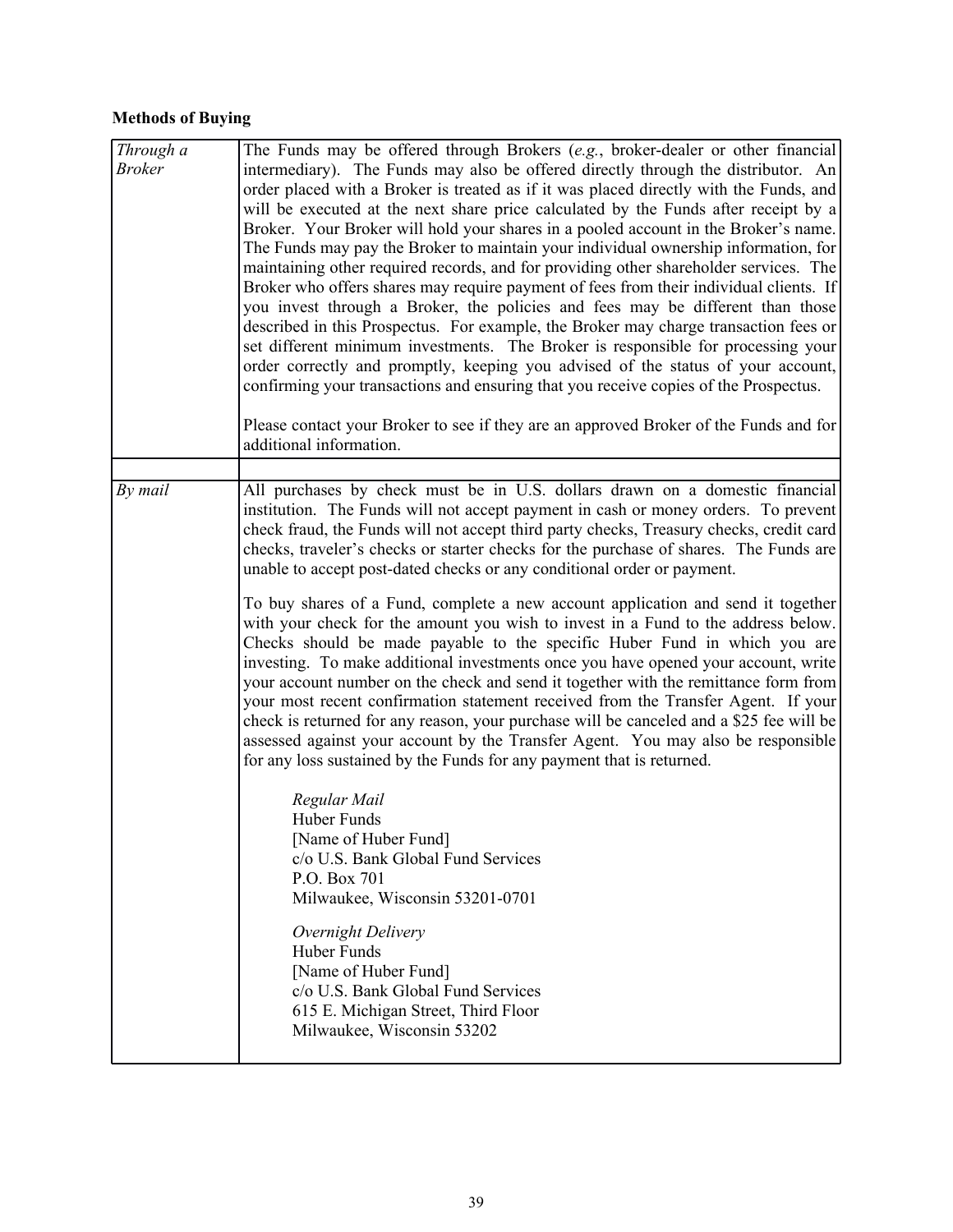|              | NOTE: The Funds do not consider the U.S. Postal Service or other independent<br>delivery services to be their agents. Therefore, deposit in the mail or with such<br>services, or receipt at the Transfer Agent's post office box, of purchase orders or<br>redemption requests does not constitute receipt by the Transfer Agent. Receipt<br>of purchase orders or redemption requests is based on when the order is received<br>at the Transfer Agent's offices.                                                                                                                                                                                                                                                                                                                                                                              |
|--------------|-------------------------------------------------------------------------------------------------------------------------------------------------------------------------------------------------------------------------------------------------------------------------------------------------------------------------------------------------------------------------------------------------------------------------------------------------------------------------------------------------------------------------------------------------------------------------------------------------------------------------------------------------------------------------------------------------------------------------------------------------------------------------------------------------------------------------------------------------|
| By telephone | If you accepted telephone options on your account application, you may make<br>additional investments by telephone. If you have given authorization for telephone<br>transactions and your account has been open for at least seven business days, call the<br>Transfer Agent toll-free at 888-HUBERCM (888-482-3726) and you will be allowed<br>to move money in amounts of \$100 or more for Investor Class and \$5,000 or more for<br>Institutional Class, from your bank account to your Fund account upon request. Only<br>bank accounts held at U.S. institutions that are ACH members may be used for<br>telephone transactions. If your order is placed before 4:00 p.m., Eastern Time, shares<br>will be purchased in your account at the NAV determined on that day. For security<br>reasons, requests by telephone will be recorded. |
| By wire      | To open an account by wire, a completed new account application is required before<br>your wire can be accepted. You may mail or overnight deliver your new account<br>application to the Transfer Agent. Upon receipt of your completed new account<br>application, an account will be established for you. The account number assigned<br>will be required as part of the instruction that should be provided to your bank to send<br>the wire payment. Your bank must include the name of the Fund you are purchasing,<br>the account number, and your name so that monies can be correctly applied. Your<br>bank should transmit funds by wire to:                                                                                                                                                                                          |
|              | U.S. Bank National Association<br>777 East Wisconsin Avenue<br>Milwaukee, Wisconsin 53202<br>ABA#: 075000022<br>Credit: U.S. Bancorp Fund Services, LLC<br>Account #: 112-952-137<br>Further Credit: (name of the Huber Fund)<br>(your name or the title on the account)<br>(your account #)                                                                                                                                                                                                                                                                                                                                                                                                                                                                                                                                                    |
|              | Before sending your wire, please contact the Transfer Agent at 888-HUBERCM<br>(888-482-3726) to advise them of your intent to wire funds. This will ensure prompt<br>and accurate credit upon receipt of your wire.                                                                                                                                                                                                                                                                                                                                                                                                                                                                                                                                                                                                                             |
|              | Wired funds must be received prior to $4:00 \text{ p.m.}$ , Eastern Time to be eligible for same<br>The Funds and U.S. Bank N.A. are not responsible for the<br>day pricing.<br>consequences of delays resulting from the banking or Federal Reserve wire<br>system, or from incomplete wiring instructions.                                                                                                                                                                                                                                                                                                                                                                                                                                                                                                                                    |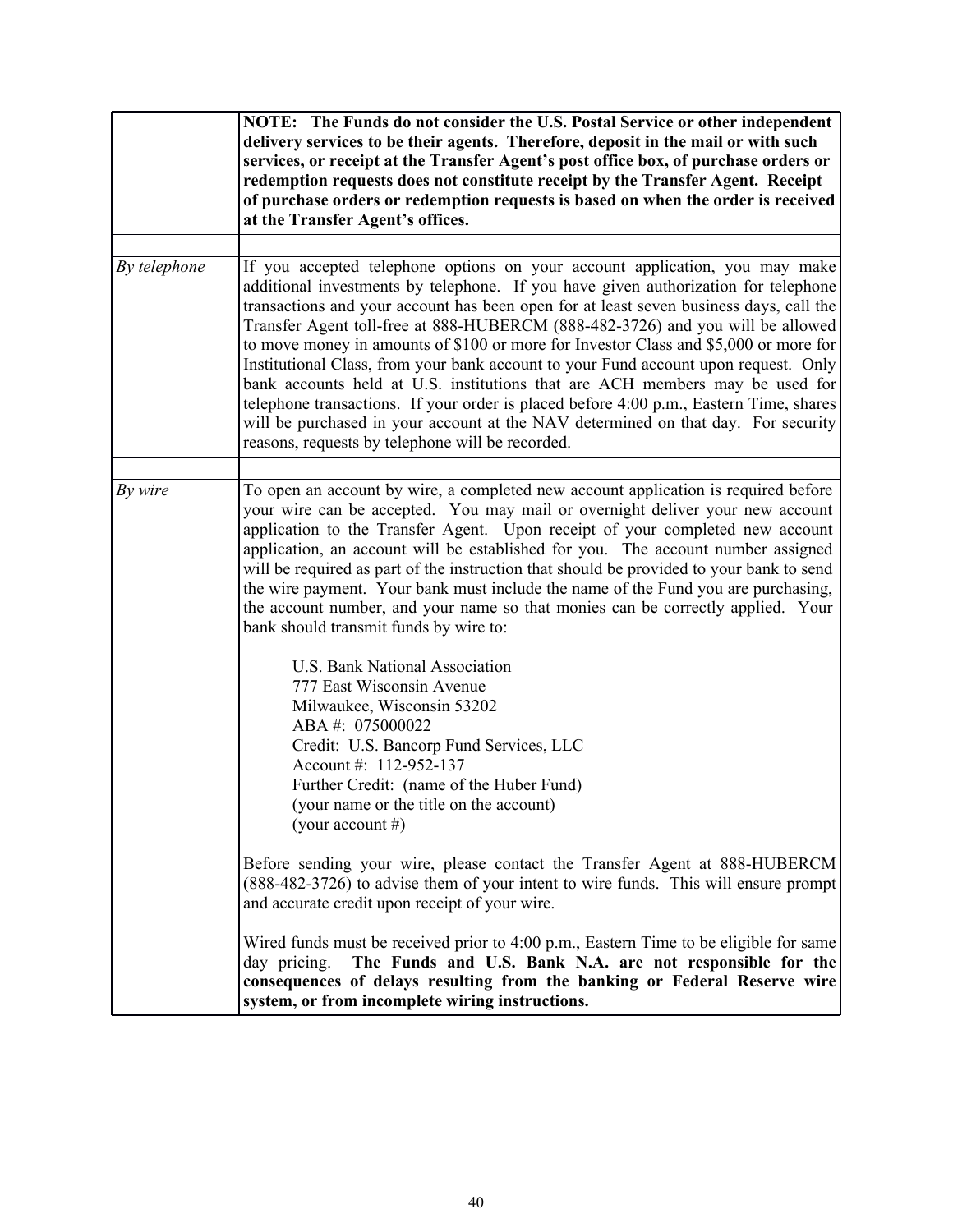# **Selling (Redeeming) Fund Shares**

| Through a<br><b>Broker</b> | If you purchased your shares through a Broker, your redemption order must be placed<br>through the same Broker. The Broker must receive and transmit your redemption |
|----------------------------|----------------------------------------------------------------------------------------------------------------------------------------------------------------------|
|                            | order to the Transfer Agent prior to 4:00 p.m. (Eastern Time) for the redemption to be                                                                               |
|                            | processed at the current day's NAV per share. Orders received after 4:00 p.m.                                                                                        |
|                            | (Eastern Time) will receive the next business day's NAV per share. Please keep in                                                                                    |
|                            | mind that your Broker may charge additional fees for its services.                                                                                                   |
|                            |                                                                                                                                                                      |
| By mail                    | You may redeem shares directly from a Fund by mail. Send your written redemption                                                                                     |
|                            | request to the Transfer Agent at the address below. Your request should be in good                                                                                   |
|                            | order and contain the Fund's name, the name(s) on the account, your account number                                                                                   |
|                            | and the dollar amount or the number of shares to be redeemed. Be sure to have all                                                                                    |
|                            | shareholders sign the letter. Additional documents are required for certain types of                                                                                 |
|                            | shareholders, such as corporations, partnerships, executors, trustees, administrators, or                                                                            |
|                            | guardians (i.e., corporate resolutions, or trust documents indicating proper<br>authorization).                                                                      |
|                            |                                                                                                                                                                      |
|                            | Regular Mail                                                                                                                                                         |
|                            | Huber Funds                                                                                                                                                          |
|                            | [Name of Huber Fund]                                                                                                                                                 |
|                            | c/o U.S. Bank Global Fund Services                                                                                                                                   |
|                            | P.O. Box 701                                                                                                                                                         |
|                            | Milwaukee, Wisconsin 53201-0701                                                                                                                                      |
|                            | Overnight Delivery                                                                                                                                                   |
|                            | Huber Funds                                                                                                                                                          |
|                            | [Name of Huber Fund]                                                                                                                                                 |
|                            | c/o U.S. Bank Global Fund Services                                                                                                                                   |
|                            | 615 E. Michigan Street, Third Floor                                                                                                                                  |
|                            | Milwaukee, Wisconsin 53202                                                                                                                                           |
|                            | NOTE: The Funds do not consider the U.S. Postal Service or other independent<br>delivery services to be their agents. Therefore, deposit in the mail or with such    |
|                            | services, or receipt at the Transfer Agent's post office box, of purchase orders or                                                                                  |
|                            | redemption requests does not constitute receipt by the Transfer Agent. Receipt                                                                                       |
|                            | of purchase orders or redemption requests is based on when the order is received                                                                                     |
|                            | at the Transfer Agent's offices.                                                                                                                                     |
|                            |                                                                                                                                                                      |
|                            | A signature guarantee, from either a Medallion program member or non-Medallion                                                                                       |
|                            | program member, must be included if any of the following situations apply:                                                                                           |
|                            | You wish to redeem more than \$100,000 worth of shares;<br>٠                                                                                                         |
|                            | When redemption proceeds are payable or sent to any person, address or bank<br>account not on record;                                                                |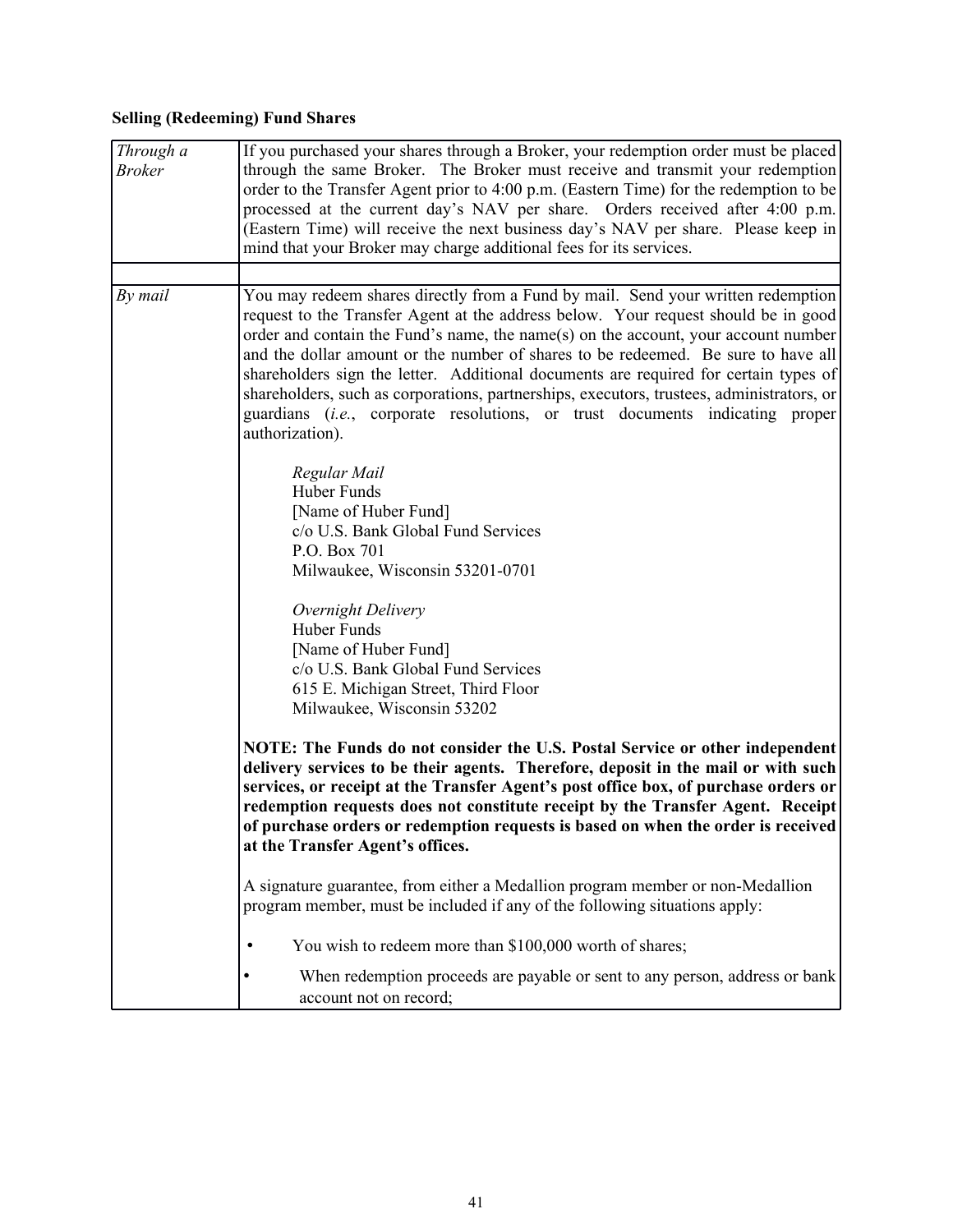|              | When a redemption is received by the Transfer Agent and the account address<br>$\bullet$                                                                                                                                                                                                                                                                                                                                                                                                                                                                                                                                                                                                                                                              |
|--------------|-------------------------------------------------------------------------------------------------------------------------------------------------------------------------------------------------------------------------------------------------------------------------------------------------------------------------------------------------------------------------------------------------------------------------------------------------------------------------------------------------------------------------------------------------------------------------------------------------------------------------------------------------------------------------------------------------------------------------------------------------------|
|              | has changed within the last 15 calendar days; and/or                                                                                                                                                                                                                                                                                                                                                                                                                                                                                                                                                                                                                                                                                                  |
|              | When ownership is being changed on your account.                                                                                                                                                                                                                                                                                                                                                                                                                                                                                                                                                                                                                                                                                                      |
|              | Non-financial transactions, including establishing or modifying certain services on an<br>account, may require a signature guarantee, signature verification from a Signature<br>Validation Program member, or other acceptable form of authentication from a<br>financial institution source.                                                                                                                                                                                                                                                                                                                                                                                                                                                        |
|              | The Funds and/or the Transfer Agent may require a signature guarantee or other<br>acceptable signature authentication in other instances based on the circumstances<br>relative to the particular situation.                                                                                                                                                                                                                                                                                                                                                                                                                                                                                                                                          |
|              | If applicable, shareholders redeeming their shares by mail should submit written<br>instructions with a guarantee of their signature(s) by an eligible institution acceptable<br>to the Transfer Agent, such as a domestic bank or trust company, broker, dealer,<br>clearing agency or savings association, as well as from participants in a medallion<br>program recognized by the Securities Transfer Association. The three recognized<br>medallion programs are Securities Transfer Agents Medallion Program, Stock<br>Exchanges Medallion Program and New York Stock Exchange, Inc. Medallion<br>Signature Program. A notary public cannot provide a signature guarantee.                                                                      |
|              |                                                                                                                                                                                                                                                                                                                                                                                                                                                                                                                                                                                                                                                                                                                                                       |
| By telephone | To redeem shares by telephone, call the Funds at 888-HUBERCM (888-482-3726)<br>and specify the amount of money you wish to redeem up to \$100,000. You may have<br>a check sent to the address of record, or, if previously established on your account,<br>you may have proceeds sent by wire or electronic funds transfer through the ACH<br>network directly to your bank account. Wires are subject to a \$15 fee paid by the<br>investor and your bank may charge a fee to receive wired funds. You do not incur<br>any charge when proceeds are sent via the ACH network; however, credit may not be<br>available in your bank account for two to three days. If you have a retirement<br>account, you may not redeem your shares by telephone. |
|              | If you are authorized to perform telephone transactions (either through your new<br>account application or by subsequent arrangement in writing with the Funds) you may<br>redeem shares in the amount of \$100,000 or less, by instructing the Funds by phone at<br>888-HUBERCM (888-482-3726).<br>A signature guarantee or acceptable signature<br>verification may be required of all shareholders in order to qualify for or to change<br>telephone redemption privileges.                                                                                                                                                                                                                                                                        |
|              | You may encounter higher than usual call wait times during periods of high market<br>activity. Please allow sufficient time to ensure that you will be able to complete your<br>telephone transaction prior to market close. If you are unable to contact the Funds by<br>telephone, you may mail your redemption request in writing to the address noted<br>above.                                                                                                                                                                                                                                                                                                                                                                                   |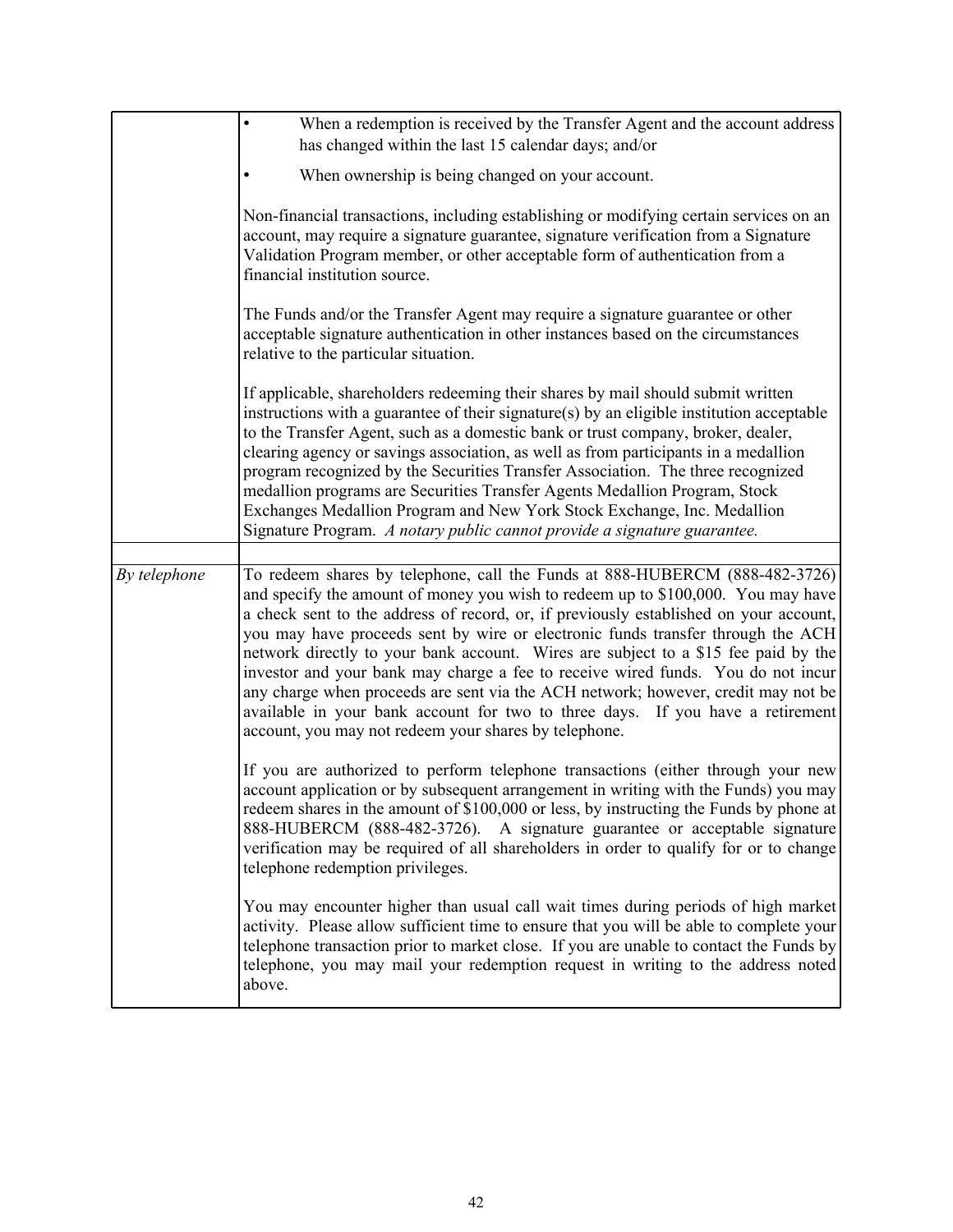| Note: Neither the Funds nor their service providers will be liable for any loss or<br>expense in acting upon instructions that are reasonably believed to be genuine. To<br>confirm that all telephone instructions are genuine, the Funds will use reasonable<br>procedures, such as requesting: |
|---------------------------------------------------------------------------------------------------------------------------------------------------------------------------------------------------------------------------------------------------------------------------------------------------|
| That you correctly state the Fund account number;<br>The name in which your account is registered;<br>The social security or tax identification number under which the account is<br>registered; and<br>The address of the account holder, as stated in the account application.                  |

# **Exchange Privilege**

As a shareholder, you have the privilege of exchanging shares of one Huber Fund for shares of another Huber Fund in the Trust. However, you should note the following:

- You may only exchange between accounts that are registered with the same name, address, and taxpayer identification number;
- You may generally only exchange shares of the same class;
- You may exchange between different classes if investment minimums are met;
- Before exchanging into a Fund, read about the Fund in this Prospectus;
- Exchanges between Funds are considered a sale and purchase of Fund shares for tax purposes and may be taxed as short-term or long-term capital gain or loss depending on the period shares are held;
- Each Fund reserves the right to refuse exchange purchases by any person or group if, in the Adviser's judgment, the Fund would be unable to invest the money effectively in accordance with its investment objective and policies, or would otherwise potentially be adversely affected;
- The minimum exchange amount between the Funds is \$100 for Investor Class and \$5,000 for Institutional Class; and
- Redemption fees will not be assessed when an exchange occurs between the Funds.

You may make exchanges of your shares between the Funds by telephone, in writing or through your Broker. Telephone requests to exchange shares can be made for a \$5.00 exchange fee. Note that only four exchanges are permitted per calendar year.

# **Systematic Withdrawal Plan**

You may request that a predetermined dollar amount be sent to you each month or quarter. Your account must have a value of at least \$2,500 for Investor Class and \$500,000 for Institutional Class for you to be eligible to participate in the Systematic Withdrawal Plan (the "SWP"). The minimum withdrawal amount for the Investor Class is \$250 and the minimum withdrawal amount for the Institutional Class is \$1,000. If you elect this method of redemption, the Funds will send a check to your address of record, or will send the payment via electronic funds transfer through the ACH network, directly to your bank account. You may request an application for the SWP by calling the Transfer Agent toll-free at 888-HUBERCM (888-482-3726). The Funds may modify or terminate the SWP at any time. You may terminate your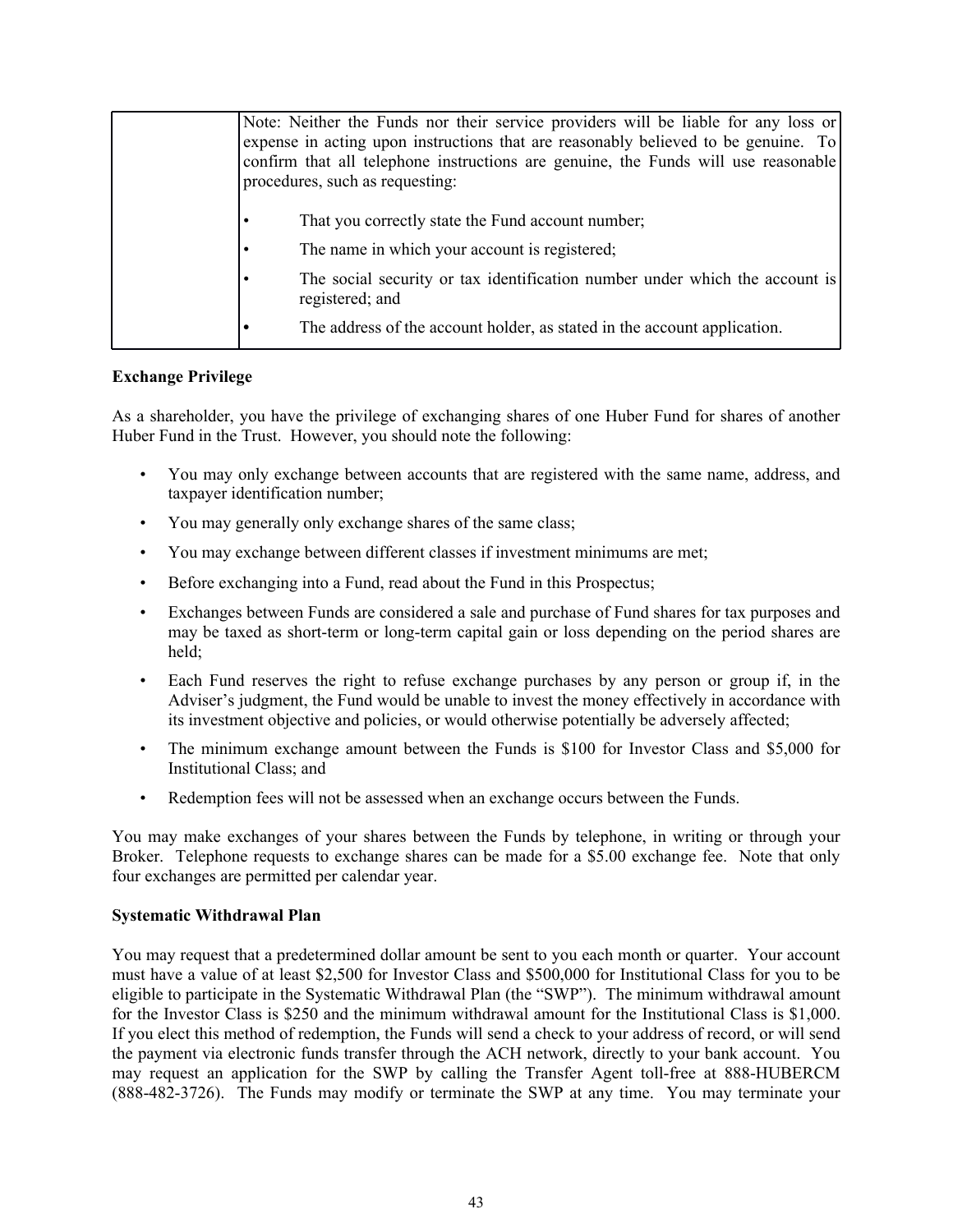participation in the SWP by writing or calling the Transfer Agent five days prior to the effective date of the next withdrawal. Redemption fees do not apply to transactions through the SWP.

# **Payment of Redemption Proceeds**

As discussed above, you may receive proceeds of your sale in a check, ACH, or federal wire transfer. You may redeem the Funds' shares at a price equal to the NAV per share next determined after the Transfer Agent receives your redemption request in good order. Your redemption request cannot be processed on days the NYSE is closed. The Funds typically expect that they will take one to three days following the receipt of your redemption request to pay out redemption proceeds. However, while not expected, payment of redemption proceeds may take up to seven days if sending proceeds earlier could adversely affect the Funds.

All requests received in good order by the Fund before the close of the regular trading session of the NYSE (generally 4:00 p.m., Eastern Time) will usually be sent to the bank you indicate or mailed on the following day to the address of record.

The Funds typically expect that a Fund will utilize cash or cash equivalents to meet redemption requests. The Funds may also use the proceeds from the sale of portfolio securities to meet redemption requests if consistent with the management of the Fund. These redemption methods will be used regularly and may also be used in unusual market conditions.

The Funds reserve the right to redeem in-kind as described under "Redemptions In-Kind" below. Redemptions in-kind are typically used to meet redemption requests that represent a large percentage of a Fund's net assets in order to minimize the effect of large redemptions on the Fund and its remaining shareholders. Redemptions in-kind are typically only used when it would be in the best interest of shareholders to do so, or when a redemption represents a large proportion of total Fund assets.

If you purchase shares using a check or electronic funds transfer through the ACH network and soon after request a redemption, the Funds will honor the redemption request, but will not mail the proceeds until your payment has cleared (usually within 12 calendar days). Furthermore, there are certain times when you may be unable to sell the Fund shares or receive proceeds. Shareholders can avoid this delay by utilizing the wire purchase option.

Specifically, the Funds may suspend the right to redeem shares or postpone the date of payment upon redemption for more than three business days (1) for any period during which the NYSE is closed (other than customary weekend or holiday closings) or trading on the NYSE is restricted; (2) for any period during which an emergency exists as a result of which disposal by a Fund of securities owned by it is not reasonably practicable or it is not reasonably practicable for the Fund fairly to determine the value of its net assets; or (3) for such other periods as the Securities and Exchange Commission ("SEC") may permit for the protection of a Fund's shareholders.

# **Other Redemption Information**

Shareholders who have an IRA or other retirement plan must indicate on their written redemption request whether or not to withhold federal income tax. Redemption requests failing to indicate an election not to have tax withheld will generally be subject to a 10% withholding tax.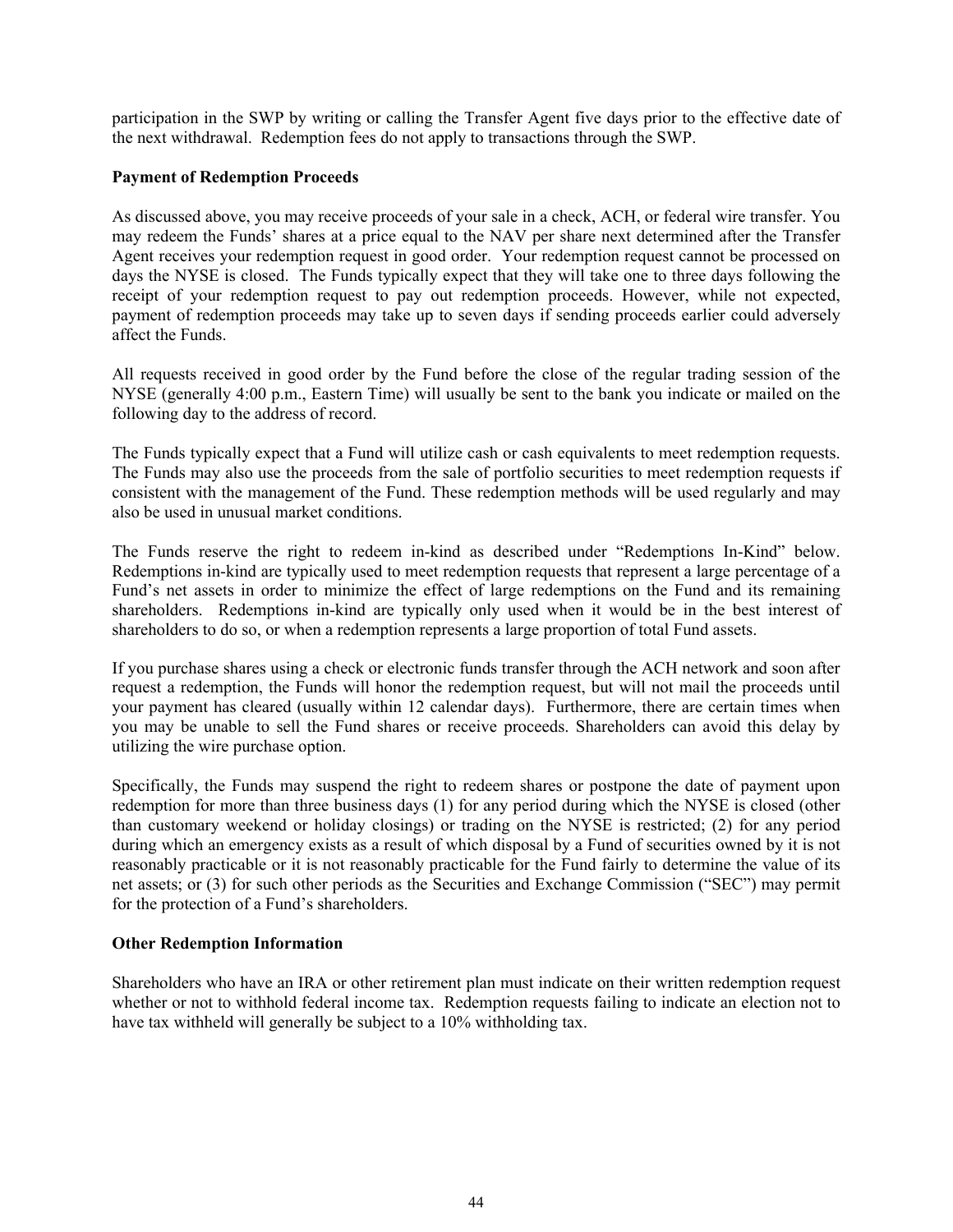#### <span id="page-46-0"></span>**Redemptions In-Kind**

The Funds generally pay redemption proceeds in cash. However, under unusual conditions that make the payment of cash unwise (and for the protection of the Funds' remaining shareholders) the Funds might pay all or part of a shareholder's redemption proceeds in liquid securities with a market value equal to the redemption price (redemption-in-kind). A redemption, whether in cash or in-kind, is a taxable event to you.

Specifically, if the amount you are redeeming is in excess of the lesser of \$250,000 or 1% of a Fund's net assets, the Fund has the right to redeem your shares by giving you the amount that exceeds \$250,000 or 1% of the Fund's net assets in securities instead of cash. If a Fund pays your redemption proceeds by a distribution of securities, you could incur brokerage or other charges in converting the securities to cash, and will bear any market risks associated with such securities until they are converted into cash. See the SAI for further information about the terms of these redemptions.

# **TOOLS TO COMBAT FREQUENT TRANSACTIONS**

The Board has adopted policies and procedures with respect to frequent purchases and redemptions of Fund shares by Fund shareholders. The Funds discourage excessive, short-term trading and other abusive trading practices that may disrupt portfolio management strategies and harm the Funds' performances. The Funds may decide to restrict purchase and sale activity in their shares based on various factors, including whether frequent purchase and sale activity will disrupt portfolio management strategies and adversely affect a Fund's performance or whether the shareholder has conducted four round trip transactions within a 12-month period. The Funds take steps to reduce the frequency and effect of these activities in the Funds. These steps include imposing a redemption fee, monitoring trading practices, rejecting exchanges between the Funds that seem to be excessive and using fair value pricing. Although these efforts (which are described in more detail below) are designed to discourage abusive trading practices, these tools cannot eliminate the possibility that such activity may occur. Further, while the Funds make efforts to identify and restrict frequent trading, the Funds receive purchase and sale orders through financial intermediaries and cannot always know or detect frequent trading that may be facilitated by the use of intermediaries or the use of group or omnibus accounts by those intermediaries. The Funds seek to exercise their judgment in implementing these tools to the best of their abilities in a manner that the Funds believe is consistent with shareholder interests.

#### *Redemption Fees*

The Funds charge a 1.00% redemption fee on the redemption of Fund shares held for 60 days or less. This fee (which is paid into the applicable Fund) is imposed in order to help offset the transaction costs and administrative expenses associated with the activities of short-term "market timers" that engage in the frequent purchase and sale of Fund shares. The "first in, first out" (FIFO) method is used to determine the holding period; this means that if you bought shares on different days, the shares purchased first will be redeemed first for the purpose of determining whether the redemption fee applies. The redemption fee is deducted from your proceeds and is retained by each Fund for the benefit of its long-term shareholders. Redemption fees will not apply to shares acquired through the reinvestment of dividends or through shares associated with any of the Funds' systematic programs. Exchange transactions between the Funds are exempt from redemption fees. Although the Funds have the goal of applying this redemption fee to most such redemptions, the redemption fee may not apply in certain circumstances where it is not currently practicable for the Funds to impose the fee, such as redemptions of shares held in certain omnibus accounts or retirement plans.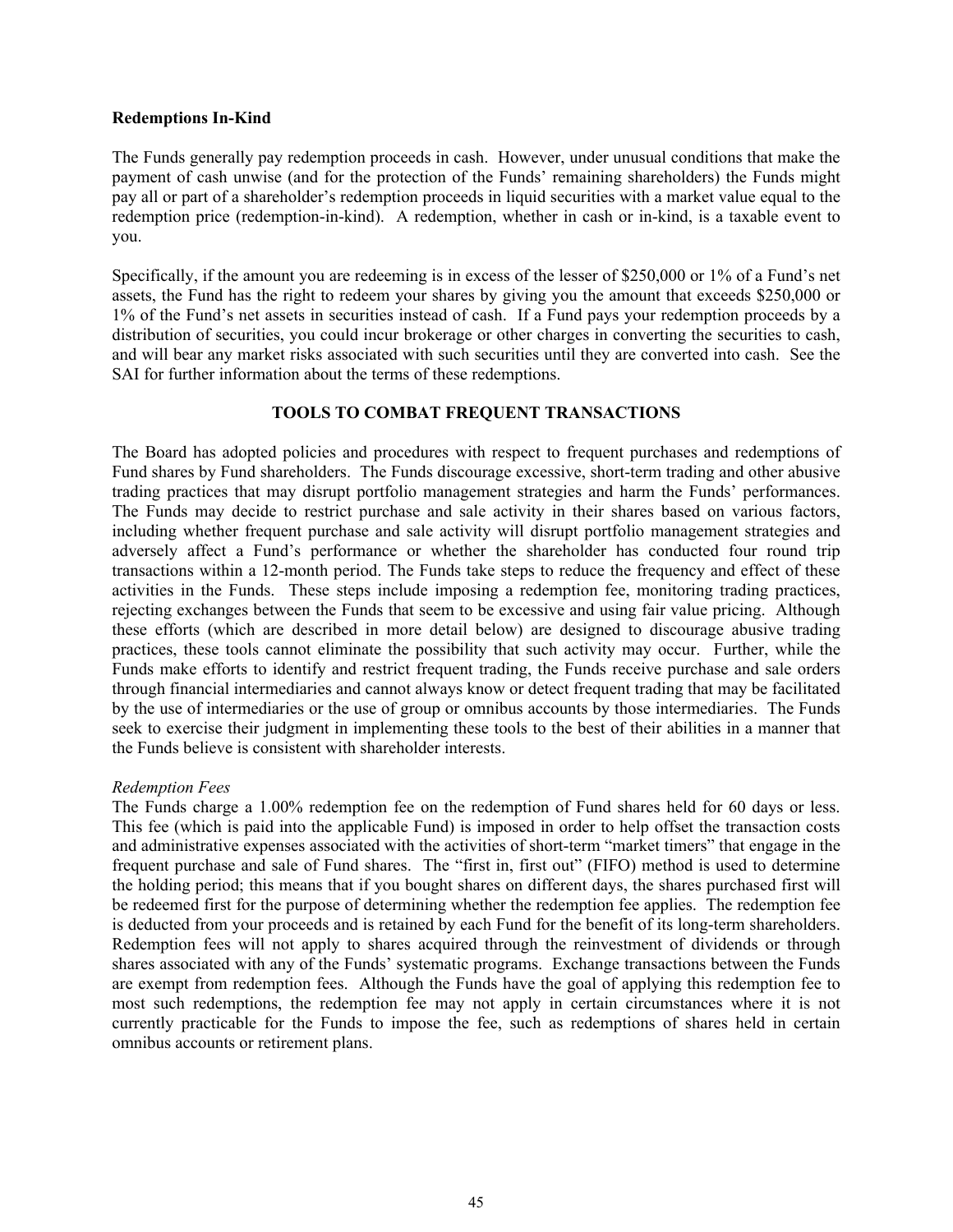The Funds' redemption fee will not apply to broker wrap-fee program accounts. Additionally, the Funds' redemption fee will not apply to the following types of transactions:

- premature distributions from retirement accounts due to the disability or health of the shareholder;
- minimum required distributions from retirement accounts;
- redemptions resulting in the settlement of an estate due to the death of the shareholder;
- shares acquired through reinvestment of distributions (dividends and capital gains); and
- redemptions initiated through the systematic withdrawal plan.

#### *Monitoring Trading Practices*

The Funds monitor selected trades in an effort to detect excessive short-term trading activities. If, as a result of this monitoring, a Fund believes that a shareholder has engaged in excessive short-term trading, it may, in its discretion, ask the shareholder to stop such activities or refuse to process purchases in the shareholder's accounts. In making such judgments, the Funds seek to act in a manner that they believe is consistent with the best interests of shareholders. Due to the complexity and subjectivity involved in identifying abusive trading activity and the volume of shareholder transactions the Funds handle, there can be no assurance that the Funds' efforts will identify all trades or trading practices that may be considered abusive. In addition, the Funds' ability to monitor trades that are placed by individual shareholders within group or omnibus accounts maintained by financial intermediaries is severely limited because the Funds do not have simultaneous access to the underlying shareholder account information.

In compliance with Rule 22c-2 of the Investment Company Act of 1940, as amended, Quasar Distributors, LLC, the Funds' distributor, on behalf of the Funds, has entered into written agreements with each of the Funds' financial intermediaries, under which the intermediary must, upon request, provide the Funds with certain shareholder and identity trading information so that the Funds can enforce their short-term trading policies. Information received from financial intermediaries on omnibus accounts will not be used for any other purpose except for compliance with SEC rules.

#### *Fair Value Pricing*

Each Fund employs fair value pricing selectively to ensure greater accuracy in its daily NAV and to prevent dilution by frequent traders or market timers who seek to take advantage of temporary market anomalies. The Board has developed procedures which utilize fair value pricing when reliable market quotations are not readily available or the Funds' pricing service does not provide a valuation (or provides a valuation that in the judgment of the Adviser does not represent the security's fair value), or when, in the judgment of the Adviser, events have rendered the market value unreliable. Valuing securities at fair value involves reliance on judgment. Fair value determinations are made in good faith in accordance with procedures adopted by the Board and are reviewed by the Board. There can be no assurance that a Fund will obtain the fair value assigned to a security if it were to sell the security at approximately the time at which the Fund determines its NAV per share.

More detailed information regarding fair value pricing can be found under the heading titled, "Shareholder Information – Share Price."

# *General Policies*

Some of the following policies are mentioned above. In general, the Funds reserve the right to:

Refuse, change, discontinue, or temporarily suspend account services, including purchase, or telephone redemption privileges, for any reason;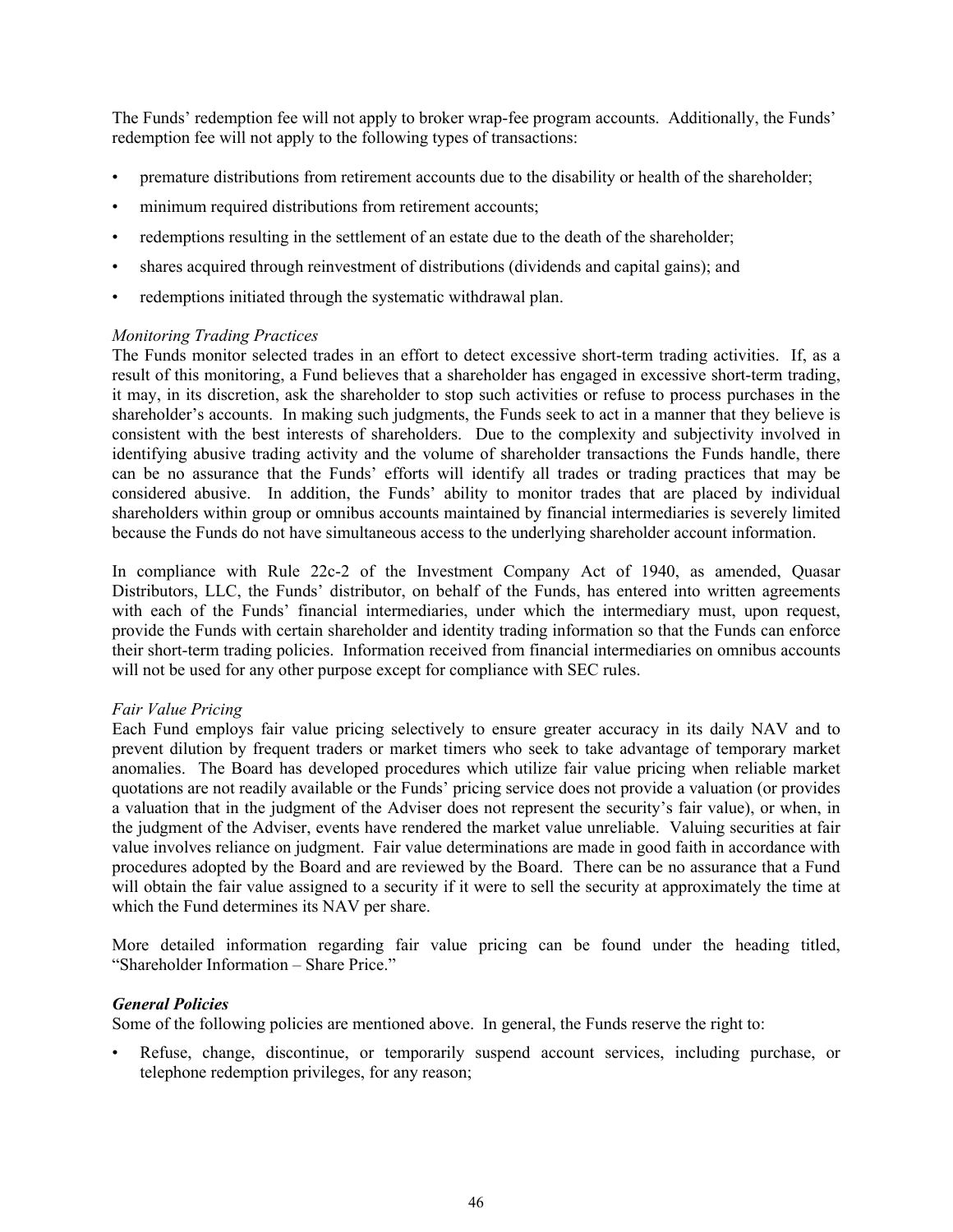- Reject any purchase request for any reason. Generally, the Funds do this if the purchase is disruptive to the efficient management of the Funds (due to the timing of the investment or an investor's history of excessive trading);
- Redeem all shares in your account if your balance falls below a Fund's minimum initial investment requirement due to redemption activity. If, within 30 days of the Fund's written request, you have not increased your account balance, you may be required to redeem your shares. The Funds will not require you to redeem shares if the value of your account drops below the investment minimum due to fluctuations of NAV;
- Delay paying redemption proceeds for up to seven calendar days after receiving a request, if an earlier payment could adversely affect the Funds; and
- Reject any purchase or redemption request that does not contain all required documentation.

If you accept telephone options on the new account application or in a letter to the Funds, you may be responsible for any fraudulent telephone orders as long as the Funds have taken reasonable precautions to verify your identity. If an account has more than one owner or authorized person, the Funds will accept telephone instructions from any one owner or authorized person. In addition, once you place a telephone transaction request, it cannot be canceled or modified after the close of regular trading on the NYSE (generally, 4:00 p.m., Eastern Time).

Telephone trades must be received by or prior to market close. During periods of high market activity, shareholders may encounter higher than usual call wait times. Please allow sufficient time to ensure that you will be able to complete your telephone transaction prior to market close. If you are unable to contact the Funds by telephone, you may also mail your request to the Funds at the address listed under "Methods of Buying."

Your Broker or other financial intermediary may establish policies that differ from those of the Funds. For example, the organization may charge transaction fees, set higher minimum investments, or impose certain limitations on buying or selling shares in addition to those identified in this Prospectus. Contact your Broker or other financial intermediary for details.

**Lost Shareholders, Inactive Accounts and Unclaimed Property**. It is important that the Funds maintain a correct address for each shareholder. An incorrect address may cause a shareholder's account statements and other mailings to be returned to the Funds. Based upon statutory requirements for returned mail, the Funds will attempt to locate the shareholder or rightful owner of the account. If the Funds are unable to locate the shareholder, then it will determine whether the shareholder's account can legally be considered abandoned. Your mutual fund account may be transferred to the state government of your state of residence if no activity occurs within your account during the "inactivity period" specified in your state's abandoned property laws. The Funds are legally obligated to escheat (or transfer) abandoned property to the appropriate state's unclaimed property administrator in accordance with statutory requirements. The shareholder's last known address of record determines which state has jurisdiction. Please proactively contact the Transfer Agent toll-free at 1-888-482-3726 at least annually to ensure your account remains in active status.

If you are a resident of the state of Texas, you may designate a representative to receive notifications that, due to inactivity, your mutual fund account assets may be delivered to the Texas Comptroller. Please contact the Transfer Agent if you wish to complete a Texas Designation of Representative form.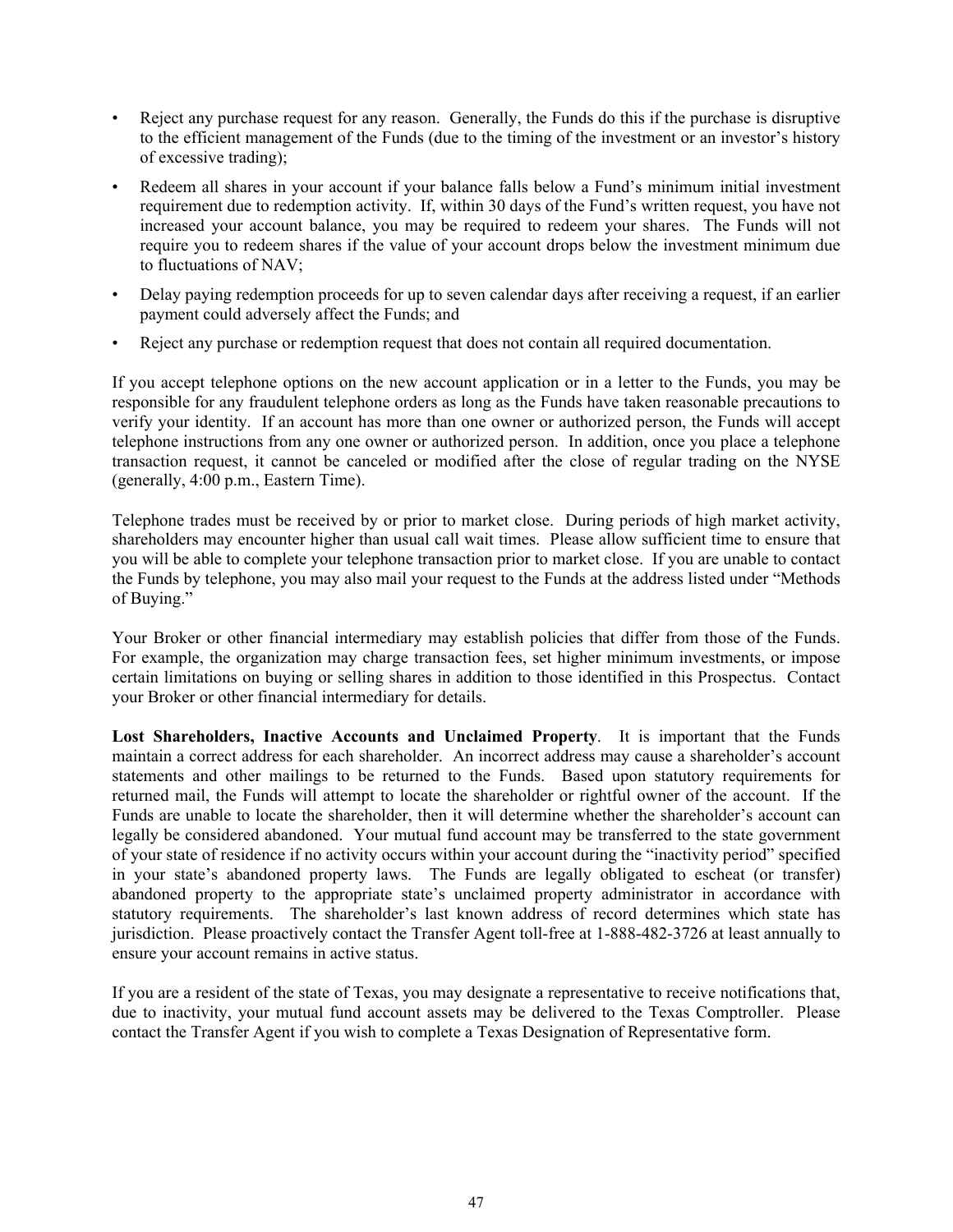# <span id="page-49-0"></span>**Householding**

In an effort to decrease costs, the Funds intend to reduce the number of duplicate prospectuses, proxy statements and other similar documents you receive by sending only one copy of each to those addresses shared by two or more accounts and to shareholders the Transfer Agent reasonably believes are from the same family or household. Once implemented, if you would like to discontinue householding for your accounts, please call toll-free at 888-HUBERCM (888-482-3726) to request individual copies of these documents. Once the Transfer Agent receives notice to stop householding, the Transfer Agent will begin sending individual copies thirty days after receiving your request. This policy does not apply to account statements.

# **DISTRIBUTION OF FUND SHARES**

# **Distribution and Service (Rule 12b-1) Plan**

The Trust has adopted a plan pursuant to Rule 12b-1 that allows the Funds to reimburse distribution and service fees attributable to the sale, distribution and servicing of their shares. The "reimbursement plan" provides for the payment of a distribution and service fee at the annual rate of up to 0.25% of average daily net assets of each share class of each Fund for actual expenses incurred. Because these fees are paid out of each Fund's assets, over time these fees will increase the cost of your investment and may cost you more than paying other types of sales charges. With respect to each Fund's Institutional Class shares, the Board has approved a 0.00% Rule 12b-1 fee accrual payable by the Funds through at least February 28, 2023. Any increase to the accrual rate must first be approved by the Board.

# **Shareholder Servicing Plan**

The Funds have a shareholder servicing plan. The Funds pay the Adviser, who in turn may pay authorized agents, up to 0.15% of the average daily net assets of each share class of each Fund attributable to their shareholders except with regard to the Mid Cap Value Fund's Institutional Class for which the shareholder servicing plan fee is up to 0.10%. The authorized agents may provide a variety of services, such as: (1) aggregating and processing purchase and redemption requests and transmitting such orders to the Transfer Agent; (2) providing shareholders with a service that invests the assets of their accounts in shares pursuant to specific or pre-authorized instructions; (3) processing dividend and distribution payments from the Funds on behalf of shareholders; (4) providing information periodically to shareholders showing their positions; (5) arranging for bank wires; (6) responding to shareholder inquiries concerning their investment; (7) providing sub-accounting with respect to shares beneficially owned by shareholders or the information necessary for sub-accounting; (8) if required by law, forwarding shareholder communications (such as proxies, shareholder reports, annual and semi-annual financial statements and dividend, distribution and tax notices); and (9) providing similar services as may reasonably be requested.

With respect to the Select Large Cap Value Fund, Small Cap Value Fund and Large Cap Value Fund's Institutional Class shares, the Board has approved a 0.00% shareholder servicing plan fee accrual payable by the Funds through at least February 28, 2023. Any increase to the accrual rate must first be approved by the Board.

While this plan is in effect, the Adviser reports in writing at least quarterly to the Funds' Board, and the Board reviews the amounts expended under the plan and the purposes for which such expenditures were made. For purposes of this plan, the Adviser may itself be an authorized agent and thus may be able to be reimbursed and compensated for eligible services performed pursuant to the plan.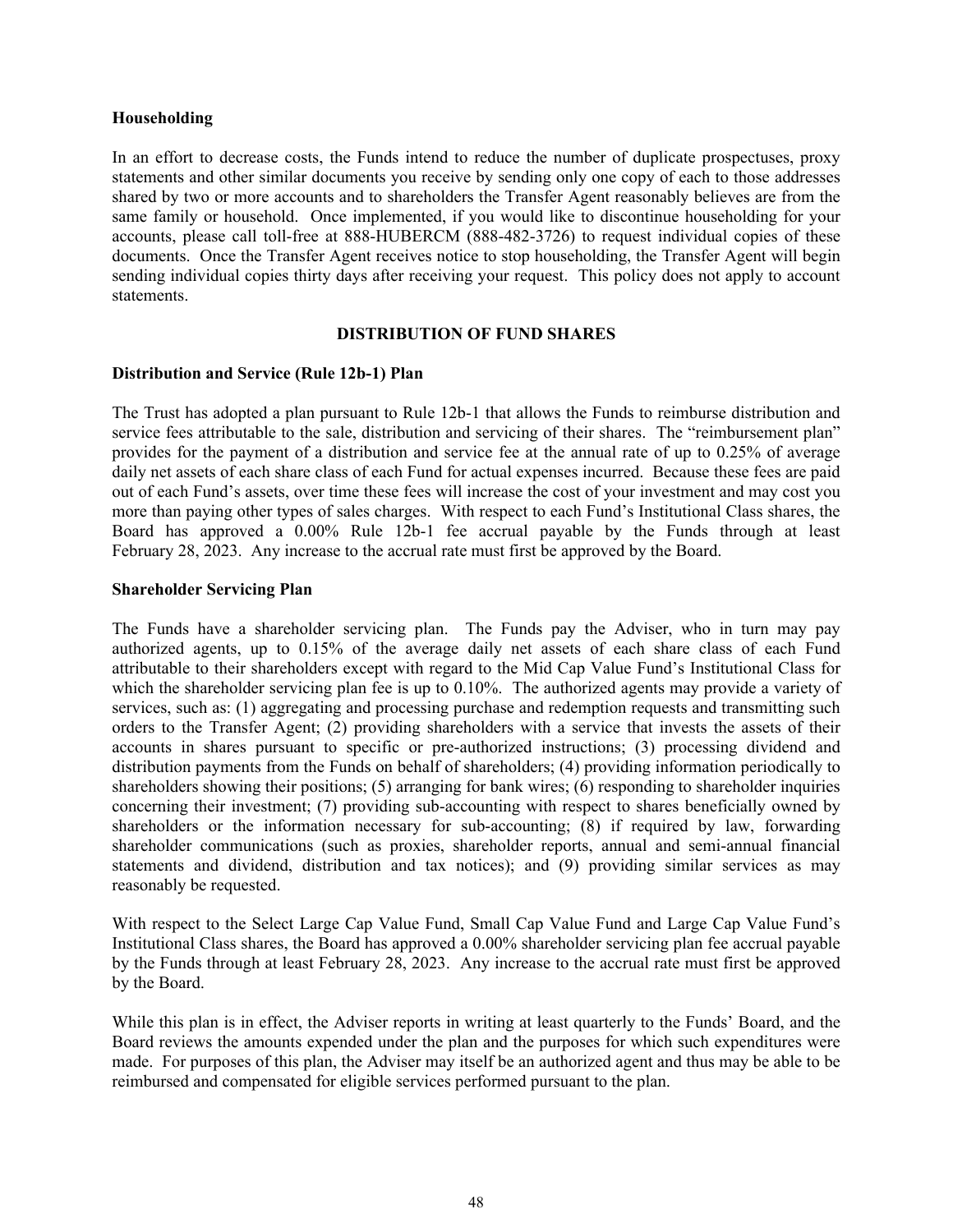<span id="page-50-0"></span>The Funds have policies and procedures in place for the monitoring of payments to broker-dealers and other financial intermediaries for distribution-related activities and the following non-distribution activities: sub-transfer agent, administrative, and other shareholder servicing services.

# **Service Fees – Other Payments to Third Parties**

The Funds may pay service fees to intermediaries such as banks, broker-dealers, financial Advisers or other financial institutions, including affiliates of the Adviser, for sub-administration, sub-transfer agency and other shareholder services associated with shareholders whose shares are held of record in omnibus, other group accounts or accounts traded through registered securities clearing agents.

The Adviser, out of its own resources, and without additional cost to the Funds or their shareholders, may provide additional cash payments or non-cash compensation to intermediaries who sell shares of the Funds. Such payments and compensation are in addition to Rule 12b-1 and shareholder servicing plan fees paid by each Fund. These additional cash payments are generally made to intermediaries that provide shareholder servicing, marketing support and/or access to sales meetings, sales representatives and management representatives of the intermediary. Cash compensation may also be paid to intermediaries for inclusion of the Funds on a sales list, including a preferred or select sales list, in other sales programs or as an expense reimbursement in cases where the intermediary provides shareholder services to the Funds' shareholders. The Adviser may also pay cash compensation in the form of finder's fees that vary depending on the Funds and the dollar amount of the shares sold.

# **DISTRIBUTIONS AND TAXES**

# **Dividends and Distributions**

The Funds will make distributions of dividends and capital gains, if any, at least annually, typically in December. A Fund may make an additional payment of dividends or distributions if it deems it desirable at any other time during the year.

All distributions will be reinvested in Fund shares unless you choose one of the following options: (1) receive dividends in cash, while reinvesting capital gain distributions in additional Fund shares; (2) receive capital gain distributions in cash while reinvesting dividends in additional Fund shares; or (3) receive all distributions in cash. If you wish to change your distribution option, write or call the Transfer Agent at 888-HUBERCM (888-482-3726) in advance of the payment date of the distribution. Dividends and distributions will be taxable whether paid in cash or reinvested in additional shares.

If an investor elects to receive distributions in cash and the U.S. Postal Service cannot deliver your check, or if a check remains uncashed for six months, the Funds reserve the right to reinvest the distribution check in the shareholder's account at the Fund's then current NAV per share and to reinvest all subsequent distributions.

# **Tax Matters**

Each Fund has elected and intends to continue to qualify to be taxed as a regulated investment company under Subchapter M of the Internal Revenue Code of 1986, as amended (the "Code"). As a regulated investment company, each Fund will not be subject to federal income tax if it distributes its taxable income as required by tax law and satisfies certain other requirements that are described in the SAI.

The Funds intend to make distributions of dividends and capital gains. Dividends are taxable to shareholders as ordinary income (or in some cases as qualified dividend income) or capital gain. Distributions of short-term capital gains are taxable as ordinary income. Distributions of long-term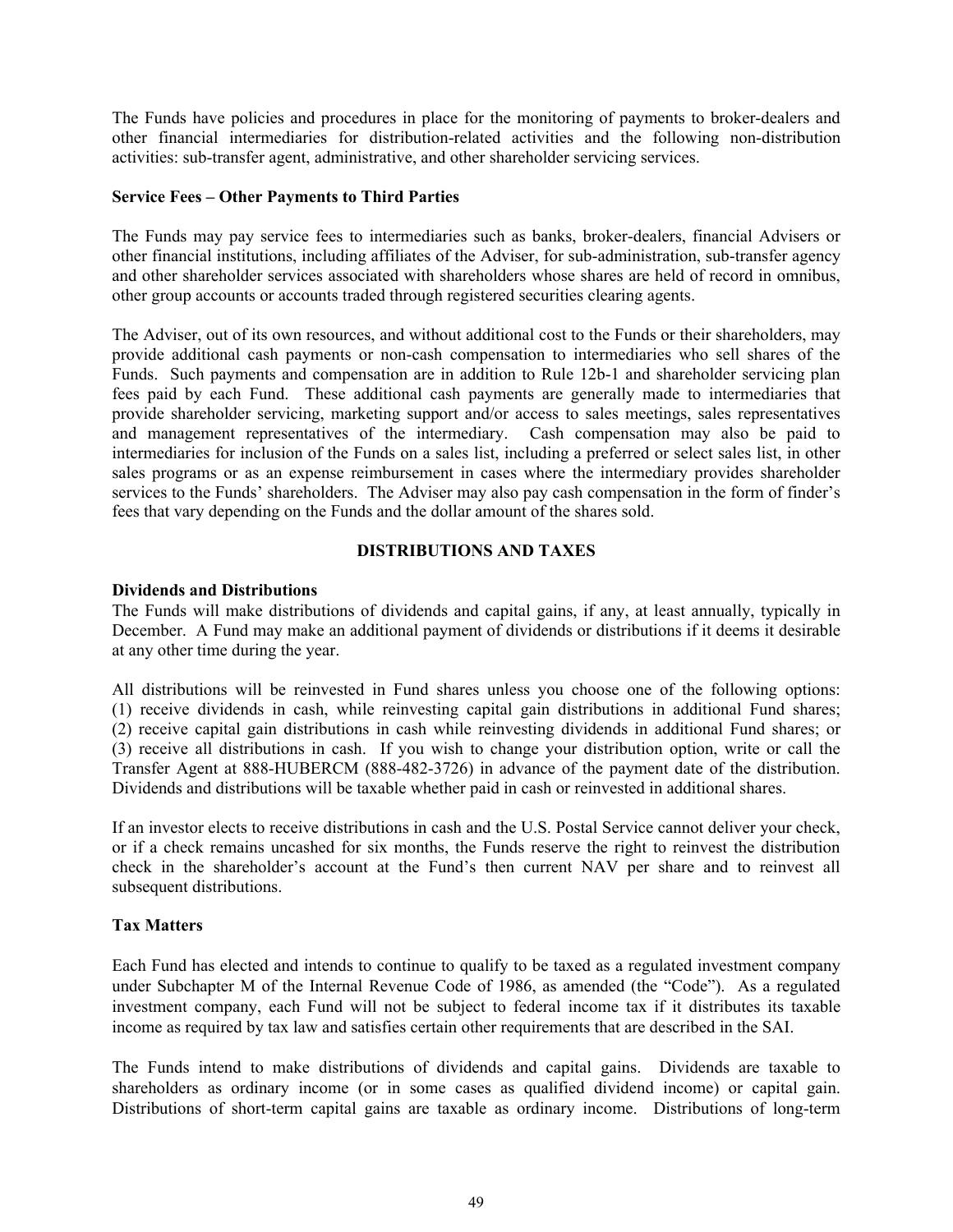capital gains are taxable as long-term capital gains. The rate an individual shareholder pays on capital gain distributions will depend on how long the Fund held the securities that generated the gains, not on how long the individual has owned the Fund shares. A portion of the ordinary income dividends paid by the Funds may be qualified dividend income eligible for taxation at long-term capital gain rates for individual investors, provided that certain holding period and other requirements are met. Qualified dividend income, the amount of which will be reported to you by the Funds, is currently taxed at a maximum federal rate of 20%. Eligibility for the qualified dividend tax rate also depends on the underlying sources of a Fund's income and therefore cannot be predicted with certainty and may fluctuate from year to year. Although distributions are generally taxable when received, certain distributions declared in October, November, or December to shareholders of record on a specified date in such a month but paid in January are taxable as if received the prior December. Dividends and net capital gains are subject to a 3.8% surtax for shareholders in the higher tax brackets.

For taxable years beginning after 2017 and before 2025, non-corporate taxpayers generally may deduct 20% of "qualified business income" derived either directly or through partnerships or S corporations. For this purpose, "qualified business income" generally includes ordinary real estate investment trust ("REIT") dividends and income derived from master limited partnership ("MLP") investments. There is currently no mechanism for the Funds, to the extent that the Funds invest MLPs, to pass through to noncorporate shareholders the character of ordinary income derived from MLP investments so as to allow such shareholders to claim this deduction. It is uncertain whether future legislation or other guidance will enable the Funds to pass through to non-corporate shareholders the ability to claim this deduction.

You will be taxed on distributions of the Funds whether you receive your dividends and capital gain distributions in cash or if they are reinvested in additional Fund shares. Both cash and reinvested distributions will be taxed in the same manner.

If you redeem your Fund shares, part of your redemption proceeds may represent your allocable share of the distributions made by the Fund relating to the tax year of the redemption. You will be informed annually of the amount and nature of the Fund's distributions. If you sell or exchange your Fund shares, it is generally a taxable event for you. An exchange of shares between the Funds by you is treated as a taxable sale. Depending on the purchase and the sale price of the shares you sell or exchange, you may have a gain or a loss on the transaction. You are responsible for any tax liabilities generated by your transaction. The Code limits the deductibility of capital losses in certain circumstances.

By law, the Funds must withhold from your taxable distributions and redemption proceeds an amount as backup withholding determined at a rate as set forth under section 3406 of the Code, if you do not provide your correct Social Security or taxpayer identification number and certify that you are not subject to backup withholding, or if the Internal Revenue Service ("IRS") instructs the Funds to do so. Backup withholding is not an additional tax and amounts withheld may be credited if proper documentation is provided to the IRS.

In managing the Funds, the Adviser considers the tax effects of its investment decisions to be of secondary importance. Shareholders should be aware that the Funds may make taxable distributions of income and capital gains even when share values have declined.

Additional information concerning the taxation of the Funds and their shareholders is contained in the SAI. You should consult your own tax adviser concerning federal, state and local taxation of distributions from a Fund.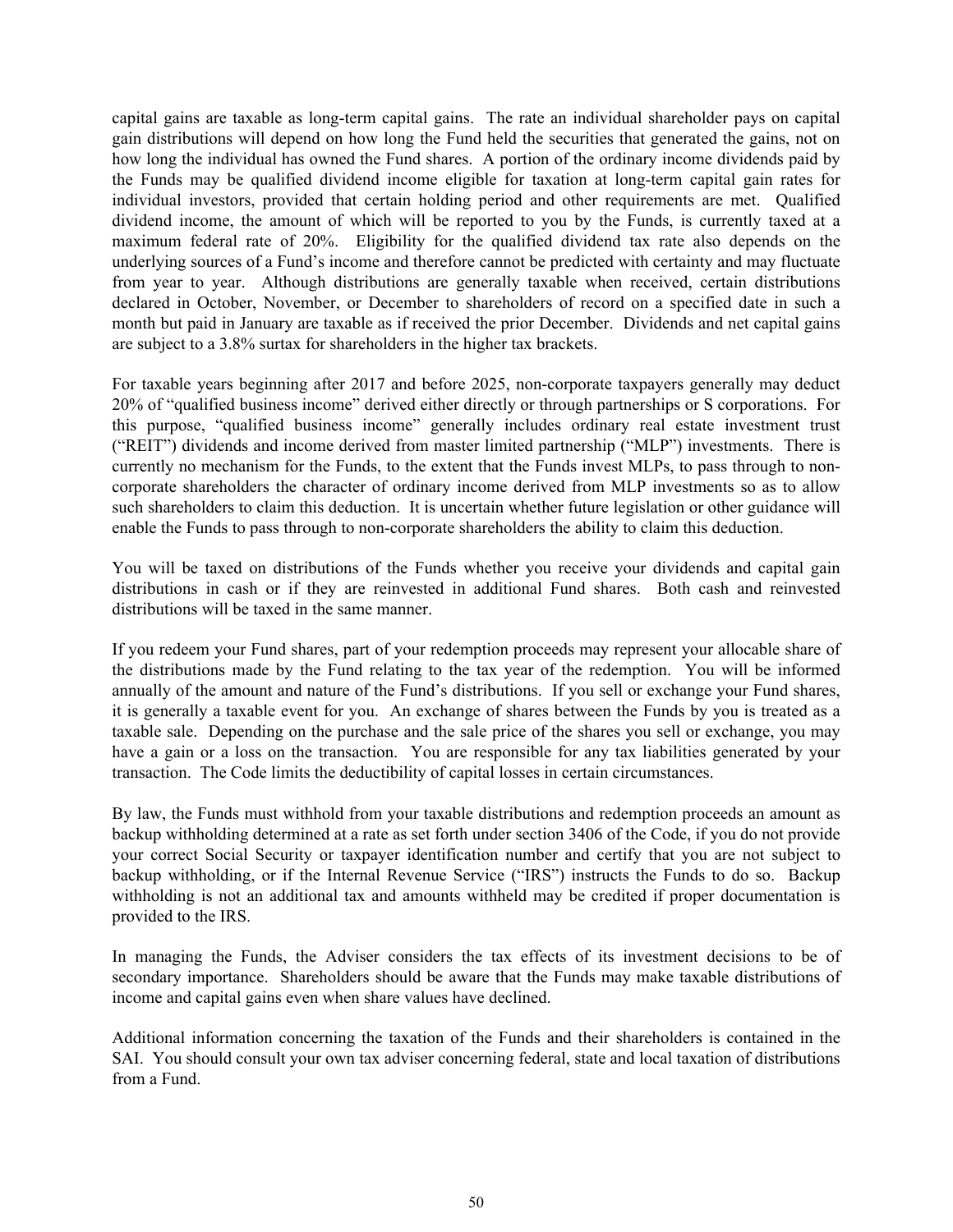#### **INDEX DESCRIPTIONS**

#### <span id="page-52-0"></span>**Investors cannot invest directly in an index, although they may invest in the underlying securities.**

The **S&P 500® Index** is an unmanaged, capitalization weighted index that measures the performance of 500 large-capitalization stocks representing all major industries.

The **Bloomberg US 1000 Value Index** is screened from the Bloomberg US 1000 Index and is constructed based on a linear combination of risk factors. The four factors are: 1) Earnings Yield, 2) Valuation, 3) Dividend Yield and 4) Growth. The factors are equally weighted when forming a composite signal where Growth is considered to be a negative indicator and thus flipped to be a negative. The Indices are market-capitalization-weighted.

The **Bloomberg US 2000 Value Index** is screened from the Bloomberg US 2000 Index and is constructed based on a linear combination of risk factors. The four factors are: 1) Earnings Yield, 2) Valuation, 3) Dividend Yield and 4) Growth. The factors are equally weighted when forming a composite signal where Growth is considered to be a negative indicator and thus flipped to be a negative. The Indices are market-capitalization-weighted.

The **Bloomberg US 2500 Value Index** is screened from the Bloomberg US 2500 Index and is constructed based on a linear combination of risk factors. The four factors are: 1) Earnings Yield, 2) Valuation, 3) Dividend Yield and 4) Growth. The factors are equally weighted when forming a composite signal where Growth is considered to be a negative indicator and thus flipped to be a negative. The Indices are market-capitalization-weighted.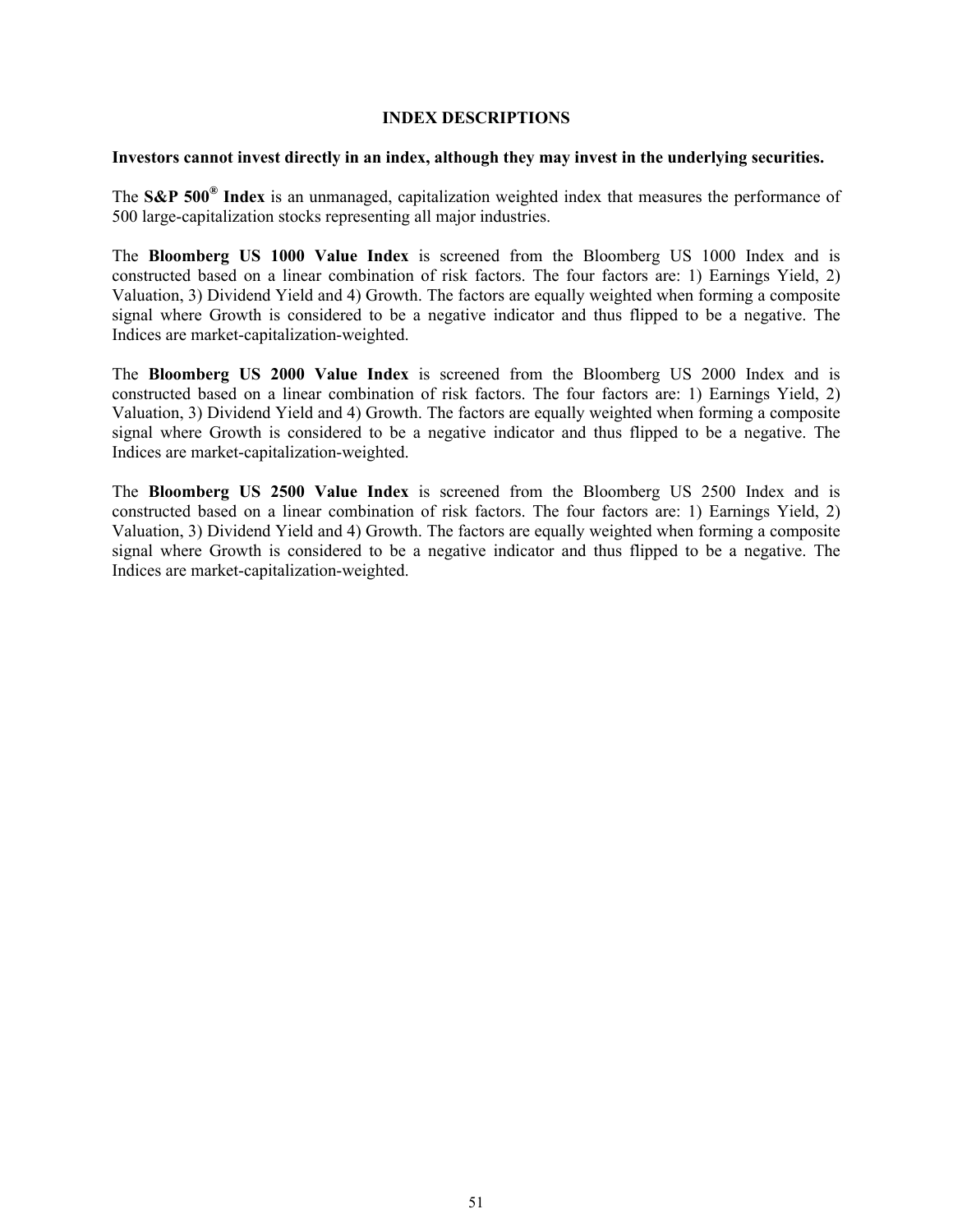#### **FINANCIAL HIGHLIGHTS**

<span id="page-53-0"></span>The financial highlights tables below are intended to help you understand the financial performance of the Funds for the fiscal periods shown. Certain information reflects financial results for a single share of each Fund. The total returns in the table represent the rate that an investor would have earned or lost on an investment in each Fund assuming reinvestment of all dividends and distributions. This information has been audited by Tait, Weller & Baker LLP, an independent registered public accounting firm, whose report, along with the Funds' financial statements, are included in the Funds' [annual report dated](https://www.sec.gov/Archives/edgar/data/1027596/000089853122000008/hf-ncsra.htm) [October 31, 2021,](https://www.sec.gov/Archives/edgar/data/1027596/000089853122000008/hf-ncsra.htm) which is available free of charge upon request.

#### **Select Large Cap Value Fund – Investor Class For a share outstanding throughout each year**

|                                                                                                        | <b>Year Ended October 31,</b> |        |               |          |      |        |               |        |                    |        |  |
|--------------------------------------------------------------------------------------------------------|-------------------------------|--------|---------------|----------|------|--------|---------------|--------|--------------------|--------|--|
|                                                                                                        |                               | 2021   |               | 2020     | 2019 |        | 2018          |        |                    | 2017   |  |
| Net asset value, beginning of year                                                                     | $\mathbb{S}$                  | 16.33  | \$            | 17.63    | \$   | 15.94  | <sup>\$</sup> | 15.76  | \$                 | 12.90  |  |
| Income from investment operations:                                                                     |                               |        |               |          |      |        |               |        |                    |        |  |
| Net investment income <sup><math>\hat{}</math></sup>                                                   |                               | 0.11   |               | 0.10     |      | 0.14   |               | 0.13   |                    | 0.17   |  |
| Net realized and unrealized gain/(loss) on<br>investments and foreign currency related<br>transactions |                               | 8.33   |               | (1.26)   |      | 1.74   |               | 0.15   |                    | 2.86   |  |
|                                                                                                        |                               | 8.44   |               | (1.16)   |      | 1.88   |               | 0.28   |                    |        |  |
| Total from investment operations                                                                       |                               |        |               |          |      |        |               |        |                    | 3.03   |  |
| <b>Less distributions:</b>                                                                             |                               |        |               |          |      |        |               |        |                    |        |  |
| From net investment income                                                                             |                               | (0.33) |               | (0.14)   |      | (0.19) |               | (0.10) |                    | (0.17) |  |
| Redemption fees retained <sup>^+</sup>                                                                 |                               | 0.00   |               | 0.00     |      | 0.00   |               | 0.00   |                    | 0.00   |  |
|                                                                                                        |                               |        |               |          |      |        |               |        |                    |        |  |
| Net asset value, end of year                                                                           |                               | 24.44  | S             | 16.33    | S    | 17.63  | \$            | 15.94  | S                  | 15.76  |  |
| <b>Total return</b>                                                                                    |                               | 52.32% |               | $-6.68%$ |      | 12.03% |               | 1.79%  |                    | 23.71% |  |
| Ratios/supplemental data:                                                                              |                               |        |               |          |      |        |               |        |                    |        |  |
| Net assets, end of year (thousands)                                                                    | \$                            | 6,251  | $\mathsf{\$}$ | 5,043    | \$   | 6,258  | $\mathsf{\$}$ | 6,023  | $\mathbf{\hat{S}}$ | 7,346  |  |
| Ratio of expenses to average net assets:                                                               |                               |        |               |          |      |        |               |        |                    |        |  |
| Before advisory fee waiver                                                                             |                               | 1.67%  |               | 1.66%    |      | 1.57%  |               | 1.45%  |                    | 1.70%  |  |
| After advisory fee waiver                                                                              |                               | 1.26%  |               | 1.35%    |      | 1.34%  |               | 1.25%  |                    | 1.37%  |  |
| Ratio of net investment income to average<br>net assets:                                               |                               |        |               |          |      |        |               |        |                    |        |  |
| Before advisory fee waiver                                                                             |                               | 0.09%  |               | 0.30%    |      | 0.64%  |               | 0.59%  |                    | 0.85%  |  |
| After advisory fee waiver                                                                              |                               | 0.50%  |               | 0.61%    |      | 0.87%  |               | 0.79%  |                    | 1.18%  |  |
| Portfolio turnover rate                                                                                |                               | 48.63% |               | 19.50%   |      | 19.52% |               | 20.00% |                    | 20.49% |  |
| $+$ Less than $$0.005$                                                                                 |                               |        |               |          |      |        |               |        |                    |        |  |

 $+$  Less than \$0.005. **^** Based on average shares outstanding.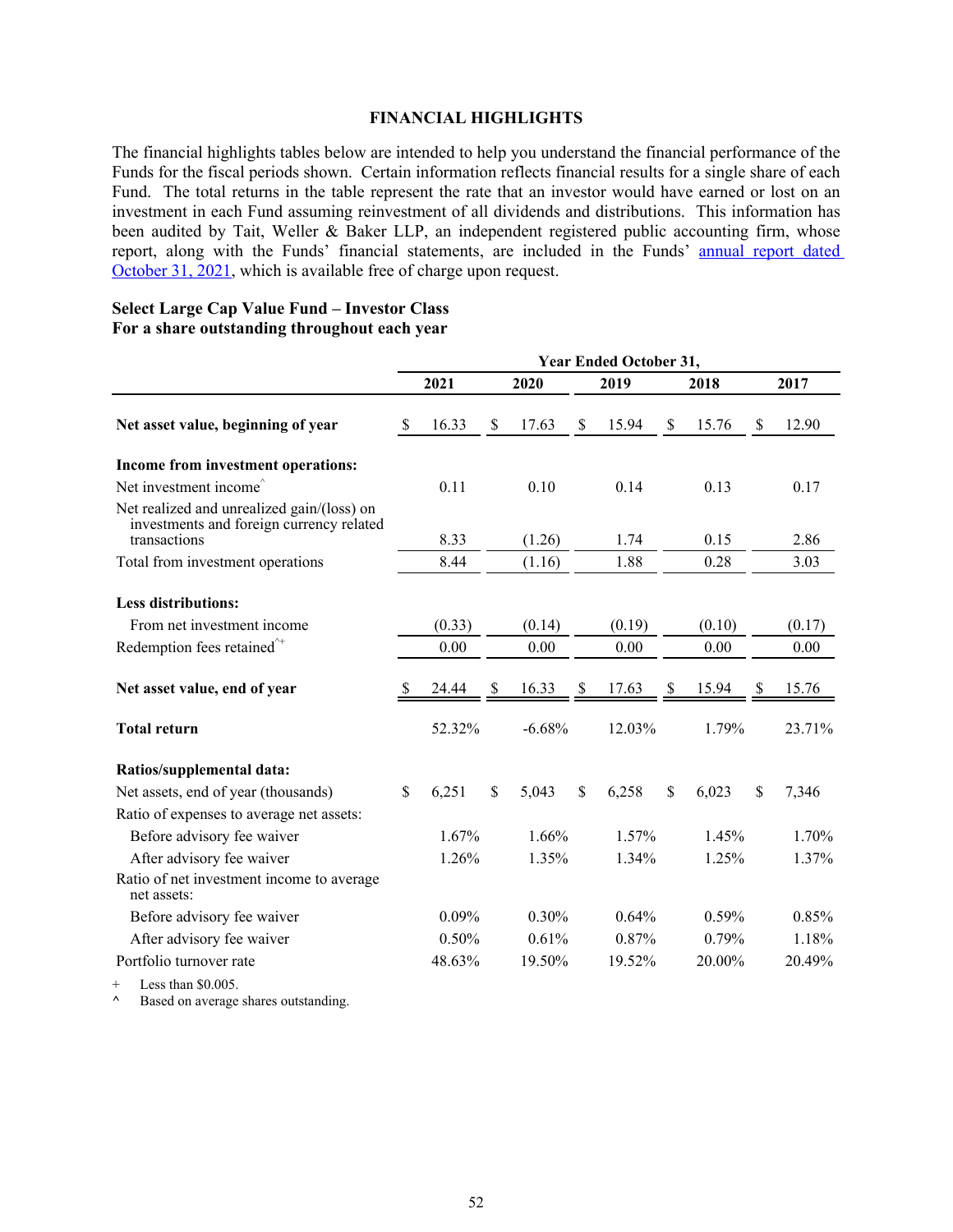# **Select Large Cap Value Fund – Institutional Class For a share outstanding throughout each year**

|                                                                                                        | <b>Year Ended October 31,</b> |            |             |            |             |  |  |  |  |  |  |
|--------------------------------------------------------------------------------------------------------|-------------------------------|------------|-------------|------------|-------------|--|--|--|--|--|--|
|                                                                                                        | 2021                          | 2020       | 2019        | 2018       | 2017        |  |  |  |  |  |  |
| Net asset value, beginning of year                                                                     | 16.32<br><sup>\$</sup>        | 17.62<br>S | \$<br>15.92 | 15.81<br>S | 12.95<br>S  |  |  |  |  |  |  |
| Income from investment operations:                                                                     |                               |            |             |            |             |  |  |  |  |  |  |
| Net investment income <sup>®</sup>                                                                     | 0.16                          | 0.17       | 0.20        | 0.17       | 0.22        |  |  |  |  |  |  |
| Net realized and unrealized gain/(loss) on<br>investments and foreign currency<br>related transactions | 8.31                          | (1.28)     | 1.73        | 0.16       | 2.87        |  |  |  |  |  |  |
| Total from investment operations                                                                       | 8.47                          | (1.11)     | 1.93        | 0.33       | 3.09        |  |  |  |  |  |  |
| <b>Less distributions:</b>                                                                             |                               |            |             |            |             |  |  |  |  |  |  |
| From net investment income                                                                             | (0.40)                        | (0.19)     | (0.23)      | (0.22)     | (0.23)      |  |  |  |  |  |  |
| Redemption fees retained                                                                               | 0.00                          | 0.00       | 0.00        |            |             |  |  |  |  |  |  |
| Net asset value, end of year                                                                           | 24.39                         | 16.32<br>S | 17.62<br>\$ | 15.92<br>S | 15.81<br>\$ |  |  |  |  |  |  |
| <b>Total return</b>                                                                                    | 52.71%                        | $-6.38%$   | 12.43%      | $2.07\%$   | 24.10%      |  |  |  |  |  |  |
| Ratios/supplemental data:                                                                              |                               |            |             |            |             |  |  |  |  |  |  |
| Net assets, end of year (thousands)                                                                    | \$40,792                      | \$41,902   | \$43,912    | \$59,825   | \$80,948    |  |  |  |  |  |  |
| Ratio of expenses to average net assets:                                                               |                               |            |             |            |             |  |  |  |  |  |  |
| Before advisory fee waiver                                                                             | 1.40%                         | 1.30%      | 1.22%       | 1.19%      | 1.33%       |  |  |  |  |  |  |
| After advisory fee waiver                                                                              | 0.99%                         | 0.99%      | 0.99%       | 0.99%      | 0.99%       |  |  |  |  |  |  |
| Ratio of net investment income to average<br>net assets:                                               |                               |            |             |            |             |  |  |  |  |  |  |
| Before advisory fee waiver                                                                             | 0.36%                         | 0.66%      | 0.99%       | 0.84%      | 1.18%       |  |  |  |  |  |  |
| After advisory fee waiver                                                                              | 0.77%                         | 0.97%      | 1.22%       | 1.04%      | 1.52%       |  |  |  |  |  |  |
| Portfolio turnover rate                                                                                | 48.63%                        | 19.50%     | 19.52%      | 20.00%     | 20.49%      |  |  |  |  |  |  |
| $L_{\text{max}}$ than $\Re \Omega$ $\Omega \Gamma$                                                     |                               |            |             |            |             |  |  |  |  |  |  |

+ Less than \$0.005.

 $\wedge$  Based on average shares outstanding.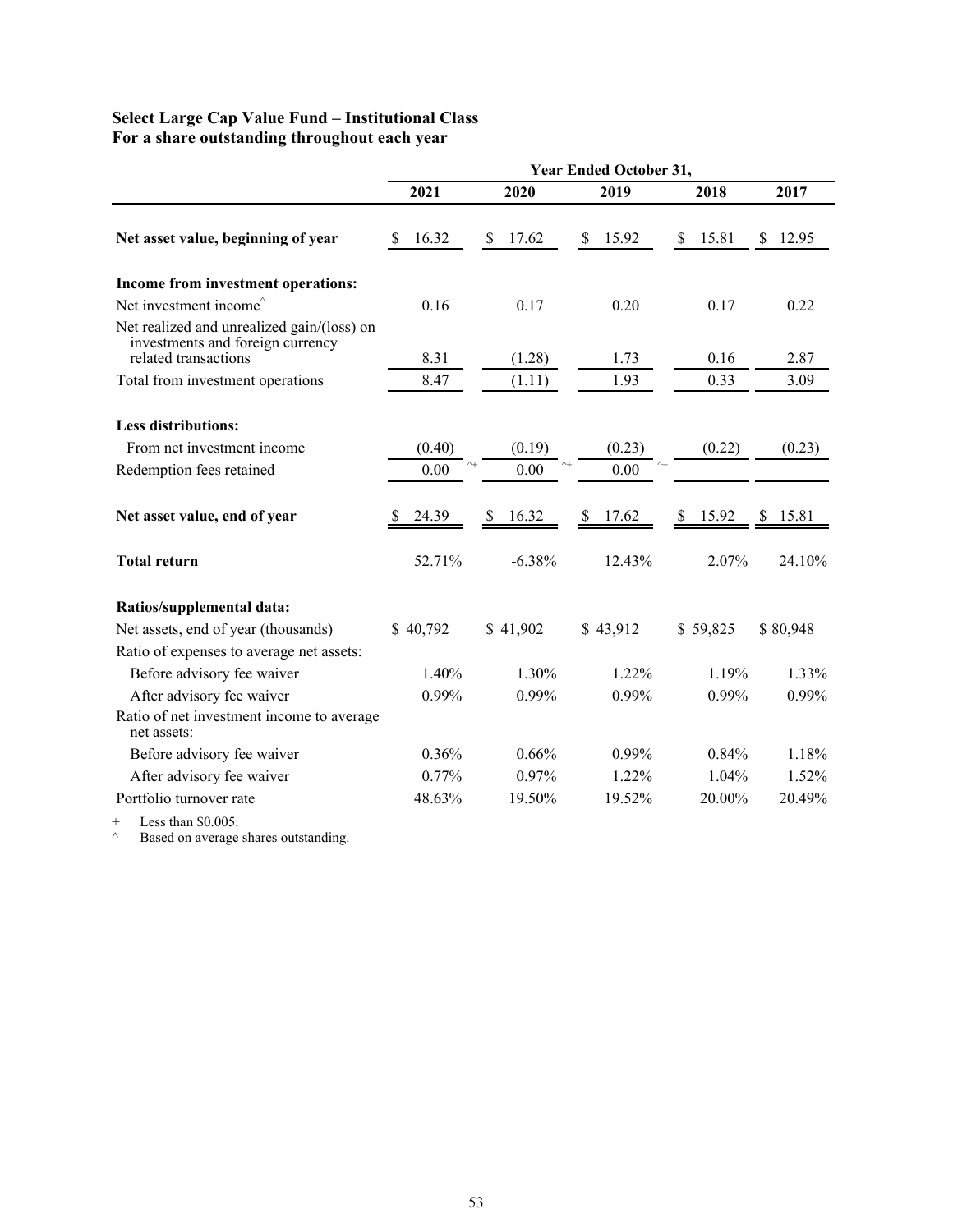# **Small Cap Value Fund – Investor Class For a share outstanding throughout each year**

|                                                                                                        | <b>Year Ended October 31,</b> |            |            |  |             |  |          |             |  |  |  |
|--------------------------------------------------------------------------------------------------------|-------------------------------|------------|------------|--|-------------|--|----------|-------------|--|--|--|
|                                                                                                        |                               | 2021       | 2020       |  | 2019        |  | 2018     | 2017        |  |  |  |
| Net asset value, beginning of year                                                                     | <b>S</b>                      | 13.86      | \$18.02    |  | \$<br>16.74 |  | \$17.12  | \$14.26     |  |  |  |
| Income from investment operations:                                                                     |                               |            |            |  |             |  |          |             |  |  |  |
| Net investment income/ $\left(\text{loss}\right)^{\hat{ }}$                                            |                               | (0.04)     | 0.00       |  | 0.00        |  | 0.04     | 0.09        |  |  |  |
| Net realized and unrealized gain/(loss) on<br>investments and foreign currency related<br>transactions |                               | 9.47       | (4.15)     |  | 1.31        |  | (0.30)   | 2.96        |  |  |  |
| Total from investment operations                                                                       |                               | 9.43       | (4.15)     |  | 1.31        |  | (0.26)   | 3.05        |  |  |  |
|                                                                                                        |                               |            |            |  |             |  |          |             |  |  |  |
| <b>Less distributions:</b>                                                                             |                               |            |            |  |             |  |          |             |  |  |  |
| From net investment income                                                                             |                               | (0.08)     | (0.01)     |  | (0.03)      |  | (0.12)   | (0.19)      |  |  |  |
| Redemption fees retained $\hat{ }$                                                                     |                               | 0.00       | 0.00       |  | 0.00        |  | 0.00     | 0.00        |  |  |  |
| Net asset value, end of year                                                                           | <sup>8</sup>                  | 23.21      | \$13.86    |  | 18.02<br>\$ |  | \$16.74  | 17.12<br>S. |  |  |  |
| <b>Total return</b>                                                                                    |                               | 68.19%     | $-23.03\%$ |  | 7.97%       |  | $-1.64%$ | 21.43%      |  |  |  |
| Ratios/supplemental data:                                                                              |                               |            |            |  |             |  |          |             |  |  |  |
| Net assets, end of year (thousands)                                                                    |                               | \$24,753   | \$14,937   |  | \$21,003    |  | \$24,478 | \$25,129    |  |  |  |
| Ratio of expenses to average net assets:                                                               |                               |            |            |  |             |  |          |             |  |  |  |
| Before advisory fee waiver                                                                             |                               | 1.86%      | 2.03%      |  | 1.77%       |  | 1.65%    | 1.65%       |  |  |  |
| After advisory fee waiver                                                                              |                               | 1.56%      | 1.65%      |  | 1.58%       |  | 1.56%    | 1.63%       |  |  |  |
| Ratio of net investment income/(loss) to<br>average net assets:                                        |                               |            |            |  |             |  |          |             |  |  |  |
| Before advisory fee waiver                                                                             |                               | $(0.48\%)$ | $(0.35\%)$ |  | $(0.16\%)$  |  | 0.11%    | 0.53%       |  |  |  |
| After advisory fee waiver                                                                              |                               | $(0.18\%)$ | 0.03%      |  | 0.03%       |  | 0.20%    | 0.55%       |  |  |  |
| Portfolio turnover rate                                                                                |                               | 75.60%     | 71.53%     |  | 37.26%      |  | 39.04%   | 23.48%      |  |  |  |
| Less than $$0.005$ .<br>$^{+}$                                                                         |                               |            |            |  |             |  |          |             |  |  |  |

 $\wedge$  Based on average shares outstanding.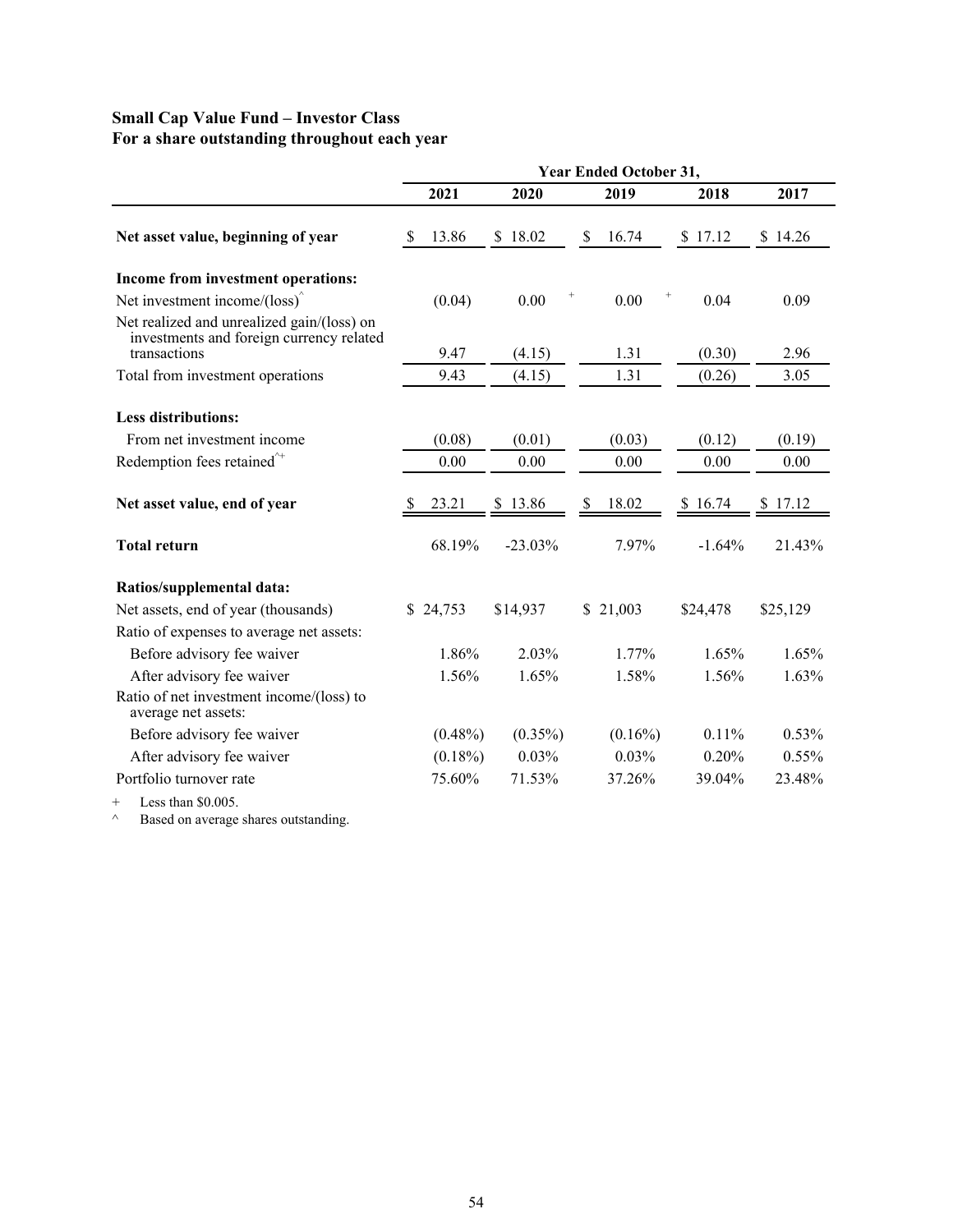# **Small Cap Value Fund – Institutional Class For a share outstanding throughout each year**

|                                                                                                        | <b>Year Ended October 31,</b> |            |      |            |              |        |      |          |    |        |  |
|--------------------------------------------------------------------------------------------------------|-------------------------------|------------|------|------------|--------------|--------|------|----------|----|--------|--|
|                                                                                                        |                               | 2021       | 2020 |            | 2019         |        | 2018 |          |    | 2017   |  |
| Net asset value, beginning of year                                                                     | S                             | 14.04      | \$   | 18.23      | \$           | 16.95  | \$   | 17.35    | \$ | 14.45  |  |
| Income from investment operations:                                                                     |                               |            |      |            |              |        |      |          |    |        |  |
| Net investment income <sup><math>\hat{}</math></sup>                                                   |                               | 0.01       |      | 0.05       |              | 0.04   |      | 0.08     |    | 0.14   |  |
| Net realized and unrealized gain/(loss) on<br>investments and foreign currency related<br>transactions |                               | 9.56       |      | (4.20)     |              | 1.32   |      | (0.30)   |    | 2.99   |  |
| Total from investment operations                                                                       |                               | 9.57       |      | (4.15)     |              | 1.36   |      | (0.22)   |    | 3.13   |  |
| <b>Less distributions:</b>                                                                             |                               |            |      |            |              |        |      |          |    |        |  |
| From net investment income                                                                             |                               | (0.13)     |      | (0.04)     |              | (0.08) |      | (0.18)   |    | (0.23) |  |
| Redemption fees retained $\hat{ }$                                                                     |                               | 0.00       |      | 0.00       |              | 0.00   |      | 0.00     |    | 0.00   |  |
| Net asset value, end of year                                                                           |                               | 23.48      | S    | 14.04      | \$           | 18.23  | \$   | 16.95    | S  | 17.35  |  |
| <b>Total return</b>                                                                                    |                               | 68.47%     |      | $-22.80%$  |              | 8.16%  |      | $-1.36%$ |    | 21.74% |  |
| Ratios/supplemental data:                                                                              |                               |            |      |            |              |        |      |          |    |        |  |
| Net assets, end of year (thousands)                                                                    |                               | \$26,662   |      | \$18,188   | <sup>S</sup> | 20,051 | \$   | 43,959   | S. | 66,177 |  |
| Ratio of expenses to average net assets:                                                               |                               |            |      |            |              |        |      |          |    |        |  |
| Before advisory fee waiver                                                                             |                               | 1.65%      |      | 1.73%      |              | 1.54%  |      | 1.43%    |    | 1.36%  |  |
| After advisory fee waiver                                                                              |                               | 1.35%      |      | 1.35%      |              | 1.35%  |      | 1.32%    |    | 1.33%  |  |
| Ratio of net investment income/(loss) to<br>average net assets:                                        |                               |            |      |            |              |        |      |          |    |        |  |
| Before advisory fee waiver                                                                             |                               | $(0.27\%)$ |      | $(0.05\%)$ |              | 0.07%  |      | 0.35%    |    | 0.81%  |  |
| After advisory fee waiver                                                                              |                               | 0.03%      |      | 0.33%      |              | 0.26%  |      | 0.46%    |    | 0.84%  |  |
| Portfolio turnover rate                                                                                |                               | 75.60%     |      | 71.53%     |              | 37.26% |      | 39.04%   |    | 23.48% |  |
| Less than $$0.005$ .<br>$^{+}$                                                                         |                               |            |      |            |              |        |      |          |    |        |  |

 $\wedge$  Based on average shares outstanding.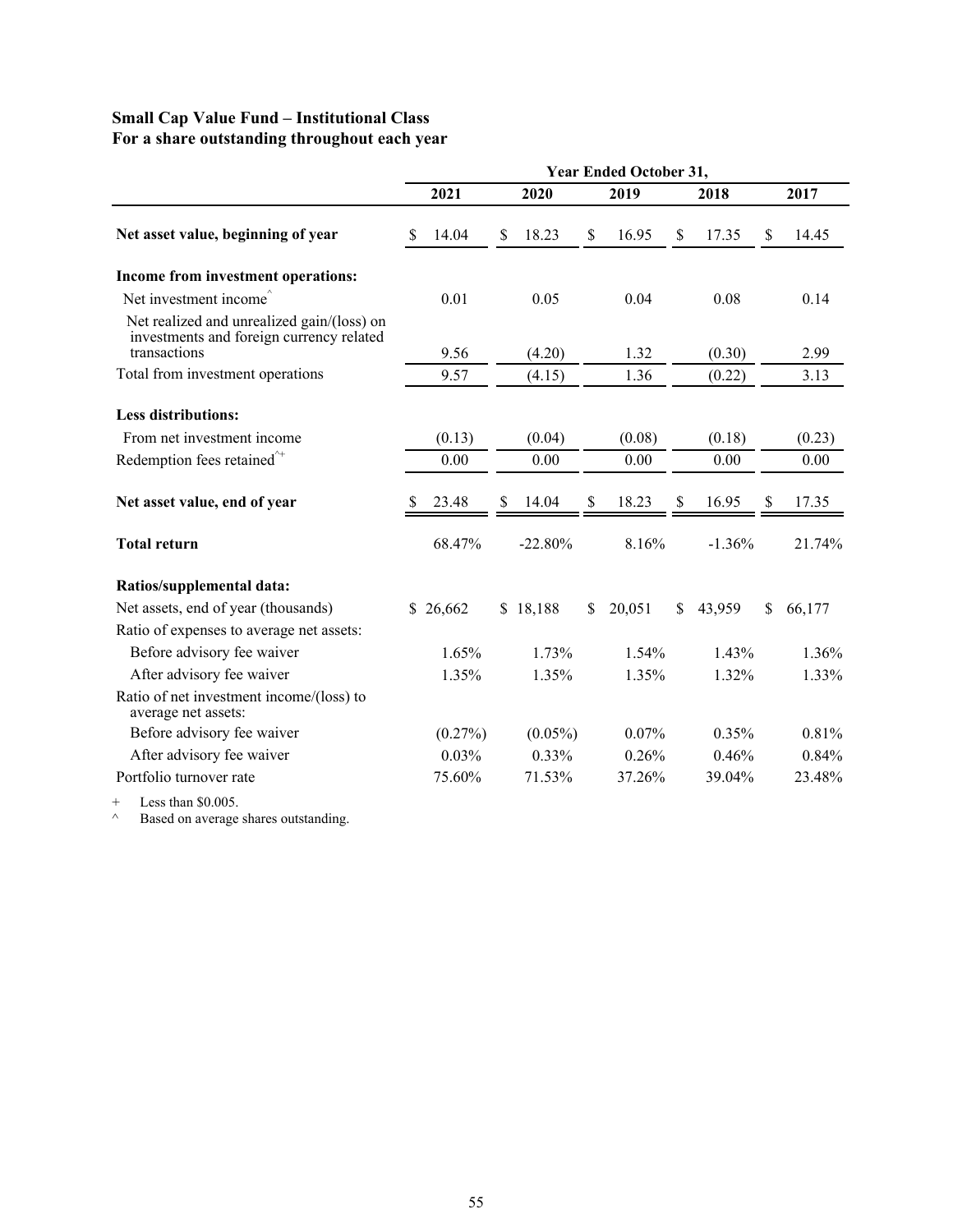# **Large Cap Value Fund – Investor Class For a share outstanding throughout each year**

|                                                                                                                                                                                                                                | <b>Year Ended October 31,</b> |            |            |    |                   |  |            |  |            |  |
|--------------------------------------------------------------------------------------------------------------------------------------------------------------------------------------------------------------------------------|-------------------------------|------------|------------|----|-------------------|--|------------|--|------------|--|
|                                                                                                                                                                                                                                |                               | 2021       | 2020       |    | 2019              |  | 2018       |  | 2017       |  |
| Net asset value, beginning of year                                                                                                                                                                                             | \$                            | 13.18      | \$15.69    | S. | 14.58             |  | \$14.48    |  | \$11.73    |  |
| Income from investment operations:                                                                                                                                                                                             |                               |            |            |    |                   |  |            |  |            |  |
| Net investment income <sup>^</sup>                                                                                                                                                                                             |                               | 0.20       | 0.20       |    | 0.22              |  | 0.17       |  | 0.21       |  |
| Net realized and unrealized gain/(loss) on<br>investments and foreign currency related<br>transactions                                                                                                                         |                               | 5.74       | (2.52)     |    | 1.08              |  | 0.14       |  | 2.74       |  |
| Total from investment operations                                                                                                                                                                                               |                               | 5.94       | (2.32)     |    | 1.30              |  | 0.31       |  | 2.95       |  |
| <b>Less distributions:</b>                                                                                                                                                                                                     |                               |            |            |    |                   |  |            |  |            |  |
| From net investment income                                                                                                                                                                                                     |                               | (0.23)     | (0.19)     |    | (0.19)            |  | (0.21)     |  | (0.20)     |  |
| Net asset value, end of year                                                                                                                                                                                                   | S                             | 18.89      | \$13.18    |    | $$15.69$ $$14.58$ |  |            |  |            |  |
| <b>Total return</b>                                                                                                                                                                                                            |                               | 45.52%     | $-15.00\%$ |    | 9.17%             |  | 2.15%      |  | 25.37%     |  |
| Ratios/supplemental data:                                                                                                                                                                                                      |                               |            |            |    |                   |  |            |  |            |  |
| Net assets, end of year (thousands)                                                                                                                                                                                            | S.                            | 1,646      | \$1,074    |    | \$1,296           |  | \$1,222    |  | \$1,582    |  |
| Ratio of expenses to average net assets:                                                                                                                                                                                       |                               |            |            |    |                   |  |            |  |            |  |
| Before advisory fee waiver and expense<br>reimbursement                                                                                                                                                                        |                               | 2.74%      | 4.94%      |    | 4.52%             |  | 4.27%      |  | 4.42%      |  |
| After advisory fee waiver and expense<br>reimbursement                                                                                                                                                                         |                               | 0.89%      | 1.00%      |    | 0.85%             |  | 0.94%      |  | 0.89%      |  |
| Ratio of net investment income/(loss) to average<br>net assets:                                                                                                                                                                |                               |            |            |    |                   |  |            |  |            |  |
| Before advisory fee waiver and expense<br>reimbursement                                                                                                                                                                        |                               | $(0.66\%)$ | $(2.58\%)$ |    | (2.17%)           |  | $(2.21\%)$ |  | $(1.90\%)$ |  |
| After advisory fee waiver and expense<br>reimbursement                                                                                                                                                                         |                               | 1.19%      | 1.36%      |    | 1.50%             |  | 1.12%      |  | 1.63%      |  |
| Portfolio turnover rate                                                                                                                                                                                                        |                               | 26.45%     | 36.17%     |    | 35.66%            |  | 25.80%     |  | 34.31%     |  |
| The configuration of the contract of the state of the state of the state of the state of the state of the state of the state of the state of the state of the state of the state of the state of the state of the state of the |                               |            |            |    |                   |  |            |  |            |  |

Based on average shares outstanding.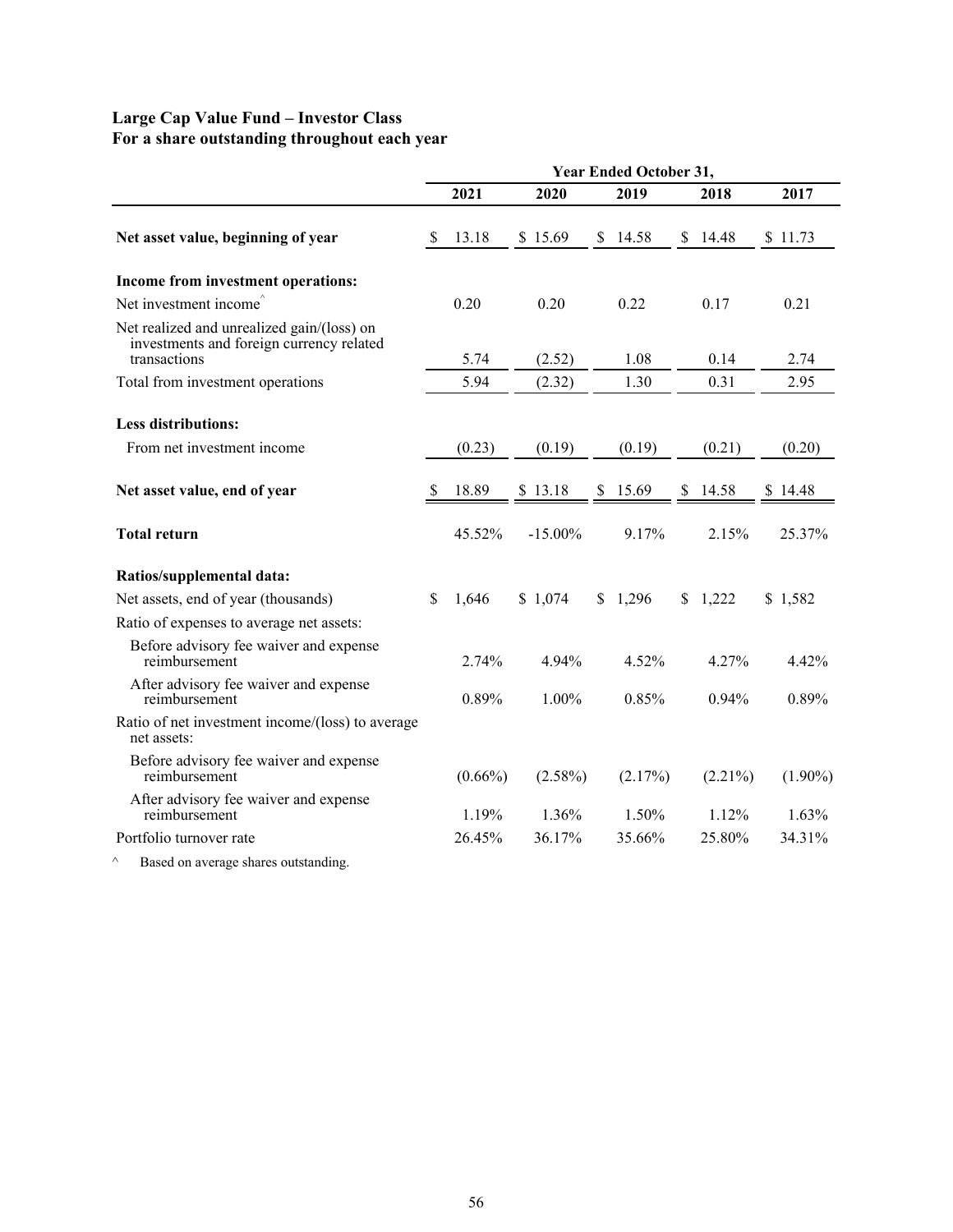# **Large Cap Value Fund – Institutional Class For a share outstanding throughout each year**

|                                                                                                        | <b>Year Ended October 31,</b> |            |      |            |      |            |      |            |    |            |  |
|--------------------------------------------------------------------------------------------------------|-------------------------------|------------|------|------------|------|------------|------|------------|----|------------|--|
|                                                                                                        | 2021                          |            | 2020 |            | 2019 |            | 2018 |            |    | 2017       |  |
| Net asset value, beginning of year                                                                     | <sup>8</sup>                  | 13.26      | S    | 15.75      | \$   | 14.66      | \$   | 14.55      | \$ | 11.80      |  |
| Income from investment operations:                                                                     |                               |            |      |            |      |            |      |            |    |            |  |
| Net investment income <sup><math>\hat{}</math></sup>                                                   |                               | 0.23       |      | 0.23       |      | 0.23       |      | 0.19       |    | 0.23       |  |
| Net realized and unrealized gain/(loss) on<br>investments and foreign currency<br>related transactions |                               | 5.76       |      | (2.51)     |      | 1.09       |      | 0.16       |    | 2.75       |  |
| Total from investment operations                                                                       |                               | 5.99       |      | (2.28)     |      | 1.32       |      | 0.35       |    | 2.98       |  |
|                                                                                                        |                               |            |      |            |      |            |      |            |    |            |  |
| <b>Less distributions:</b>                                                                             |                               |            |      |            |      |            |      |            |    |            |  |
| From net investment income                                                                             |                               | (0.27)     |      | (0.21)     |      | (0.23)     |      | (0.24)     |    | (0.23)     |  |
|                                                                                                        |                               |            |      |            |      |            |      |            |    |            |  |
| Net asset value, end of year                                                                           |                               | 18.98      | S    | 13.26      | S    | 15.75      | \$   | 14.66      |    | 14.55      |  |
| <b>Total return</b>                                                                                    |                               | 45.66%     |      | $-14.73%$  |      | 9.25%      |      | 2.37%      |    | 25.53%     |  |
| Ratios/supplemental data:                                                                              |                               |            |      |            |      |            |      |            |    |            |  |
| Net assets, end of year (thousands)                                                                    | $\mathbf{\$}$                 | 8,808      | \$   | 2,788      | \$   | 3,805      | \$   | 3,482      | \$ | 3,401      |  |
| Ratio of expenses to average net assets:                                                               |                               |            |      |            |      |            |      |            |    |            |  |
| Before advisory fee waiver and expense<br>reimbursement                                                |                               | 2.60%      |      | 4.69%      |      | 4.42%      |      | 4.09%      |    | 4.25%      |  |
| After advisory fee waiver and expense<br>reimbursement                                                 |                               | 0.75%      |      | 0.75%      |      | 0.75%      |      | 0.75%      |    | 0.75%      |  |
| Ratio of net investment income/(loss) to<br>average net assets:                                        |                               |            |      |            |      |            |      |            |    |            |  |
| Before advisory fee waiver and expense<br>reimbursement                                                |                               | $(0.52\%)$ |      | $(2.33\%)$ |      | $(2.07\%)$ |      | $(2.06\%)$ |    | $(1.72\%)$ |  |
| After advisory fee waiver and expense<br>reimbursement                                                 |                               | 1.33%      |      | 1.61%      |      | 1.60%      |      | 1.28%      |    | 1.78%      |  |
| Portfolio turnover rate                                                                                |                               | 26.45%     |      | 36.17%     |      | 35.66%     |      | 25.80%     |    | 34.31%     |  |

^ Based on average shares outstanding.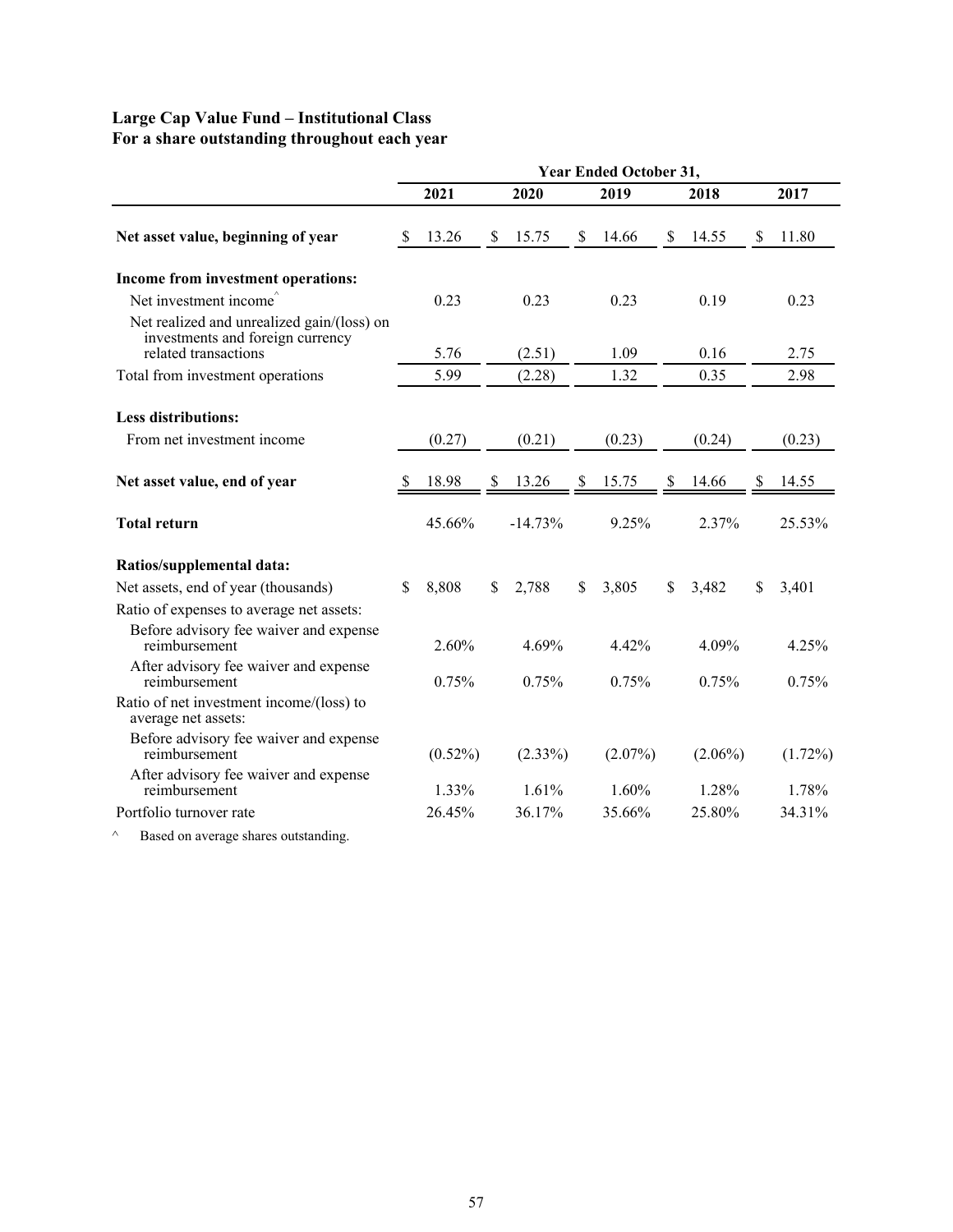# **Mid Cap Value Fund – Investor Class For a share outstanding throughout each year**

|                                                                                                        | <b>Year Ended October 31,</b> |            |    |           |    |             |      |            |    |             |  |  |
|--------------------------------------------------------------------------------------------------------|-------------------------------|------------|----|-----------|----|-------------|------|------------|----|-------------|--|--|
|                                                                                                        |                               | 2021       |    | 2020      |    | 2019        | 2018 |            |    | 2017        |  |  |
| Net asset value, beginning of year                                                                     | \$                            | 9.53       | \$ | 12.32     | \$ | 12.29       | \$   | 12.16      | S  | 10.41       |  |  |
| Income from investment operations:                                                                     |                               |            |    |           |    |             |      |            |    |             |  |  |
| Net investment income <sup>®</sup>                                                                     |                               | 0.05       |    | 0.04      |    | 0.05        |      | 0.04       |    | 0.10        |  |  |
| Net realized and unrealized gain/(loss)<br>on investments and foreign currency<br>related transactions |                               | 5.30       |    | (2.83)    |    | 0.10        |      | 0.17       |    | 1.91        |  |  |
| Total from investment operations                                                                       |                               | 5.35       |    | (2.79)    |    | 0.15        |      | 0.21       |    | 2.01        |  |  |
| <b>Less distributions:</b><br>From net investment income                                               |                               | (0.08)     |    | (0.00)    |    | (0.12)      |      | (0.08)     |    | (0.10)      |  |  |
| From net realized gain on investments                                                                  |                               |            |    |           |    |             |      |            |    | (0.16)      |  |  |
| <b>Total distributions</b>                                                                             |                               | (0.08)     |    | (0.00)    |    | (0.12)      |      | (0.08)     |    | (0.26)      |  |  |
| Net asset value, end of year                                                                           | -S                            | 14.80      | -S | 9.53      | \$ | 12.32       | S    | 12.29      | S  | 12.16       |  |  |
| <b>Total return</b>                                                                                    |                               | 56.34%     |    | $-22.65%$ |    | 1.32%       |      | 1.70%      |    | 19.49%      |  |  |
| Ratios/supplemental data:                                                                              |                               |            |    |           |    |             |      |            |    |             |  |  |
| Net assets, end of year (thousands)                                                                    | \$                            | 510        | \$ | 256       | \$ | 331         | \$   | 478        | \$ | 230         |  |  |
| Ratio of expenses to average net assets:                                                               |                               |            |    |           |    |             |      |            |    |             |  |  |
| Before advisory fee waiver and expense<br>reimbursement                                                |                               | 3.71%      |    | 13.99%    |    | 12.16%      |      | 11.13%     |    | 13.89%      |  |  |
| After advisory fee waiver and expense<br>reimbursement                                                 |                               | 1.14%      |    | 1.30%     |    | 1.08%       |      | 1.19%      |    | 1.27%       |  |  |
| Ratio of net investment income/(loss) to<br>average net assets:                                        |                               |            |    |           |    |             |      |            |    |             |  |  |
| Before advisory fee waiver and expense<br>reimbursement                                                |                               | $(2.18\%)$ |    | (12.29%)  |    | $(10.62\%)$ |      | $(9.65\%)$ |    | $(11.74\%)$ |  |  |
| After advisory fee waiver and expense<br>reimbursement                                                 |                               | 0.39%      |    | 0.40%     |    | 0.46%       |      | 0.29%      |    | 0.88%       |  |  |
| Portfolio turnover rate                                                                                |                               | 59.38%     |    | 118.94%   |    | 90.36%      |      | 42.91%     |    | 95.79%      |  |  |

 $\wedge$  Based on average shares outstanding.

+ Includes increase from payments made by the Adviser and net gain realized of 0.00% related to the disposal of securities held in violation of an investment restriction.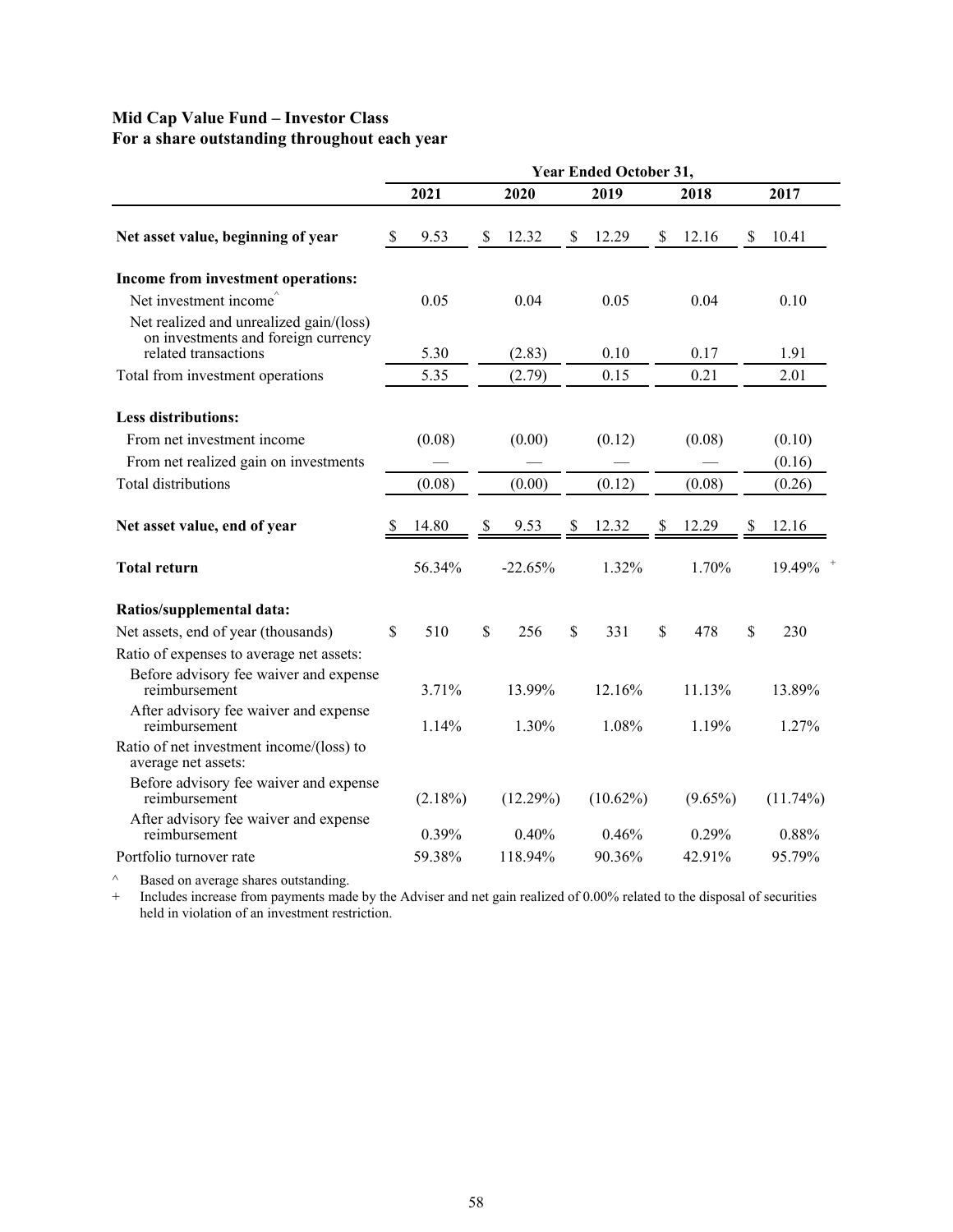# **Mid Cap Value Fund – Institutional Class For a share outstanding throughout each year**

|                                                                                                        | <b>Year Ended October 31,</b> |                 |    |                   |    |                |    |                |    |                  |
|--------------------------------------------------------------------------------------------------------|-------------------------------|-----------------|----|-------------------|----|----------------|----|----------------|----|------------------|
|                                                                                                        |                               | 2021            |    | 2020              |    | 2019           |    | 2018           |    | 2017             |
| Net asset value, beginning of year                                                                     | \$                            | 9.55            | \$ | 12.33             | \$ | 12.33          | \$ | 12.20          | \$ | 10.44            |
| Income from investment operations:                                                                     |                               |                 |    |                   |    |                |    |                |    |                  |
| Net investment income <sup><math>\hat{}</math></sup>                                                   |                               | 0.08            |    | 0.07              |    | 0.06           |    | 0.06           |    | 0.13             |
| Net realized and unrealized gain/(loss)<br>on investments and foreign currency<br>related transactions |                               | 5.30            |    | (2.85)            |    | 0.09           |    | 0.18           |    | 1.92             |
| Total from investment operations                                                                       |                               | 5.38            |    | (2.78)            |    | 0.15           |    | 0.24           |    | 2.05             |
| <b>Less distributions:</b><br>From net investment income<br>From net realized gain on investments      |                               | (0.10)          |    | (0.00)            |    | (0.15)         |    | (0.11)         |    | (0.13)<br>(0.16) |
| <b>Total distributions</b>                                                                             |                               | (0.10)          |    | (0.00)            |    | (0.15)         |    | (0.11)         |    | (0.29)           |
| Net asset value, end of year<br><b>Total return</b>                                                    | S                             | 14.83<br>56.61% | \$ | 9.55<br>$-22.55%$ | \$ | 12.33<br>1.35% | \$ | 12.33<br>1.95% |    | 12.20<br>19.78%  |
| Ratios/supplemental data:                                                                              |                               |                 |    |                   |    |                |    |                |    |                  |
| Net assets, end of year (thousands)                                                                    | \$                            | 6,958           | S. | 1,310             | \$ | 1,549          | \$ | 1,416          | S  | 1,389            |
| Ratio of expenses to average net assets:<br>Before advisory fee waiver and<br>expense reimbursement    |                               | 3.57%           |    | 13.69%            |    | 12.08%         |    | 11.19%         |    | 13.77%           |
| After advisory fee waiver and expense<br>reimbursement                                                 |                               | 1.00%           |    | 1.00%             |    | 1.00%          |    | 1.00%          |    | 1.00%            |
| Ratio of net investment income/(loss) to<br>average net assets:                                        |                               |                 |    |                   |    |                |    |                |    |                  |
| Before advisory fee waiver and<br>expense reimbursement                                                |                               | $(2.05\%)$      |    | $(11.99\%)$       |    | $(10.54\%)$    |    | (9.75%)        |    | $(11.62\%)$      |
| After advisory fee waiver and expense<br>reimbursement                                                 |                               | 0.52%           |    | 0.70%             |    | 0.54%          |    | $0.44\%$       |    | 1.15%            |
| Portfolio turnover rate                                                                                |                               | 59.38%          |    | 118.94%           |    | 90.36%         |    | 42.91%         |    | 95.79%           |

 $\wedge$  Based on average shares outstanding.

+ Includes increase from payments made by the Adviser and net gain realized of 0.00% related to the disposal of securities held in violation of an investment restriction.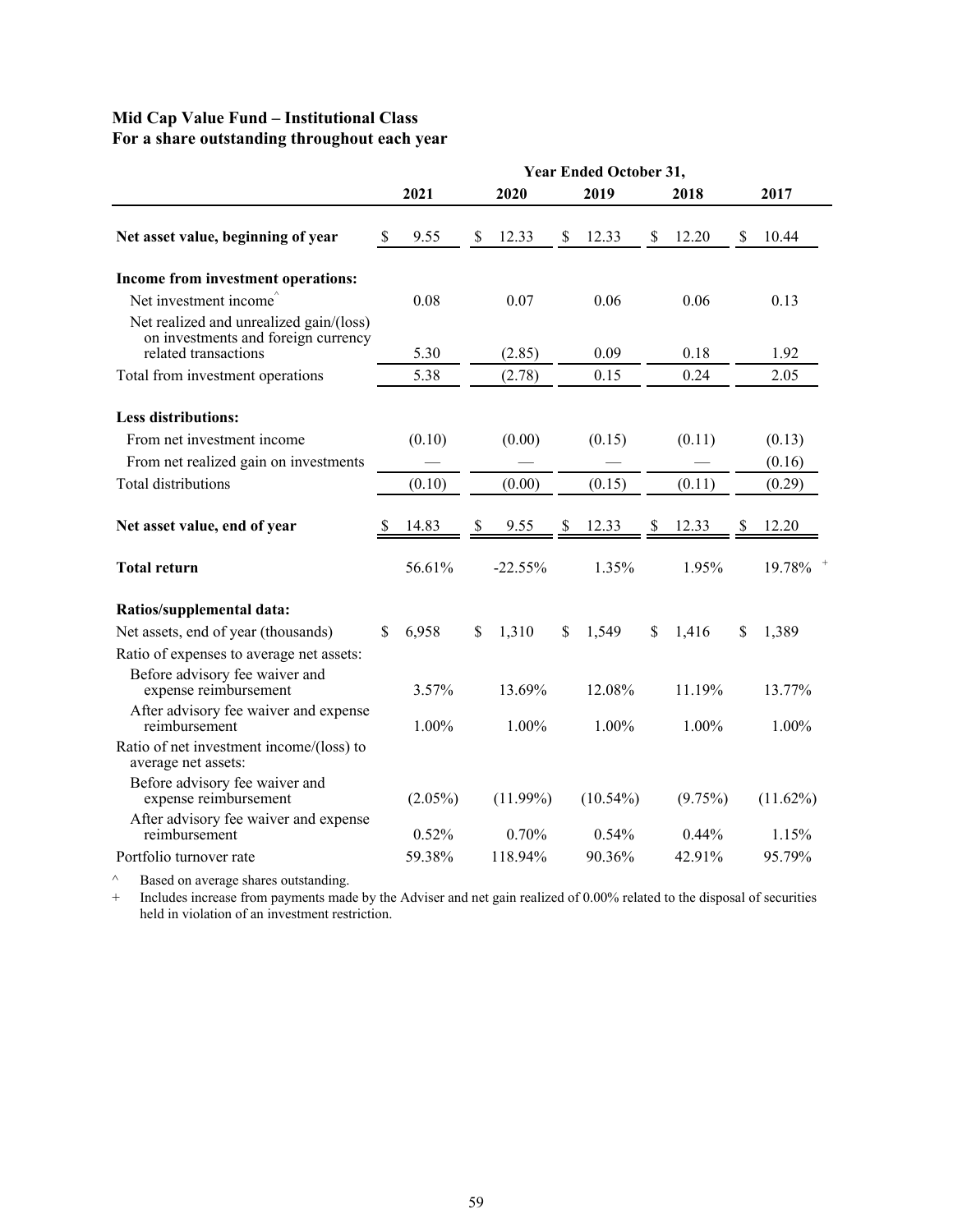# **PRIVACY NOTICE**

<span id="page-61-0"></span>The Funds collect non-public information about you from the following sources:

- Information we receive about you on applications or other forms;
- Information you give us orally; and/or
- Information about your transactions with us or others.

We do not disclose any non-public personal information about our customers or former customers without the customer's authorization, except as permitted by law or in response to inquiries from governmental authorities. We may share information with affiliated and unaffiliated third parties with whom we have contracts for servicing the Funds. We will provide unaffiliated third parties with only the information necessary to carry out their assigned responsibilities. We maintain physical, electronic and procedural safeguards to guard your non-public personal information and require third parties to treat your personal information with the same high degree of confidentiality.

In the event that you hold shares of a Fund through a financial intermediary, including, but not limited to, a broker-dealer, bank, or trust company, the privacy policy of your financial intermediary would govern how your non-public personal information would be shared by those entities with unaffiliated third parties.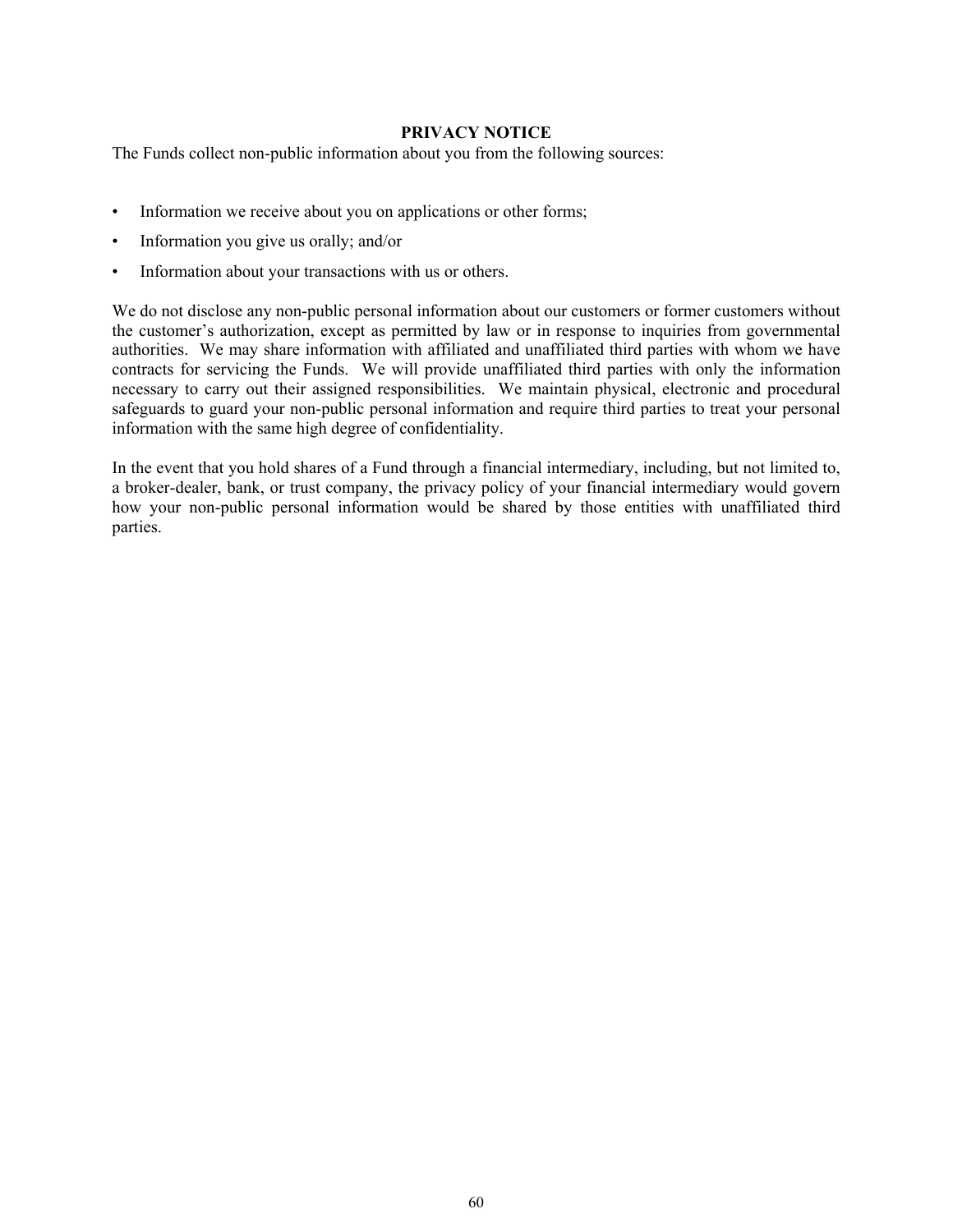# *Investment Adviser*

Huber Capital Management, LLC 2321 Rosecrans Avenue, Suite 3245 El Segundo, California 90245

#### *Independent Registered Public Accounting Firm*

Tait, Weller & Baker LLP Two Liberty Place 50 South  $16<sup>th</sup>$  Street, Suite 2900 Philadelphia, Pennsylvania 19102

### *Legal Counsel*

Sullivan & Worcester LLP 1633 Broadway, 32nd Floor New York, New York 10019

# *Custodian*

U.S. Bank N. A. 1555 North RiverCenter Drive, Suite 302 Milwaukee, Wisconsin 53212

#### *Transfer Agent, Fund Accountant and Fund Administrator*

U.S. Bank Global Fund Services 615 East Michigan Street Milwaukee, Wisconsin 53202

#### *Distributor*

Quasar Distributors, LLC 111 East Kilbourn Avenue, Suite 2200 Milwaukee, Wisconsin 53202